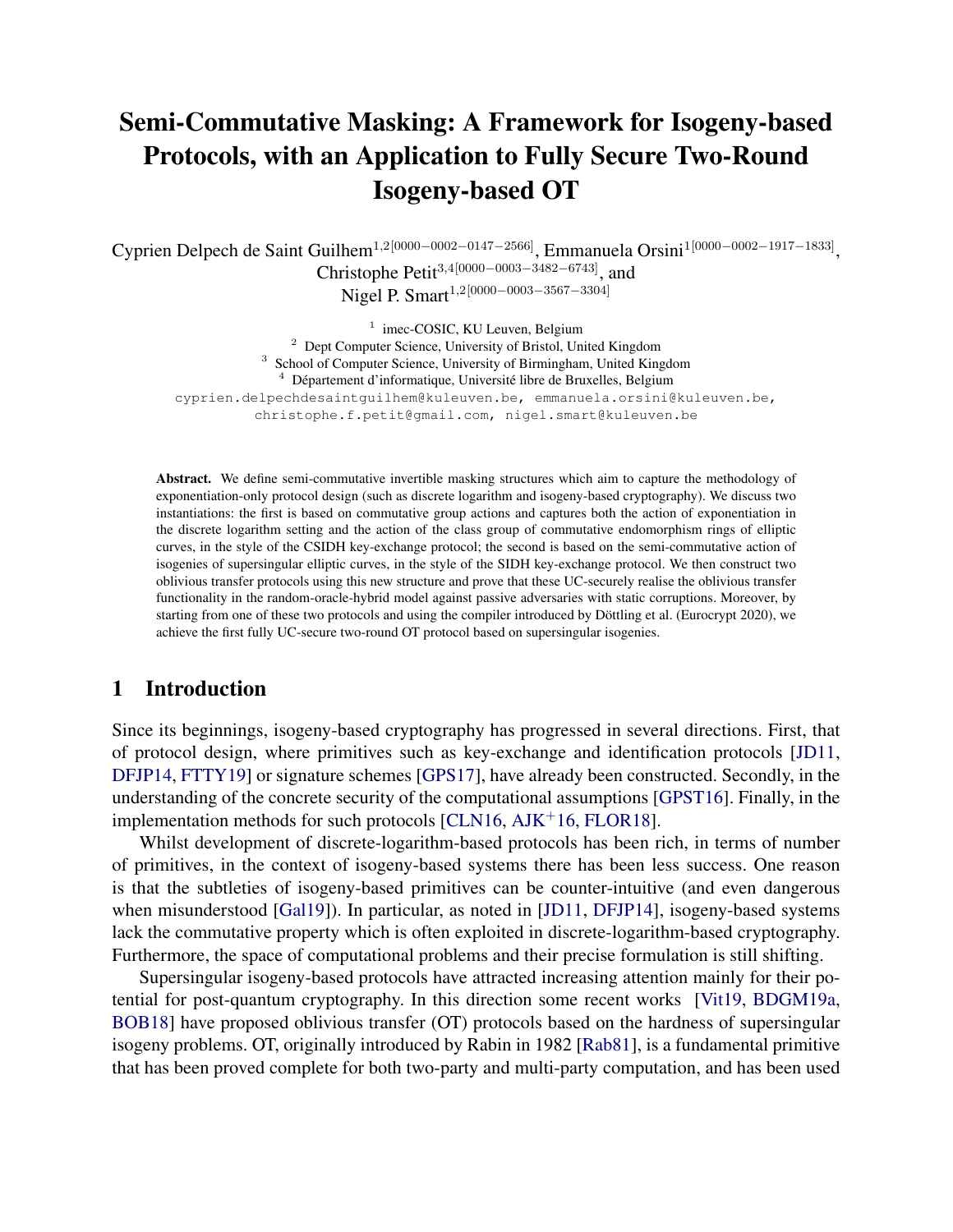as building block in many efficient protocols [\[NNOB12,](#page-32-7) [KOS16,](#page-32-8) [WRK17\]](#page-32-9). Due to earlier interest in lattice-based and code-based cryptography, there have already been post-quantum OT protocols [\[PVW08,](#page-32-10) [BDD](#page-31-6)<sup>+</sup>17, [BD18\]](#page-31-7) based on the LWE, LPN and McEliece assumptions.

As well as underlying security assumptions, when we consider the state-of-the art in postquantum OT protocols we also need to take into account different factors, such as the security model and round complexity. Indeed, one of the most desiderable properties, is having OT protocols with high security guarantees and only two rounds of communication. However, this is very hard to achieve and especially in the malicious setting, when one of the parties involved in the computation can arbitrarily deviate from the protocol. Indeed two-round OT with simulation based security is impossible in the plain model [\[GO94\]](#page-32-11), and we need to rely on setup assumptions such as a common reference string or a random oracle.

Our contribution. We consider a new approach for studying isogeny-based constructions by defining a new general framework for exponentiation-only protocols. We then apply this new structure and describe two simple oblivious transfer protocols with high security guarantees and minimal round complexity, indeed we provide the first fully UC-secure two-round OT protocol based on supersingular isogenies.

*Semi-commutative masking.* We define new structures called *semi-commutative invertible masking schemes* to capture the exponentiation-only restriction of isogeny-based protocols and help draw out parallels with discrete-logarithm-based protocols. These also capture the absence of full commutativity in supersingular isogenies within a framework that is notationally simpler. In the full version, we show that these structures can also be realised in the discrete logarithm-based setting and in the setting of class group actions on endomorphism rings  $[CLM<sup>+</sup>18]$  $[CLM<sup>+</sup>18]$ . Moreover, we define generic computational problems for our structure and show that these correspond closely to the existing problems in the literature. The combination of our new structure together with instantiation-independent computational problems enables a clearer protocol design methodology. Furthermore, we believe that the hardness assumptions that we present can be extended to ones where more elements are given as a challenge (for example as used in pairing-based crypto). Such extended assumptions may enable the generic construction of schemes and protocols with richer functionalities as they have in the discrete-logarithm setting.

*Isogeny-based oblivious transfer.* We illustrate the advantage of our framework with two OT protocols constructed from our masking schemes. The first protocol is inspired by the Shamir 3-pass key transport protocol which we modify to satisfy the requirements of OT using only two passes. The second protocol is an adaptation of the key-exchange based protocol of Chou and Orlandi [\[CO15a\]](#page-31-9) to the "exponentiation-only" setting. Notably, our new structure allows us to provide a single proof of security for each protocol which is then valid for different instantiations of the masking scheme.

*UC-secure isogeny-based two-round OT.* This only provides a two-round passively secure protocol, however we also show how to obtain a two-round maliciously secure protocol. The known methods for maliciously-secure OT are either based on zero-knowledge proofs or on "lossy" encryption schemes [\[PVW08\]](#page-32-10), which we don't know how to instantiate using isogeny-based constructions and/or without increasing the round complexity. In  $[{\rm DGH^+20}]$ , Döttling et al. introduced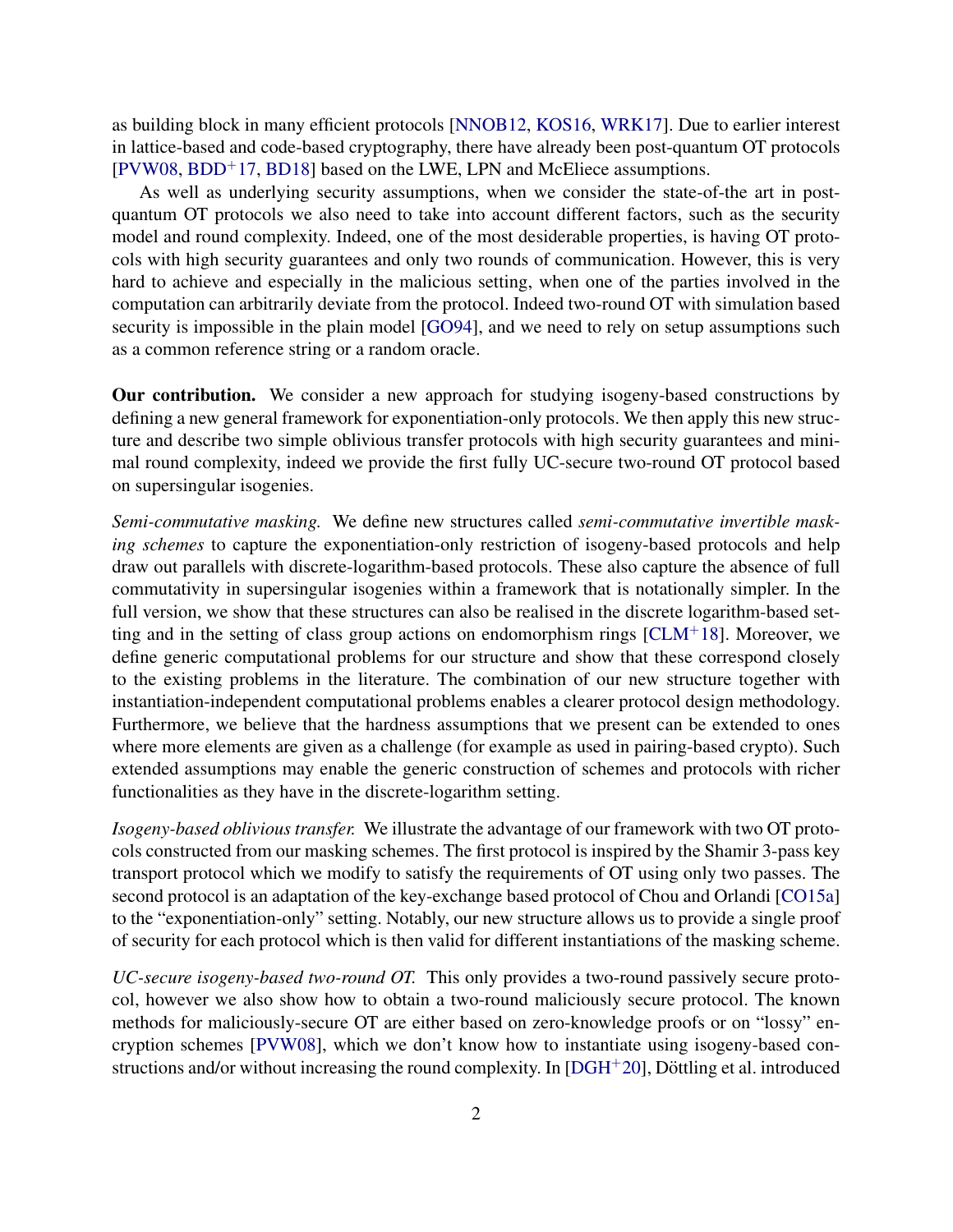a general compiler to transform a rather weak and simple two-round *elementary*-OT (eOT), to a fully UC-secure two-round OT, providing also two instantiations: one based on the Computational Diffie-Hellman (CDH) problem and one on the Learning Parity with Noise (LPN) problem. We show (in Appendix [7\)](#page-28-0) that our first protocol satisfies the security requirements of this compiler, establishing the feasibility of two-round UC-secure OT based on semi-commutative masking, and more in particular on supersingular isogenies assumptions. In fact, we achieve the stronger notion of *search*-OT (sOT) security which means that Döttling et al's expensive transformation from eOT to sOT is not required for our protocol. To do so, we introduce a new problem for our masking scheme, called ParallelDouble (Definition [7.3\)](#page-29-0), that is comparable to the one-more static CDH problem (where the adversary has access to both a challenger and a helper oracle and has to solve one more challenge than it was helped on).

Related work. Since De Feo and Jao's work [\[JD11,](#page-32-0) [DFJP14\]](#page-31-0), others have explored different directions of supersingular isogenies [\[CLN16,](#page-31-1) [AJK](#page-31-2)<sup>+</sup>16, [GPST16,](#page-32-3) [GPS17,](#page-32-2) [FLOR18,](#page-31-3) [FTTY19,](#page-32-1) [CLM](#page-31-8)<sup>+</sup>18, [SGP19,](#page-32-12) [AJJS19,](#page-31-11) [FTY19,](#page-32-13) [LGD20\]](#page-32-14). However, to the best of our knowledge, our work is the first to present a framework for "exponentiation-based" protocols which unifies supersingular isogenies with previous constructions and also provides a separation between protocol design and analysis of computational assumptions. While we only present an OT protocol is this work, we believe that most of the works stated above can be formulated within our framework.

Recent works, concurrent and posterior to ours, have also proposed OT protocols based on supersingular isogenies [\[Vit19,](#page-32-5) [BOB18,](#page-31-5) [BDGM19b\]](#page-31-12). The first describes an instantiation which is comparable to ours, especially regarding the computation of inverses and the question of the Weil pairing. It also proposes two protocols inspired by the same exponentiation-based approach and constructed from the same key-exchange and key-transport mechanisms. However, thanks to our new structure, our protocols better refine and separate the required computations. Our first protocol fixes the two elements it requires for all instances, thus reducing the exchange to two flows – the best that can be hoped for, and the maximum allowed for Döttling et al.'s transformation to achieve UC security – instead of three, and it shifts the burden of computing the inverse to the Receiver. This reduces communication further and allows for only one inverse computation to be required. Our second protocol separates the transmission of key material and choice material from the Sender to the Receiver. This permits the Sender to contribute to the final encryption key which is closer in spirit to the original key-exchange protocol. Vitse [\[Vit19\]](#page-32-5) also proposes an instantiation of her protocols from Kummer varieties; we leave it to further work to establish whether this could yield a new instantiation of our masking structure. Note, the works [\[BOB18,](#page-31-5) [Vit19\]](#page-32-5) only prove security in the stand-alone and game-based models respectively, as opposed to our proofs in the UC model and there is no extension to malicious security.

Following the blueprint of previous works  $[BPRS17, BDD+17]$  $[BPRS17, BDD+17]$  $[BPRS17, BDD+17]$  $[BPRS17, BDD+17]$ , Branco et al.  $[BDGM19b]$ achieve active security for OT at the cost of three additional rounds of communication. However, this requires the addition of a new mechanism which diverges from the "exponentiation-only" methodology. Furthermore, the security of their isogeny-based mechanism relies on assumptions that were only recently proposed [\[BOB18\]](#page-31-5) and have not yet been studied at length.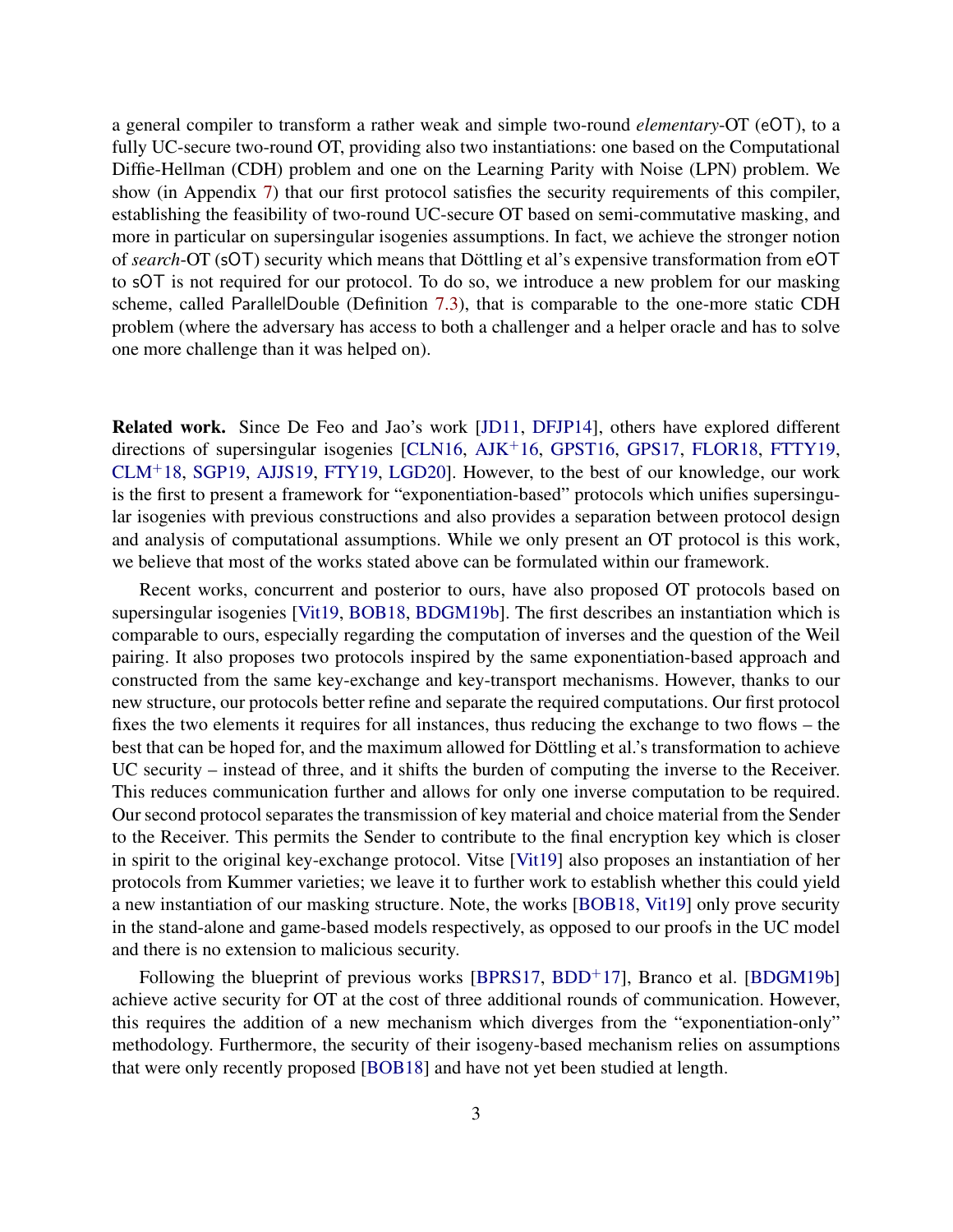#### Functionality  $\mathcal{F}_{OT}$

<span id="page-3-1"></span>PARAMETER:  $n$  length of the bit-strings

- Upon receiving  $(P_S, \text{sid}, m_0, m_1)$  from  $P_S$ , check if a (sid, c) was previously stored. If yes, send  $m_c$  to  $P_R$ ; if not, store  $(\text{sid}, m_0, m_1)$  and continue to run.
- Upon receiving ( $P_R$ , sid, c) from  $P_R$ , check if a (sid, m<sub>0</sub>, m<sub>1</sub>) was previously stored. If yes, send m<sub>c</sub> to  $P_R$ ; if not, store (sid, c) and continue to run.

#### Fig. 1: Oblivious transfer functionality

#### Functionality  $\mathcal{F}_{RO}$

<span id="page-3-0"></span>The functionality is parametrized by a domain  $D$  and range  $R$ . It keeps a list L of pairs of values, which is initially empty and proceeds as follows:

- Upon receiving a value (sid, m),  $m \in \mathcal{D}$ , if there is a pair  $(m, \hat{h})$ ,  $\hat{h} \in \mathcal{R}$ , in the list L, set  $h = \hat{h}$ . Otherwise choose  $h \stackrel{\$}{\leftarrow} \mathcal{R}$  and store the pair  $(m, h)$  in  $L$ .
- Reply to the activating machine with  $(\text{sid}, h)$ .

#### Fig. 2: Random oracle functionality

# 2 Preliminaries

We denote by  $\lambda$  the computational security parameter. We say that a function  $f : \mathbb{N} \to \mathbb{N}$  is *negligible*, respectively *noticeable* (or non-negligible), if for every positive polynomial  $p(\cdot)$  and all sufficiently large *n* it holds that  $f(n) < \frac{1}{n(n)}$  $\frac{1}{p(n)}$ , respectively  $f(n) \geq \frac{1}{p(n)}$  $\frac{1}{p(n)}$ . We denote by  $a \stackrel{\$}{\leftarrow} A$  the uniform sampling of a from a set A, and computational and statistical indistinguishability by  $\stackrel{\circ}{\approx}$ and  $\stackrel{\text{s}}{\approx}$  respectively. We let [n] denote the set  $\{1, \ldots, n\}$ .

#### 2.1 Symmetric Encryption

We recall the syntax of a symmetric encryption scheme and the definition of IND-CPA security.

Definition 2.1 (Symmetric encryption scheme). *A* symmetric encryption scheme *is a triple of probabilistic polynomial -time algorithms*  $\mathcal{E} := (KGen_{\mathcal{E}}(\cdot), Enc(\cdot, \cdot), Dec(\cdot, \cdot))$  *together with a triple of sets*  $(\mathcal{K}_{\varepsilon},\mathcal{M}_{\varepsilon},\mathcal{C}_{\varepsilon})$ . The key generation algorithm KGen $_{\varepsilon}(1^{\lambda})$  *takes as input a security* parameter  $1^\lambda$  and outputs a uniformly distributed key k  $\stackrel{\hspace{0.1em}\mathsf{\scriptscriptstyle\$}}{\leftarrow} \mathcal{K}_\mathcal{E}.$  The  $\text{encryption algorithm}$   $\mathsf{Enc}(\mathsf{k},m)$ *takes as input a key*  $k \in \mathcal{K}_{\varepsilon}$  *and a message*  $m \in \mathcal{M}_{\varepsilon}$  *and outputs a ciphertext*  $c \in \mathcal{C}_{\varepsilon}$ *. The* decryption algorithm Dec(k, c) *takes as input a key*  $k \in K_{\mathcal{E}}$  *and a ciphertext*  $c \in \mathcal{C}_{\mathcal{E}}$  *and outputs a message*  $m' \in M_{\mathcal{E}}$  *or a failure message*  $\perp$ *. For correctness, we require that*  $\forall m \in M_{\mathcal{E}}$ ,  $\forall k \in$  $\mathcal{K}_{\mathcal{E}}$ , Dec(k, Enc(k, m)) = m.

**Definition 2.2 (IND-CPA** security). Let  $\mathcal{E} = (KGen_{\mathcal{E}}, Enc, Dec)$ , together with  $K_{\mathcal{E}}, M_{\mathcal{E}}, C_{\mathcal{E}}$  be *a* symmetric encryption scheme. For an arbitrary adversary A, we define the **IND-CPA** $_{A,\mathcal{E}}(\lambda)$ *experiment in Figure* [3.](#page-4-0) We then say that  $\mathcal E$  is **IND-CPA**-secure *if for all PPT adversaries*  $\mathcal A$ , *it holds that*

$$
\left|\Pr\left[\text{IND-CPA}_{\mathcal{A},\mathcal{E}}(\lambda)=1\right]-\frac{1}{2}\right|\leq \mathsf{negl}(\lambda).
$$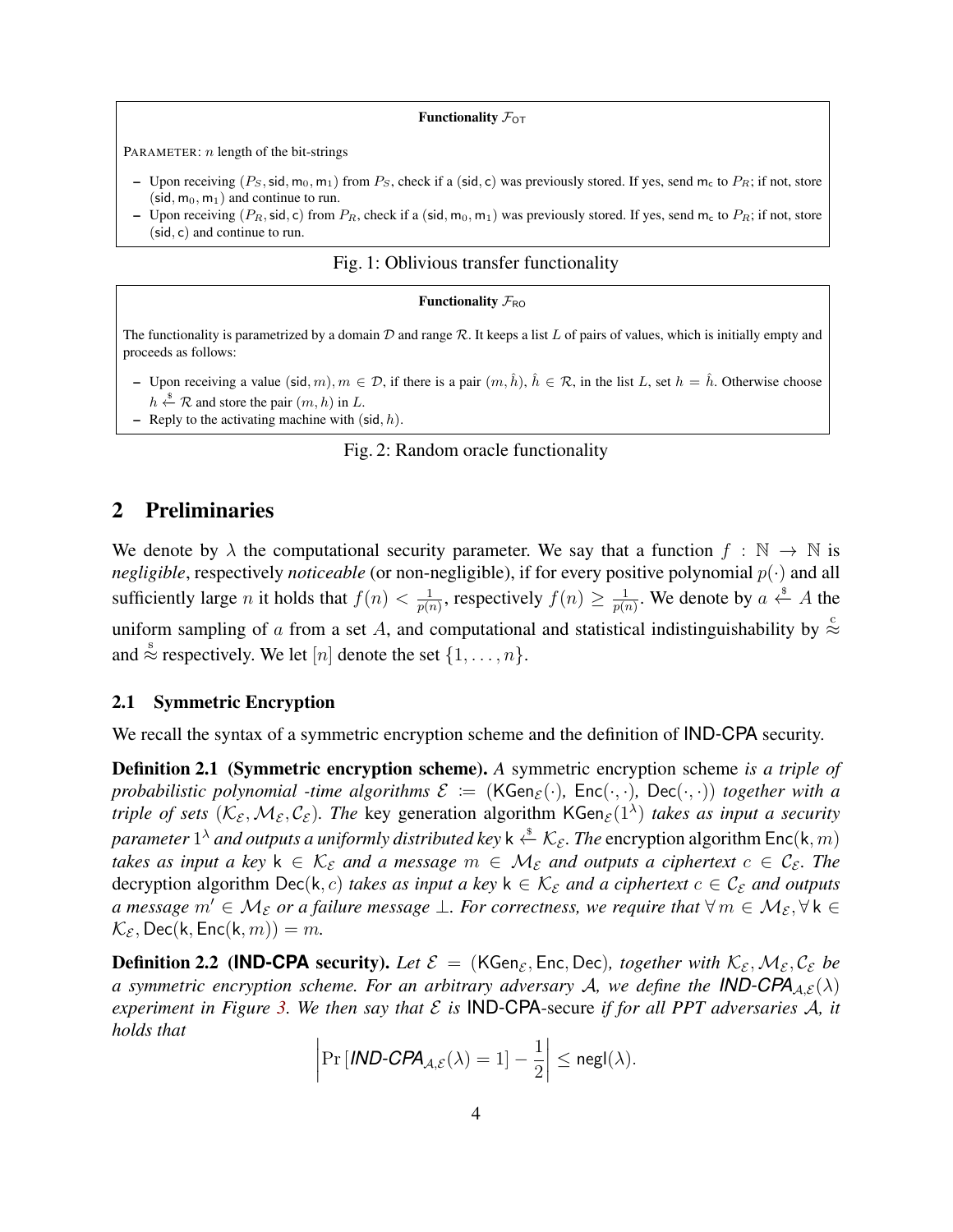<span id="page-4-0"></span>Data:  $\mathcal{E}, \lambda \in \mathbb{N}$ **Result:** win  $\in \{0, 1\}$  $1$  k  $\stackrel{\$}{\leftarrow}$  KGen $_{\mathcal{E}}(1^{\lambda});$ 2  $(m_0, m_1),$  st  $\leftarrow \mathcal{A}(1^{\lambda})$  such that  $m_0, m_1 \in \mathcal{M}_{\mathcal{E}};$  $3 \; b \stackrel{\$}{\leftarrow} \{0,1\};$  $4 e \leftarrow Enc(k, m_b);$  $\tilde{\mathfrak{b}} \leftarrow \mathcal{A}(1^{\lambda}, \mathsf{st}, \mathsf{e});$ 6 if  $\tilde{b} = b$ , then return win = 1 else return win  $\stackrel{\$}{\leftarrow} \{0, 1\};$ 



## 2.2 Universally Composable Security

We present here a semi-formal overview of the universally composable (UC) model of security established by Canetti [\[Can01\]](#page-31-14). Protocols that aim to achieve security in this model are defined in three steps. First, the protocol and its execution in the presence of an adversary are formalized, this represents the *real-life model* which we also call the *real world*. Next, an ideal process for executing the task is defined; its role is to act as a trusted party by separately receiving the input of each party, honestly computing the result of the protocol internally and returning the output assigned to each party. In this *ideal world*, the parties do not communicate with one another but instead solely rely on the *ideal functionality* to provide them with their output. Finally, we say that the protocol in question *UC-realizes* the ideal functionality if running the protocol is equivalent to emulating the ideal functionality. We provide a brief discussion with additional formal details for the case of *semi-honest* adversaries with *static corruptions*.

In the real world, the parties involved in the execution of a protocol  $\Pi$  perform their own computation and communicate with one another when required to do so. Also present in the execution model is an adversary  $A$  which not only observes the messages exchanged but is also responsible for their delivery. This implies that it can choose to deliver them in the wrong order or to not deliver them at all. We however assume that communication is authenticated and that  $A$  can therefore only deliver messages that were previously sent, without modifying them, and that it cannot deliver the same message more than once.

The final entity present in this execution model is the environment  $\mathcal Z$  which represents all of the events happening on the network at the time of the protocol execution. This environment is responsible for deciding the inputs and receiving the outputs of all the parties executing the protocol; this communication takes place outside of the view of  $A$  but we note that  $A$  still learns the inputs and outputs of corrupt parties as it is able to read their internal state. Furthermore,  $Z$ interacts with A *throughout* the execution of the protocol Π.

In the ideal world, the parties instead interact with an ideal functionality  $\mathcal F$  in a simple way: they pass their private inputs to  $\mathcal F$  and wait for it to return their assigned output. There is also an adversary  $S$  which is responsible for the delivery of messages. As we assume that the functionality is a trusted third party, this adversary cannot observe the content of the messages. Finally, the same environment  $\mathcal Z$  is present in the ideal world.  $\mathcal Z$  also prescribes the inputs and observes the outputs of all parties and may interact with  $S$  throughout the execution of the ideal process.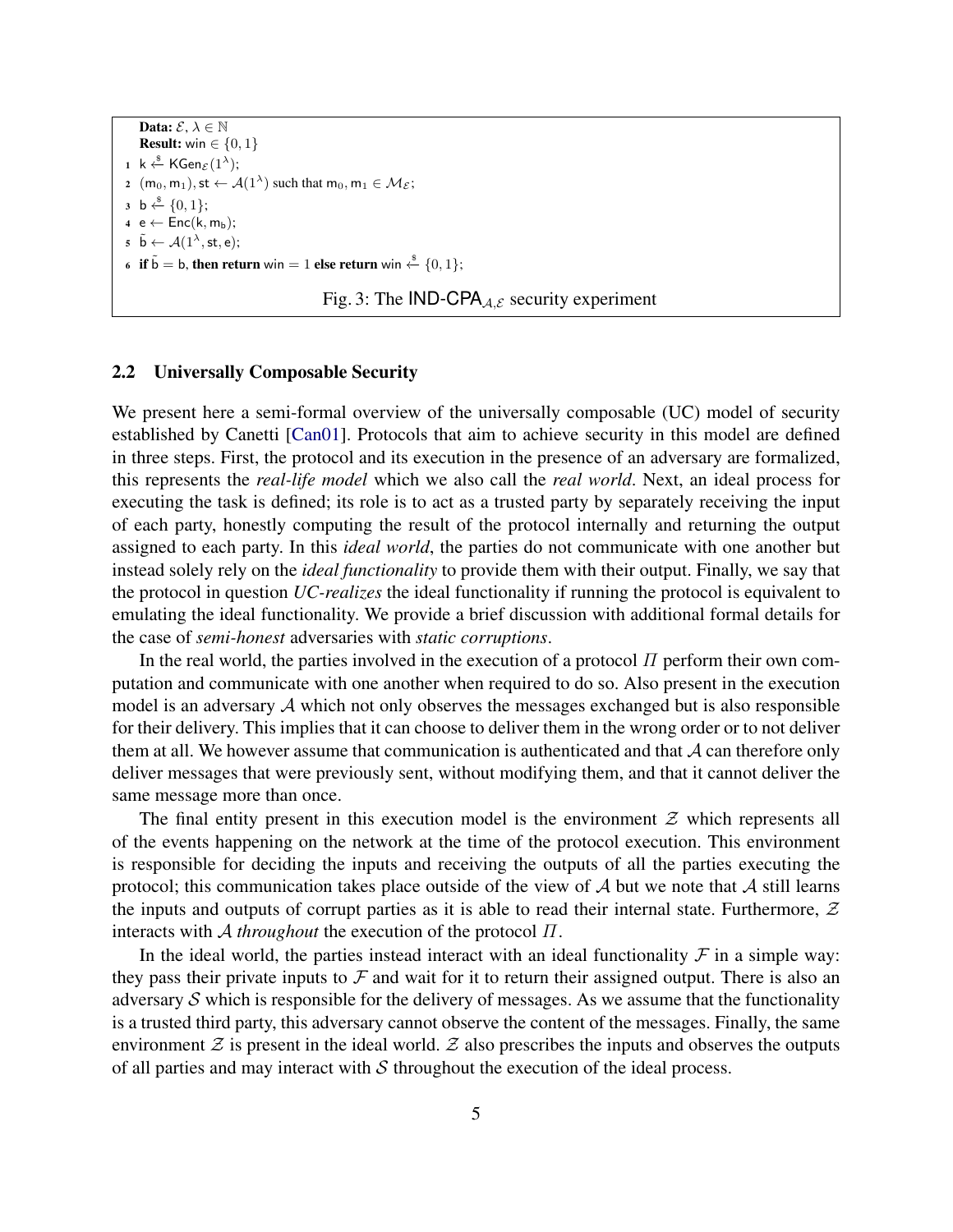In the *static corruptions* strategy, the adversary  $(A \text{ or } S)$  may choose, at the beginning of the execution only, to corrupt one or more parties in the protocol. After the execution begins, it is not allowed to corrupt new parties.

We also formalize *semi-honest* adversarial behaviour, also called *honest-but-curious*, by saying that the adversary may not send messages on behalf of corrupt parties. Instead, it is given read access to all of their internal state which includes their private input and output as well as their internal computations. In the real world, this forces  $A$  to follow the protocol honestly and in the ideal world, it restricts  $S$  to simply forwarding messages between parties and the functionality.

In addition to these two model of computation, the UC-framework also considers the  $G$ -hybrid model where the parties in both real and ideal world have access to a copy of the ideal functionality G. In the real world, this is an independent trusted party that executes the functionality honestly. In the ideal world, S executes an internal copy of the functionality  $\mathcal G$  and only interacts with  $\mathcal F$ . Particularly, the random oracle model (ROM) of classical models of cryptography is modelled here using a  $\mathcal{F}_{\text{RO}}$  functionality as shown in Figure [2](#page-3-0) and by proving the security of protocol in the  $\mathcal{F}_{\text{RO}}$ -hybrid model.

To then prove that a protocol  $\Pi$  securely UC-realizes an ideal functionality  $\mathcal F$ , one must show that, for every adversary A interacting with  $\Pi$  in the real world, there exists an adversary S (often called the *simulator*) interacting with  $\mathcal F$  in the ideal world such that *no environment*  $\mathcal Z$  should be able to distinguish if it is interacting with  $\mathcal A$  or with  $\mathcal S$ .

In other words, for every  $A$ , one needs to design an S which is capable of *simulating* the view of  $A$  (which includes the transcript of the protocol and the internal state of the corrupt parties) such that no  $\mathcal Z$  can distinguish the simulation from a real execution. In this work, we restrict all of the entities  $A, S, Z$  to PPT algorithms.

**Malicious behaviour.** A much stronger form of security allows the adversary  $\mathcal A$  in the real world to *behave arbitrarily*, or *maliciously* and thus not follow the protocol specification. In this setting, the corrupt parties are removed from the execution environment (in both real and ideal world) and the adversary  $\mathcal A$  is directly responsible for generating their messages in the execution of  $\Pi$ . In the ideal world, this implies that S has to engage with the functionality  $\mathcal F$  on behalf of the corrupt parties.

In the proof of simulation, S is then able to run an internal black-box copy of A and is required to *detect* if A deviates from the protocol and *extract* from this the inputs to the functionality that will yield the correct outputs for the honest parties, as otherwise the environment would detect that it is interacting with the ideal adversary  $S$ . This notion is significantly harder to achieve as it essentially guarantees that no real world adversary, even if it deviates arbitrarily from the protocol, is capable of extracting more information than is revealed by the ideal functionality.

Security statement. We then say that the protocol  $\Pi$  securely realises the functionality  $\mathcal F$  in the  $\mathcal G$ hybrid model, if for every adversary  $A$ , there exists a simulator  $S$  such that for every environment  $\mathcal{Z}$ .

> HYBRID $_{\varPi,\mathcal{A},\mathcal{Z}}^{\mathcal{G}}$  $\stackrel{c}{\approx}$  IDEAL $_{\mathcal{F},\mathcal{S},\mathcal{Z}},$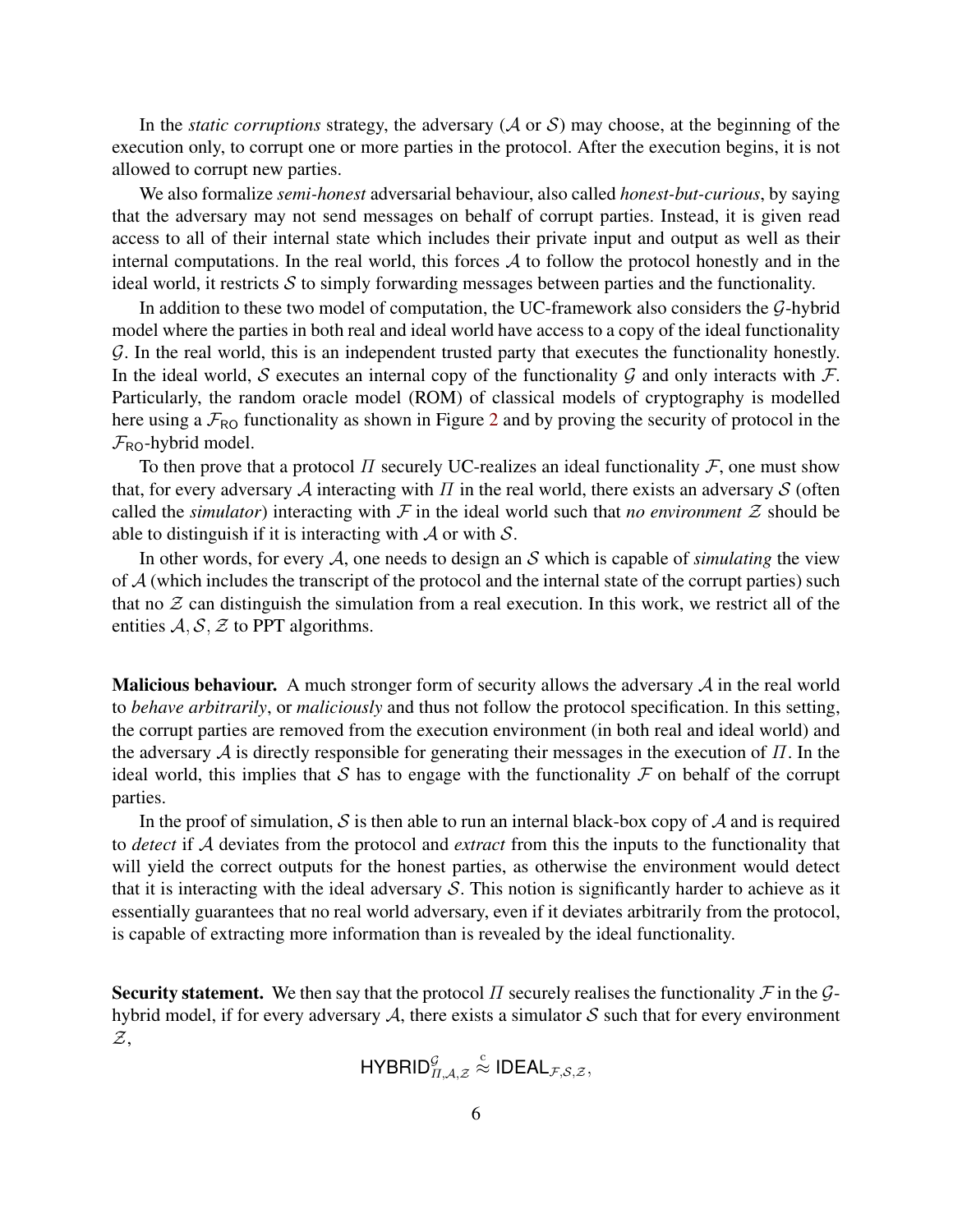where  $\stackrel{c}{\approx}$  denotes computational indistinguishability, HYBRID $_{\Pi,A,Z}^{\mathcal{G}}$  denotes the output of  $\mathcal{Z}$  in an execution of the real protocol with the adversary  $A$  controlling the corrupted parties, and **IDEAL**<sub>F,S,Z</sub> denotes the output of Z in the ideal execution, where the simulator S plays the role of the honest parties in  $\Pi$  against an internal  $\mathcal A$  and interacts as the corrupt parties with the functionality F.

# <span id="page-6-0"></span>3 Semi-Commutative Invertible Masking Structures

We first formally define our new masking structures and discuss some computational problems that arise in this setting. To help fix ideas we illustrate our masking structures with the case of discrete logarithms in a finite field  $\mathbb{F}_p$ , where  $q = (p-1)/2$  is prime and  $g \in \mathbb{F}_p$  is an element of order q.

#### 3.1 Masking Structure

A masking structure M is defined over a set X. Each element  $x \in X$  may have multiple *representations*, and we define  $R_x$  to be the set of representations of an element  $x \in X$ . (We require that it be efficient to recover x from any representation in  $R<sub>x</sub>$ .) We denote the set of all such sets by  $R_X = \{R_x\}_{x \in X}$ . The sets of representatives are assumed to be disjoint, i.e.  $\forall x, x' \in X$  s.t.  $x \neq$  $x', R_x \cap R_{x'} = \emptyset$ , and we define  $R = \bigcup_{x \in X} R_x$  to be the set of all representatives. For example, if we take  $X = \langle g \rangle \subset \mathbb{F}_p^*$ , then the usual choice for R is to let  $R_x = \{x\}$  for every  $x \in X$ ; but one could also take a redundant representation with two elements letting  $R_x = \{x, x + p\}.$ 

A *mask* is a function  $\mu : R \longrightarrow R$ , and a masking set M is a set of such functions. In the discrete logarithm case, a natural candidate for M is a set indexed by elements in  $\mathbb{Z}_q^*$  which each give an explicit exponentiation algorithm on the set of representatives of the group elements  $X$ . A masking function  $\mu \in M$  is said to be *invertible* if

$$
\forall x \in X, \quad \forall r \in R_x, \quad \exists \mu^{-1} \in M \quad : \quad \mu^{-1}(\mu(r)) \in R_x. \tag{1}
$$

Note, we only require that  $\mu^{-1}$  outputs a representative in the same set  $R_x$ . If all elements  $\mu \in M$ are invertible, then we say that the masking set M is *invertible*. In the discrete logarithm case, if  $\mu$ corresponds to the map  $g \mapsto g^a$ , then  $\mu^{-1}$  corresponds to the map  $g \mapsto g^{1/a}$ .

An *invertible masking structure* M for a set X is then a collection of sets of representative  $R_X$ , along with a collection of invertible masking sets  $[M_i]_{i=1}^n$ , and we write  $\mathcal{M} = \{X, R_X, [M_i]_{i=1}^n\}.$ Such an invertible masking structure is said to be *semi-commutative* if

$$
\forall i \neq j, \ \forall \mu \in M_i, \ \forall \mu' \in M_j, \ \forall r \in R, \ \mu(\mu'(r)) \in R_x \iff \mu'(\mu(r)) \in R_x. \tag{2}
$$

In the discrete logarithm case, with M a set of exponentiation functions,  $\mathcal{M} = \{X, R_X, [M, M]\}$ is straightforwardly semi-commutative.

#### 3.2 Problems and Properties

We now present a distinguishing experiment and computational problems for masking structures. The precise security level of these depends from concrete instantiations and reductions to specific computational problems.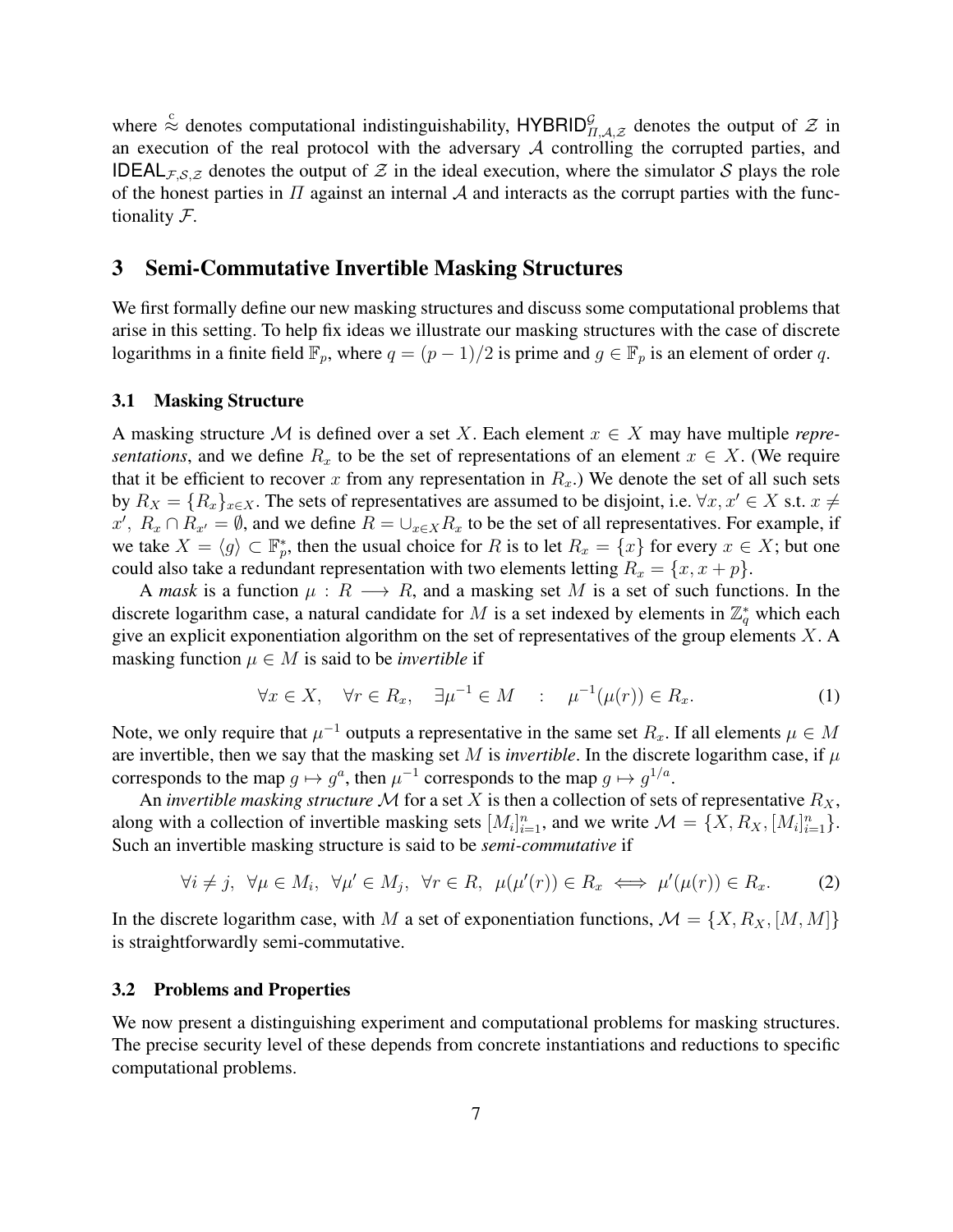<span id="page-7-0"></span>**Data:**  $\mathcal{M} = \{X, R_X, [M_i]_{i=1}^n\}, \lambda \in \mathbb{N}$ **Result:** win  $\in \{0, 1\}$ 1  $r, \mu_0, \mu_1, i, \textsf{st} \leftarrow \mathcal{A}(1^{\lambda})$  such that  $r \in R$ ,  $i \in [n], \mu_0, \mu_1 \in M_j$ ,  $j \neq i$ ; 2  $r_0 \leftarrow \mu_0(r)$ ,  $r_1 \leftarrow \mu_1(r)$ ;  $\mathsf{3} \ \mathsf{b} \stackrel{\$}{\leftarrow} \{0,1\};$ 4  $\mu \overset{\hspace{0.1em}\mathsf{\scriptscriptstyle\$}}{\leftarrow} M_i;$ 5  $\tilde{r} \leftarrow \mu(r_{\rm b});$ 6  $\tilde{\mathsf{b}} \leftarrow \mathcal{A}(1^{\lambda}, \mathsf{st}, \tilde{r});$ 7 if  $\tilde{b} = b$ , then return win = 1 else return win  $\stackrel{\$}{\leftarrow} \{0, 1\};$ 

Fig. 4: The IND-Mask $_{A,M}$  security experiment

**Definition 3.1 (IND-Mask security).** We define the IND-Mask<sub>A,M</sub> experiment in Figure [4](#page-7-0) for *a* masking structure  $\mathcal{M} = \{X, R_X, [M_i]_{i=1}^n\}$ , and an arbitrary adversary A. We say that M is IND-Mask-secure *if for all PPT adversaries* A*, it holds that*

$$
\left|\Pr\left[\textit{IND-Mask}_{\mathcal{A},\mathcal{M}}(\lambda)=1\right]-\frac{1}{2}\right|\leq \mathsf{negl}(\lambda).
$$

In the discrete logarithm setting, when  $R_x = \{x\}$ , the map  $g \mapsto g^a$  for random  $a \in \mathbb{Z}_q^*$  induces a random permutation of the group elements. Therefore for a secret  $a$  and two group elements  $g_0, g_1$ , the distribution of  $g_b^a$  is perfectly uniform, independently of b. This shows that such an M is perfectly IND-Mask-secure.

<span id="page-7-1"></span>*Note 3.1.* In some settings (but not in the discrete logarithm one), it may be possible to distinguish the action of two masks that belong to separate masking sets. It is also possible that this difference is preserved under the action of a mask from a third masking set. Therefore, if an adversary was able to submit arbitrary  $r_0$  and  $r_1$  to the IND-Mask experiment, it could ensure that the difference between them is preserved by the action of the randomly sampled  $\mu$  and hence win the experiment with certainty. By forcing A to submit a single  $r \in R$  and two maps  $\mu_0, \mu_1$  belonging to the same masking set  $M_j$ , the experiment prevents that strategy.

We also define to the following hard problems for semi-commutative invertible masking structures:

**Definition 3.2.** Given a masking structure  $\mathcal{M} = \{X, R_X, [M_i]_{i=1}^n\}$ , we define the following com*putational problems:*

- *1.* Demask: Given  $(i, r, r_x)$  with the promise that  $r_x = \mu_x(r)$  for a uniformly random  $\mu_x \stackrel{\hspace{0.1em}\mathsf{\scriptscriptstyle\$}}{\leftarrow} M_i$ , *return*  $\mu_x$ *.*
- 2. Parallel: *Given*  $(i, j, r, r_x, r_y)$  *with the promise that*  $i \neq j$  *and that*  $r_x = \mu_x(r)$  *and*  $r_y = \mu_y(r)$ for uniformly random  $\mu_x \stackrel{\hspace{0.1em}\mathsf{\scriptscriptstyle\$}}{\leftarrow} M_i, \mu_y \stackrel{\hspace{0.1em}\mathsf{\scriptscriptstyle\$}}{\leftarrow} M_j$ , return  $z \in X$  such that  $\mu_x(r_y) \in R_z$ .
- *3.* Parallellnv: Given  $(i, j, r, r_x, r_y)$  with the promise that  $i \neq j$  and that  $r_x = \mu_x(r)$  and  $r_y =$  $\mu_y(r)$  for uniformly random  $\mu_x \overset{\hspace{0.1em}\mathsf{\scriptscriptstyle\$}}{\leftarrow} M_i, \mu_y \overset{\hspace{0.1em}\mathsf{\scriptscriptstyle\$}}{\leftarrow} M_j,$  return  $z \in X$  such that  $\mu_x^{-1}(r_y) \in R_z.$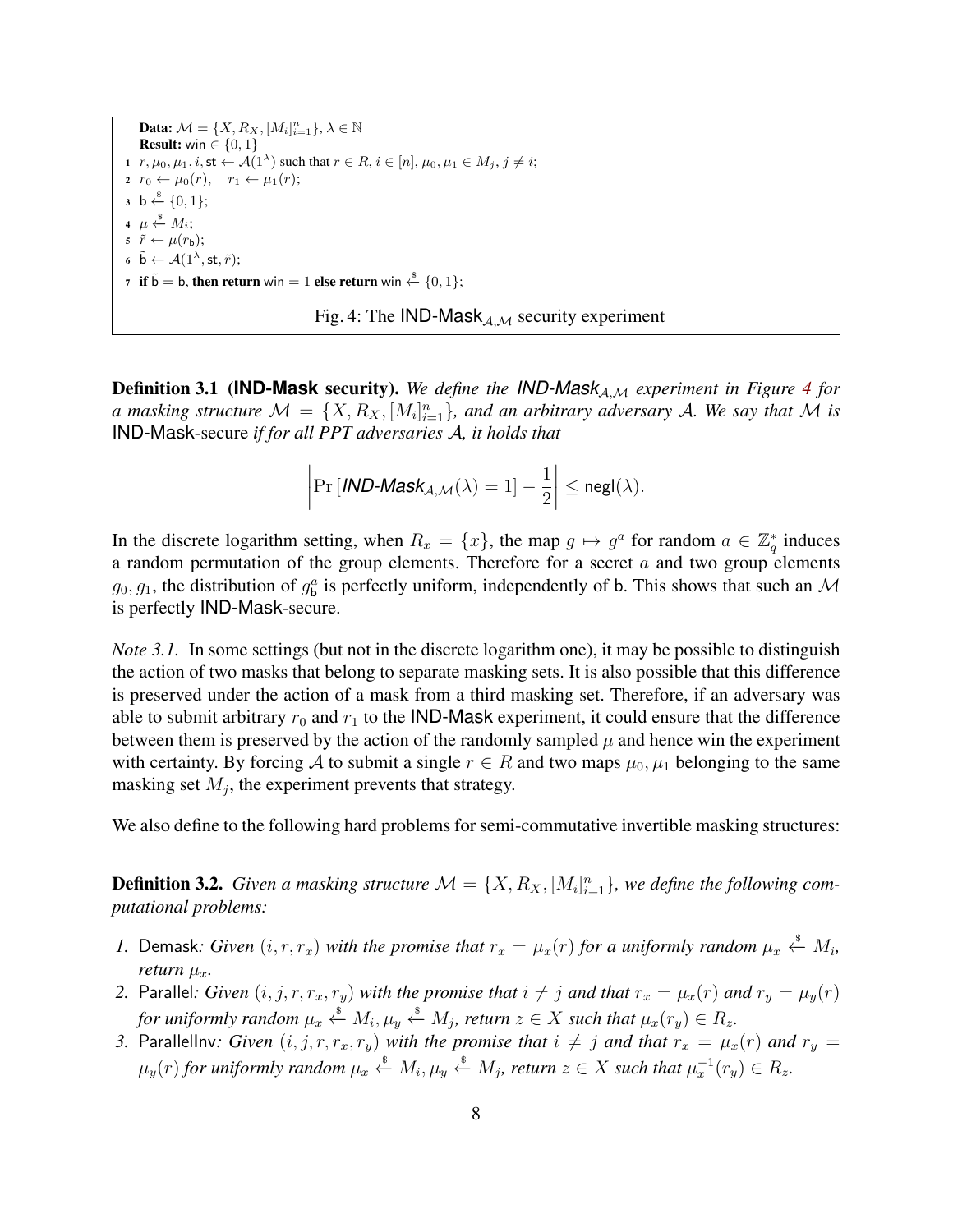<span id="page-8-0"></span>

(c) The ParallelBoth problem.

Fig. 5: Representations of computational problems.

- *4.* ParallelEither: Given  $(i, j, r, r_x, r_y)$  with the promise that  $i \neq j$  and that  $r_x = \mu_x(r)$  and  $r_y =$  $\mu_y(r)$  for uniformly random  $\mu_x \overset{\hspace{0.1em}\mathsf{\scriptscriptstyle\$}}{\leftarrow} M_i, \mu_y \overset{\hspace{0.1em}\mathsf{\scriptscriptstyle\$}}{\leftarrow} M_j,$  return  $z \in X$  such that either  $\mu_x(r_y) \in R_z$ *or*  $\mu_x^{-1}(r_y) \in R_z$ .
- 5. ParallelBoth: *Given*  $(i, j, r, r_{x_0}, r_{x_1}, r_y)$  *with the promise that*  $i \neq j$  *and that*  $r_{x_b} = \mu_b(r)$ ,  $b \in$  ${0, 1}$  *and*  $r_y = \mu_y(r)$  *for uniformly random*  $\mu_b \stackrel{\$}{\leftarrow} M_i$ ,  $\mu_y \stackrel{\$}{\leftarrow} M_j$ , *return*  $z \in X$  *such that*  $\emph{either }\mu _{1-}^{-1}$  $\frac{-1}{1-b}$ (μ<sub>b</sub>(r<sub>y</sub>)) ∈ R<sub>z</sub> or μ<sub>b</sub><sup>-1</sup>  $_{\mathsf{b}}^{-1}(\mu_{1-\mathsf{b}}(r_y)) \in R_z.$

*To make explicit the given structure* M *to which the (say)* Demask *problem refers, we write* Demask<sup>M</sup>*. The name "*Parallel*" is inspired by a similar problem defined by Couveignes [\[Cou06\]](#page-31-15).*

We motivate these problems in the context of the discrete logarithm setting, where we take our masking structure as before to have  $R_x = \{x\}$  and to have each  $M_i$  to be identical to the set of exponentiation maps indexed by  $\mathbb{Z}_q^*$ . We give a graphical intuition of these problems in Figure [5.](#page-8-0)

- The Demask problem is, given  $(g, h)$  with the promise that  $h = g<sup>a</sup>$  for a random a, to return a. This is the discrete logarithm problem (DLP).
- Similarly, the Parallel problem is, given  $(g, g^a, g^b)$  for random  $a, b$ , to return  $g^{a \cdot b}$  which is the computational Diffie-Hellman (CDH) problem.
- In the discrete logarithm setting, the Parallellnv problem is to compute  $g^{b/a}$  given  $(g, g^a, g^b)$ . In the full version we show that this is equivalent to the Parallel problem. We note that this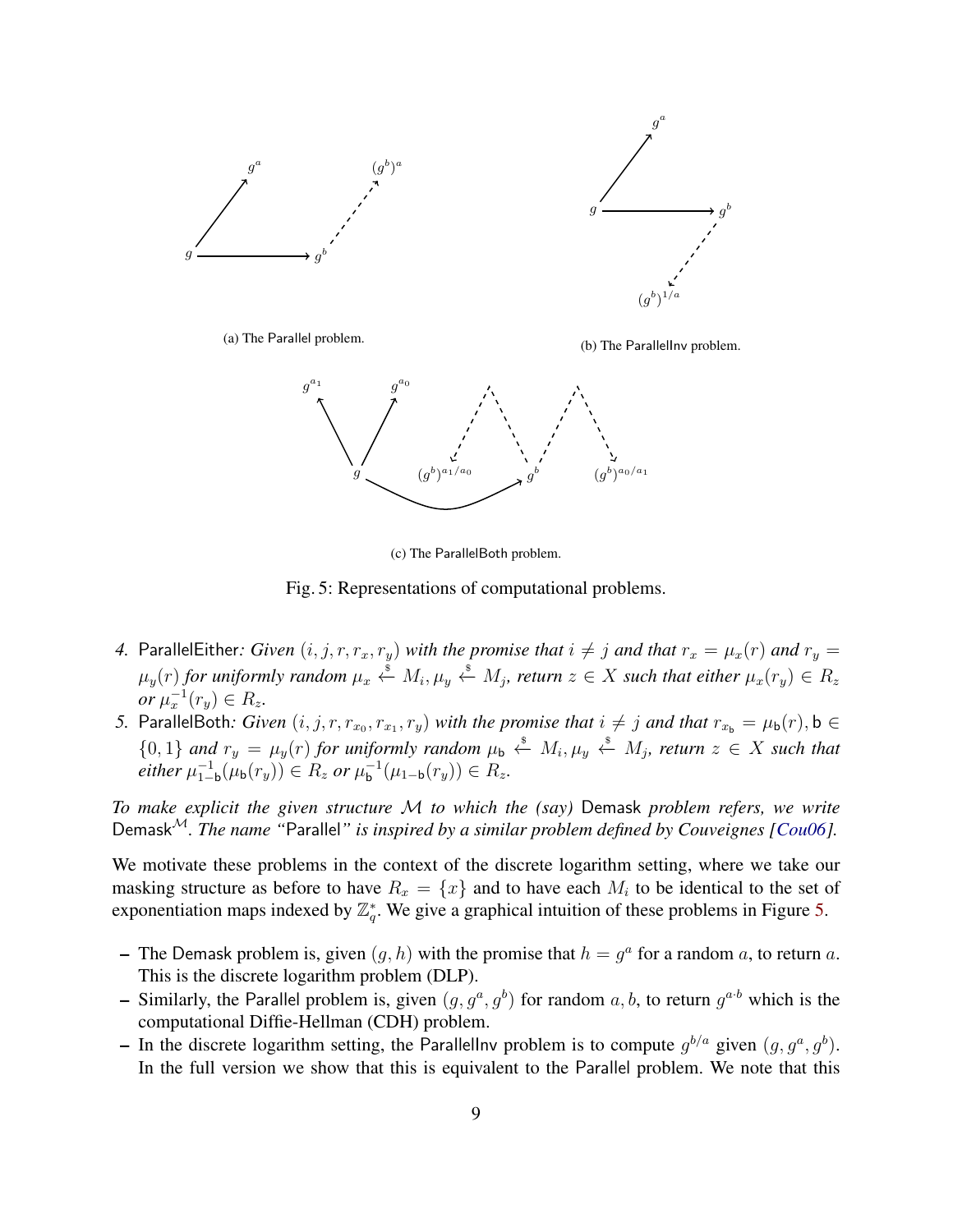does not immediately hold in the abstract case, due to the absence of relation between  $r$  and  $\mu^{-1}(\mu(r))$ , but it can nonetheless be shown to hold for different instantiations.

- The ParallelEither problem is an instance where both the solutions to the Parallel and to the ParallelInv problems, for the same challenge, are accepted. Whilst it is immediate that the ParallelEither problem is at most as hard as any of the other two, a formal reduction to show the reverse implication does not appear to be as trivial. We conjecture that in most settings, and in the discrete logarithm setting in particular, allowing for two possible answers which are both hard to compute on their own does not significantly decrease the hardness of the ParallelEither problem.
- The solution of the ParallelBoth problem can be seen as a combination of both Parallel and ParallelInv solutions together with the choice of the ParallelEither problem as is shown in Figure [5c.](#page-8-0)

Indeed, one can first use a Parallel oracle to compute  $\mu_b(r_y)$  for either  $b \in \{0, 1\}$  and then use a Parallellnv oracle to compute  $\mu_{1-}^{-1}$  $\frac{-1}{1-b}(\mu_b(r_y))$  which shows that ParallelBoth is at most as hard as those two problems. Similarly to the ParallelEither problem, we conjecture that in most settings the ParallelBoth will not be significantly easier as it requires solutions which are both hard to compute.

# 4 Instantiation From One-way Group Actions

We now present a generalisation of the discrete logarithm setting instantiation of our new semicommutative masking structure. Specifically, we show that *hard homogeneous spaces*, as given in [\[CLM](#page-31-8)<sup>+</sup>18], and which are based on Couveignes's original definition [\[Cou06\]](#page-31-15), are an example of such structures. This is also the case for the action, via isogenies, of the class group of the ring of  $\mathbb{F}_p$ -rational endomorphisms of supersingular isogenies over  $\mathbb{F}_p$  on the isomorphism classes of such curves.

#### 4.1 One-way Group Actions

We first give a summarized definition of hard homogeneous spaces and formally instantiate a semicommutative masking structure from such spaces. Throughout this section, we let  $G$  be a finite commutative group with identity element e and we denote the *group action* of G on a set X with the operator  $*$  defined as:  $* : G \times X \to X$ , with  $g * x \mapsto y$ .

Definition 4.1 (Hard (efficient) homogeneous space). *A* homogeneous space X *for* G *is a finite set* X on which G acts freely and transitively. This implies that for any  $q \in G$  different from e, *the permutation of* X *induced by the action of g has no fixed points; i.e. for given*  $x, y \in X$ *, there exists a unique*  $g \in G$  *such that*  $y = g * x$ *. The space* X *is* efficient *if the following tasks are computationally easy (i.e. polynomial-time):*

- *evaluation of the group operation, inversion and equality testing of elements of* G*;*
- *sampling a random element from* G *with (close to) uniform distribution;*
- *deciding membership and equality of a representation of elements of* X*;*
- $−$  *evaluation of the action of a group element*  $q \in G$  *on a set element*  $x \in X$ .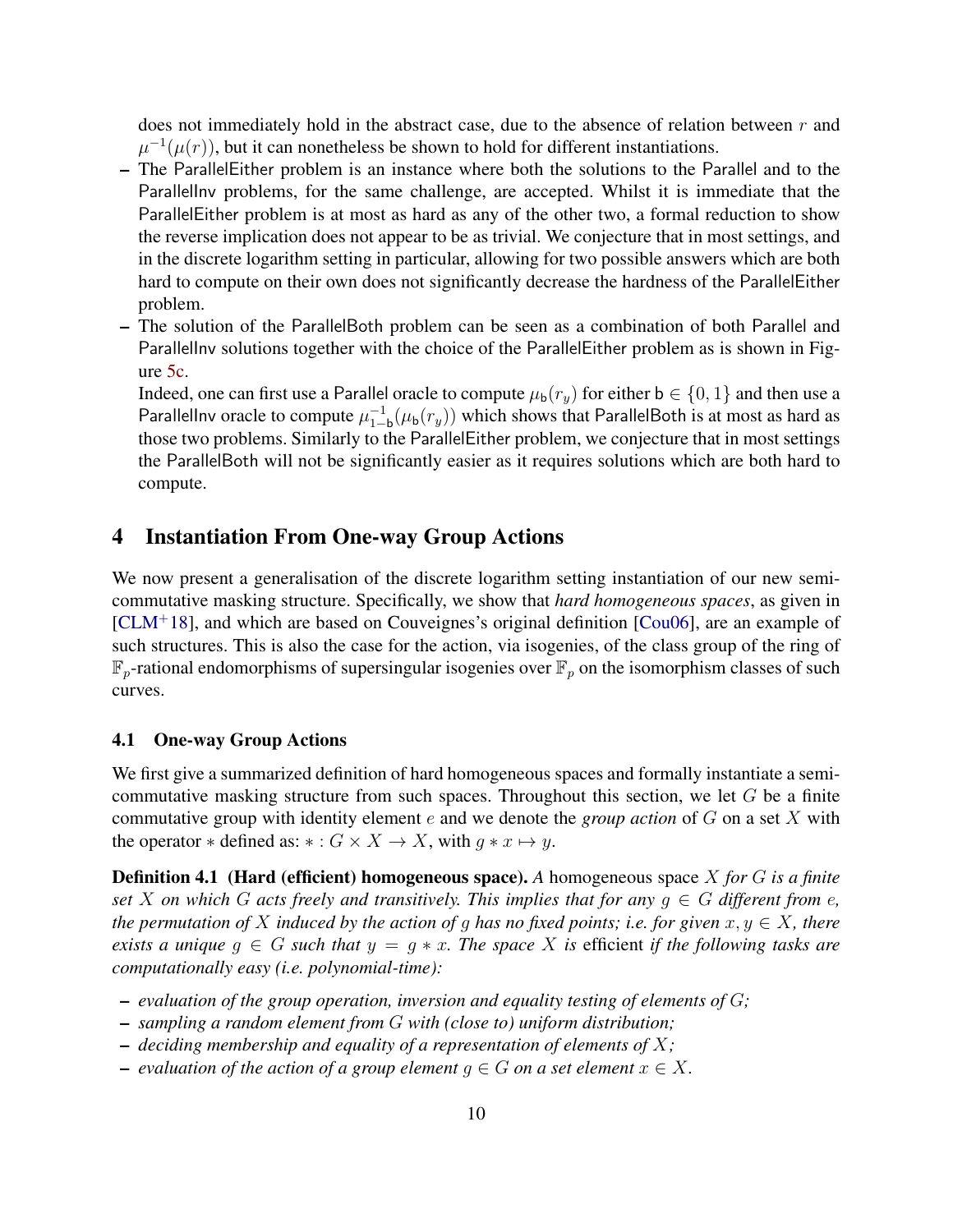*The space* X *is* hard *if the following tasks are computationally hard (i.e. not polynomial-time):*

- *Given* x, y ∈ X*, return* g ∈ G *such that* y = g ∗ x*; this is the analogue of the DLP for the group action.*
- *Given* x, y, z ∈ X *such that* y = g ∗ x*, return* g ∗ z*; this is the analogue of the CDH for the group action.*

We then instantiate a masking structure and show that it realises our definition of a semicommutative invertible masking structure.

<span id="page-10-0"></span>Definition 4.2 (Masking structure from homogeneous space). *Given a homogeneous space* X *for G we define a masking structure*  $\mathcal{M}_{X,G} = \{X, R_X, [G, G]\}$  *for X as follows:* 

- *We let*  $R_x = \{x\}$  *for each*  $x \in X$  *and therefore have*  $R = X$ *.*
- *The masking tuple* [G, G] *consists of two identical copies of the group* G *that acts on* X*.*

Lemma 4.1. *Let* X *be an efficient homogeneous space for a commutative group* G*, then the mask*ing structure  $\mathcal{M}_{X,G} = \{X, R_X, [G, G]\}$  of Definition [4.2](#page-10-0) is a semi-commutative masking structure.

*Proof.* First we see that all the elements of  $\mathcal{M}_{X,G}$  are well-defined and that so is the masking action of  $\mu \in G : R \longrightarrow R$  where  $\mu : r \mapsto \mu * r$ . Next, we have that by definition of a group action, the masking of any  $r \in R$  by any  $\mu \in M_i$  for all i is indeed invertible. Also, since every  $M_i$  is a copy of the group G, the commutativity of G induces the semi-commutativity of  $\mathcal{M}_{X,G}$ . Finally, the properties of an efficient homogeneous space imply the efficiency of the operations required for a semi-commutative masking structure.  $\Box$ 

We see here that *this* notion of a group action is stronger than our semi-commutative structure since any mask is in fact able to commute with any other. However the advantage of our weaker structure will become apparent in Section [5](#page-12-0) with the next instantiation from supersingular isogenies over  $\mathbb{F}_{p^2}$ .

*Note 4.1.* Before we discuss the instantiation of the computational problems, we briefly note that the two requirements for the hardness of a homogeneous space correspond exactly to the Demask and Parallel problems for a semi- commutative masking structure. Also, we have that the Parallel and ParallelInv problems are equivalent as it suffices to swap the first two elements of a challenge  $(x, y, z)$  for one problem to obtain a challenge  $(y, x, z)$  for the other which yields the same solution. Finally we have that ParallelEither is at most as hard as Parallel or ParallelInv. Hence we have

$$
\mathsf{ParallelEither}^{\mathcal{M}_{X,G}} <_{P} \mathsf{Parallel}^{\mathcal{M}_{X,G}} \cong_{P} \mathsf{ParallelInv}^{\mathcal{M}_{X,G}}.
$$

We also note that  $\mathcal{M}_{X,G}$  is perfectly IND-Mask-secure since the action by a uniformly random element in  $G$  induces a perfect randomization of any element in  $X$ .

## 4.2 Discrete Logarithm Setting

The traditional Diffie-Hellman (DH) setting presented in Section [3](#page-6-0) is a straightforward realisation of the hard homogeneous space presented in the previous section. Indeed, for any finite abelian group  $\langle q \rangle$  of prime order in which the computational Diffie–Hellman problem is hard, we can let X be the set  $\langle q \rangle$  and G be the set of exponentiation maps.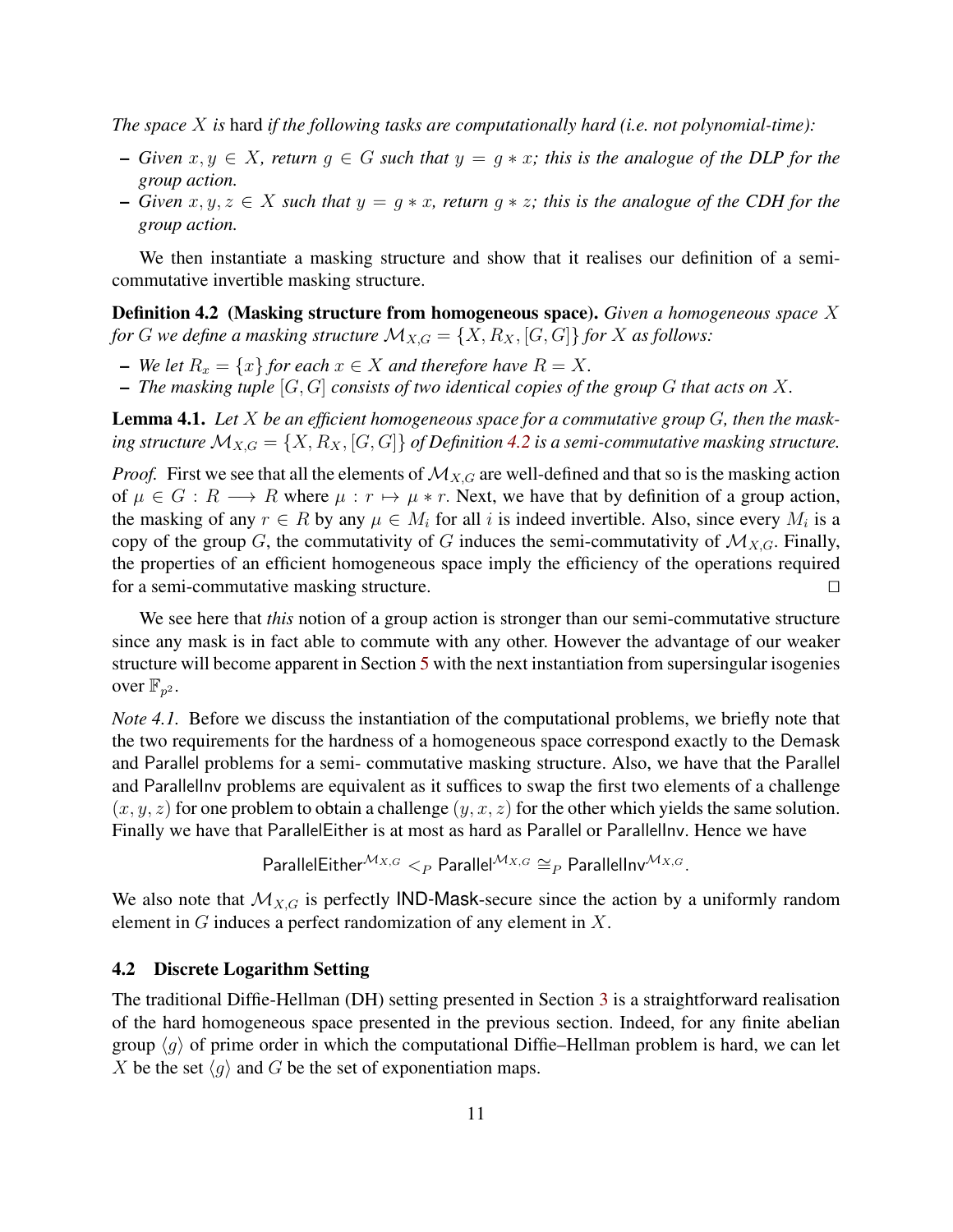# 4.3 Class Group of the Endomorphism Ring of Supersingular Elliptic Curves over Prime Fields

The second realisation of hard homogeneous spaces we present is a summary of the recent work by Castryck et al. [\[CLM](#page-31-8)<sup>+</sup>18]. This work builds upon the Couveignes-Rostovstev-Stolbunov scheme of [\[Cou06,](#page-31-15) [RS06\]](#page-32-15) where the public key space is the set of  $\mathbb{F}_q$ -isomorphism classes of *ordinary* elliptic curves over  $\mathbb{F}_q$  whose endomorphism ring is a given order  $\mathcal O$  in an imaginary quadratic field and whose trace of Frobenius has prescribed sign. The key ideas of the scheme of Couveignes et al. is that the ideal class group  $cl(\mathcal{O})$  acts freely and transitively on that set, and that this class group is commutative which allows for a natural key exchange protocol.

However, and despite recent improvements [\[FKS18,](#page-31-16) [Kie17\]](#page-32-16), the scheme of Couveignes et al. is inefficient for the following reason. In order to decompose the action of an element of  $cl(O)$  into several smaller actions that are quicker to compute, De Feo-Kieffer-Smith [\[FKS18\]](#page-31-16) had the idea to chose  $p \equiv -1 \mod l$  for several small odd primes  $\ell$ . They then searched for an ordinary elliptic curve  $E/\mathbb{F}_p$  such that  $\#E(\mathbb{F}_p) \equiv 0$  modulo as many  $\ell$ 's as possible. This would ensure that  $\ell\mathcal{O}$ decomposes as the product of two prime ideals  $\iota$  and  $\iota$  for which the action of the ideal classes  $\iota$ and  $[\overline{I}]$  can be computed efficiently. If this works for sufficiently many  $\ell$ 's, then a generic element of  $cl(\mathcal{O})$  can be written as a product of small integral powers of such [I] and the class group action can be computed efficiently. However, finding a curve  $E/\mathbb{F}_p$  such that  $\#E(\mathbb{F}_p) \equiv 0$  is hard and they only manage to obtain practical solutions for 7 different values of  $\ell$ .

In order to increase the efficiency of this methodology, Castryck et al. adapt it to make use of *supersingular* elliptic curves defined over a *prime* field  $\mathbb{F}_p$ . Instead of the full ring of endomorphisms of such curves, which is not commutative, they consider the subring of  $\mathbb{F}_p$ -rational endomorphisms which is again an order  $O$  in an imaginary quadratic field. As before, the ideal class group cl(O) acts via isogenies on the set of  $\mathbb{F}_p$ -isomorphism classes of elliptic curves with  $\mathbb{F}_p$ -rational endomorphism ring equal to  $\mathcal{O}$ , we denote this set by  $\mathcal{E}_p(\mathcal{O})$ . Furthermore, contrary to the ordinary case, this action only has a single orbit.

The reason why this yields an increase in efficiency is that, in the supersingular case,  $\#E(\mathbb{F}_p)$  =  $p + 1$  and hence  $\#E(\mathbb{F}_p) \equiv 0$  modulo *all* primes  $\ell \mid p + 1$  used in building p. This allows for many more values of  $\ell$  to be used which in turn reduces the integral powers of each  $\lbrack \mathfrak{l} \rbrack$  that appear in the decomposition of generic elements in  $cl(\mathcal{O})$ . Concretely, Castryck et al. use 74 small odd primes in their implementation for which they heuristically expect that each element in  $cl(O)$  can be written as  $[I_1]^{e_1}[I_2]^{e_2}\cdots [I_{74}]^{e_{74}}$  with each  $e_i \in \{-5,\ldots,5\}$ . In contrast, for a class group of equivalent 256-bit size, using 7 small primes for the same approach would require exponents in the range of  $2^{36}$  which leads to much slower computations.

<span id="page-11-0"></span>**Lemma 4.2.** For a fixed prime field  $\mathbb{F}_p$  and appropriate order  $\mathcal{O}$  of an imaginary quadratic field, *let*  $X = \mathcal{E}_p(\mathcal{O})$ , and let  $G = cl(\mathcal{O})$ . Then X is an efficient homogeneous space for G.

*Proof.* As stated in the discussion above, we have that G acts freely and transitively on X and furthermore it inherits the commutative structure of  $\mathcal O$  and therefore this is a well-defined homogeneous space. Also, due to the decomposition into classes of small prime ideals with small integral exponents the evaluation of the group operation, inversion, equality and sampling, as well as the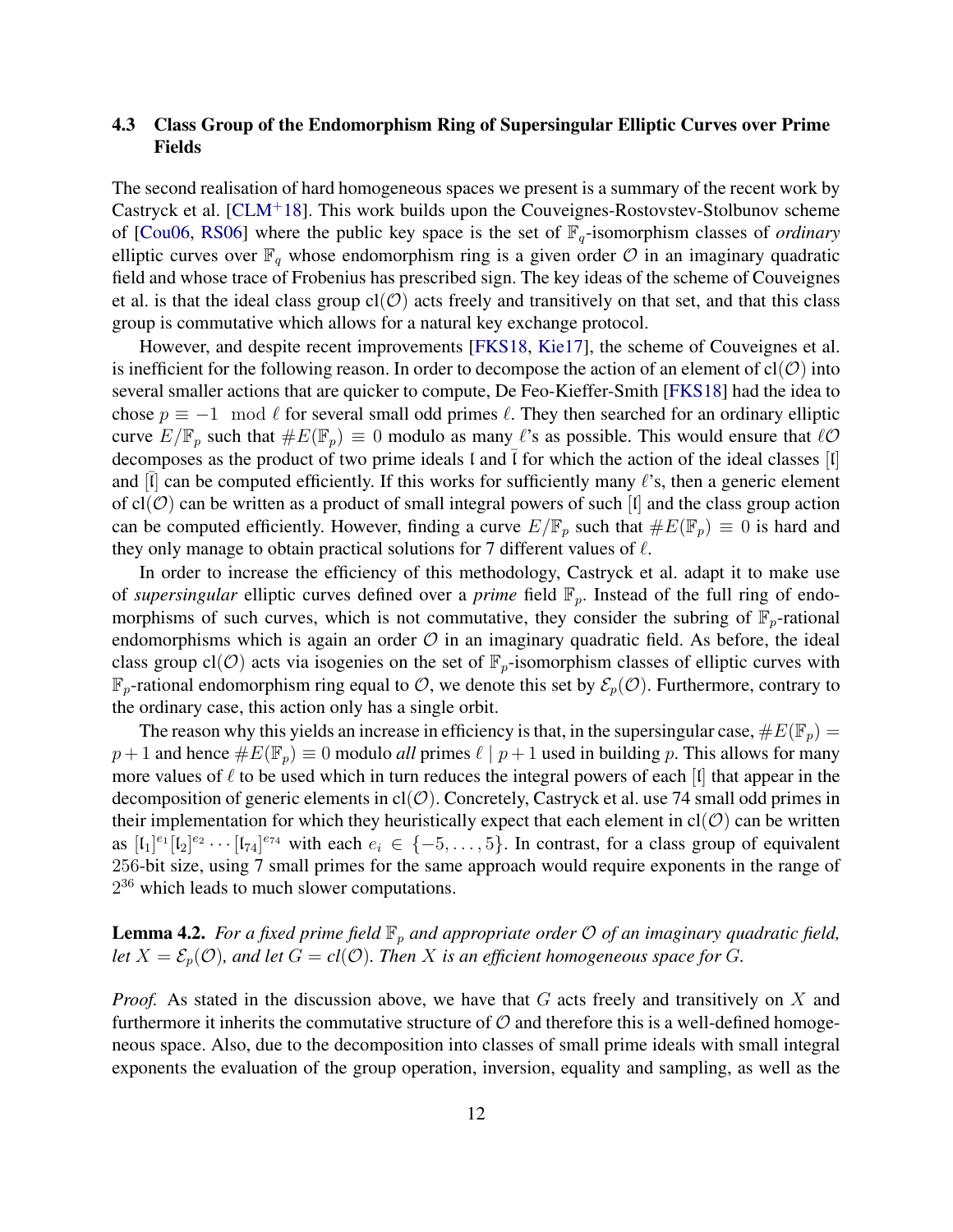action of a group element on a set element x are all efficient. Furthermore, since  $X$  can be represented as the set of Montgomery coefficients of the  $\mathbb{F}_p$ -isomorphism classes, equality of elements of X is efficient as well.

As in the previous setting, the Demask and Parallel problems for the semi- commutative masking structure  $\mathcal{M}_{X,G}$  induced by the homogeneous space of Lemma [4.2](#page-11-0) immediately translate to analogues of the DLP and CDH in the class group action setting; and so does our prior discussion on the equivalence of ParallelInv and Parallel and on the hardness of ParallelEither. The classical and post-quantum security of the DLP analogue in this setting was already succinctly discussed in  $[CLM<sup>+</sup>18$  $[CLM<sup>+</sup>18$ , Section 7] and was addressed in greater detail in the very recent work of  $[BS18]$ which provides a finer estimation of the required security parameters. We leave the analysis of the security of the CDH analogue for further work.

# <span id="page-12-0"></span>5 Instantiation From Supersingular Isogenies

To avoid a sub-exponential quantum attack vector [\[CJS14\]](#page-31-18), De Feo, Jao and Plût [[DFJP14\]](#page-31-0) consider the use of supersingular elliptic curves over the extension field  $\mathbb{F}_{p^2}$  whose *full* endomorphism ring is an order in a quaternion algebra and therefore non-commutative. In this section we summarize this approach succinctly, construct a semi-commutative masking structure from this setting and discuss the hardness of the induced problems.

#### 5.1 Supersingular Isogenies over the Extension Field

**Preliminaries.** Let  $E_1$  and  $E_2$  be elliptic curves defined over a finite field  $\mathbb{F}_q$ . An *isogeny*  $\phi$ :  $E_1 \rightarrow E_2$  over  $\mathbb{F}_q$  is a non-constant rational map over  $\mathbb{F}_q$  which is also a group homomorphism from  $E_1(\mathbb{F}_q)$  to  $E_2(\mathbb{F}_q)$ . For the isogenies that we consider, we identify their degrees with the size of their kernels. Two curves  $E_1, E_2$  are said to be *isogenous* over  $\mathbb{F}_q$  if there exists an isogeny  $\phi: E_1 \to E_2$  over  $\mathbb{F}_q$ ; this holds if and only if  $\#E_1(\mathbb{F}_q) = \#E_2(\mathbb{F}_q)$ . A set of elliptic curves over  $\mathbb{F}_q$  that are all isogenous to one another is called an *isogeny class*.

An *endomorphism* over  $\mathbb{F}_q$  of an elliptic curve E is a particular isogeny  $E \to E$  over  $\mathbb{F}_{q^m}$  for some m. The set of endomorphisms of E together with the zero map, denoted  $\text{End}(E)$ , forms a ring under the addition,  $\phi \oplus \varphi : P \mapsto \phi(P) + \varphi(P)$ , and multiplication,  $\phi \otimes \varphi : P \mapsto \phi(\varphi(P))$ , operations. The full ring  $End(E)$  is isomorphic to either an order in a quaternion algebra, in which case we say that  $E$  is supersingular, or to an order in an imaginary quadratic field, in which case we say that  $E$  is ordinary. Curves that are in the same isogeny class are either all supersingular or all ordinary. Here we focus on the supersingular case. All supersingular curves can be defined over the field  $\mathbb{F}_{p^2}$  for a prime p and for every prime  $\ell \nmid p$  there exist  $\ell + 1$  isogenies, up to isomorphism, of degree  $\ell$  originating from any given supersingular curve.

Given a curve E and a subgroup K of E there is, up to isomorphism, a unique isogeny  $\phi$ :  $E \to E'$  having kernel K and we therefore identify E' with the notation  $E/\phi$ . Particularly, we will work with subgroups of the torsion group  $E[m]$  for  $m \in \mathbb{N}$  which is the group of points of E whose order divides m. When we also have that  $m^2$  divides  $\#E(\mathbb{F}_{p^2})$ , we can always represent cyclic kernels by generators defined over  $\mathbb{F}_{p^2}$ .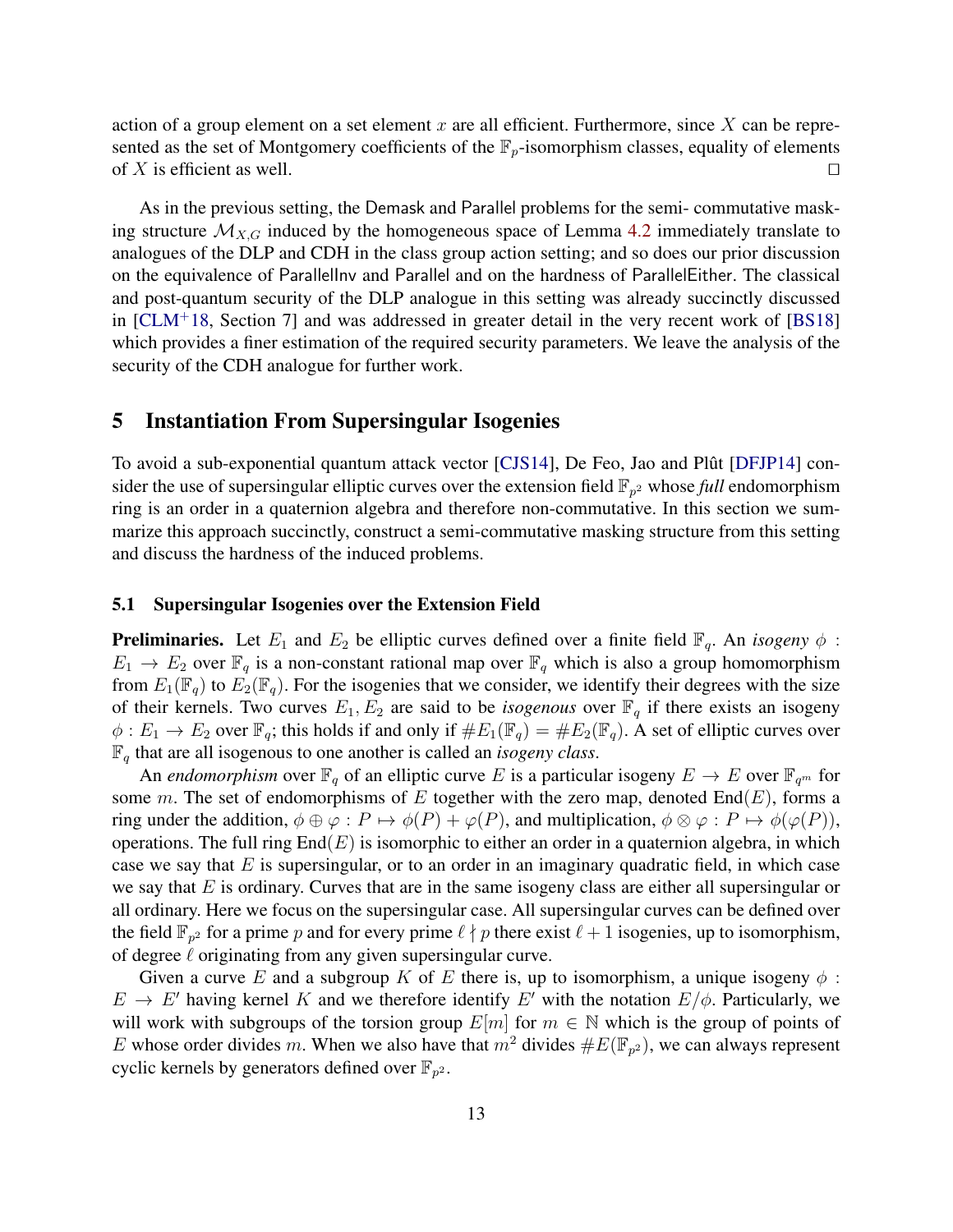Semi-commutativity. We introduce the notion of *semi-commutativity* present in this setting; the same notion is behind the SIDH key-exchange protocol [\[DFJP14\]](#page-31-0) and we generalise it here. We discuss the case where  $\mathbb{F}_q$  is fixed to be  $\mathbb{F}_{p^2}$  where p is a prime of the form  $\ell_1^{e_1}\ell_2^{e_2}\cdots\ell_n^{e_n} \cdot f \pm 1$  for n small primes  $\ell_1, \ldots, \ell_n$  and a small cofactor f. By construction, in each isomorphism class there is a curve  $E/\mathbb{F}_{p^2}$  such that the torsion group  $E[\ell_i^{e_i}]$  contains  $\ell_i^{e_i-1}(\ell_i+1)$  cyclic subgroups of order  $\ell_i^{e_i}$  (which each define a different isogeny).

To compute and publish a curve resulting from a secret isogeny, a party generates a secret key by selecting a random point  $K_i$  of order  $\ell_i^{e_i}$  on a curve  $E$  and computes a public curve by computing the unique isogeny with kernel  $\langle K_i \rangle$  and publishing the domain curve  $E/\langle K_i \rangle$ . The issue here is that the structure of  $End(E)$  no longer allows for arbitrary isogenies to commute and an analogue of the  $(g^a)^b = (g^b)^a$  equality is not immediate. However, with isogenies of co-prime degrees some commutative structure remains.

To solve this, in addition to the curve E, the parties agree on bases  $\{P_i, Q_i\}$  for each of the torsion groups  $E[\ell_i^{e_i}]$ . The semi-commutative structure then emerges since applying an isogeny of degree  $\ell_i^{e_i}$  preserves the torsion groups  $E[\ell_j^{e_j}]$  $j^{e_j}$ ] for  $j \neq i$ . Therefore, alongside publishing  $E/\langle K_i \rangle$ for their secret isogeny  $\phi_i$ , parties also publish  $\{\{\phi_i(P_j), \phi_i(Q_j)\}_{j\neq i}\}$ , the images under  $\phi_i$  of the bases for the other torsion groups. By expressing their secret kernel as  $K_j = [\alpha_j]P_j + [\beta_j]Q_j$  and applying  $\alpha_j$ ,  $\beta_j$  to  $\{\phi_i(P_j), \phi_i(Q_j)\}\$ , the other party can then compute an isogeny  $\varphi_j : E/\langle K_i \rangle \to$  $E/\langle K_i, K_j \rangle$  which is "parallel" to the isogeny  $\phi_j : E \to E/\langle K_j \rangle$  in the sense of Figure [5a.](#page-8-0)

Whilst the two resulting curves  $E/\langle K_i, K_j \rangle$  and  $E/\langle K_j, K_i \rangle$  may not be identical, they will be isomorphic, and the parties can then take the  $j$ -invariants of their respective curves as an identical shared value.

**The Weil pairing.** We recall here the notion of the *Weil pairing*. For any integer  $m \in \mathbb{N}$ , we let  $\zeta_m = \{u \mid u^m = 1\} \subset \mathbb{F}_p^*$  $_{p^2}^*$ . For any curve  $E/\mathbb{F}_{p^2}$ , the Weil pairing is a map  $e_m : E[m] \times E[m] \longrightarrow$  $\zeta_m$ , that satisfies  $e_m(\phi(P), \phi(Q)) = e_m(P, Q)^{\deg(\phi)}$ , where  $\phi : E \to E'$  is any isogeny.

## 5.2 Masking Structure

To define a semi-commutative masking structure, we fix  $p = \ell_1^{e_1} \ell_2^{e_2} \cdots \ell_n^{e_n} \cdot f \pm 1$  as above. In this setting, there are five supersingular isogeny classes and we let  $X$  denote one of the two classes with curves  $E/\mathbb{F}_{p^2}$  with trace  $t = p^2 + 1 - \#E(\mathbb{F}_{p^2}) \in \{-2p, 2p\}$ ; these two classes are the largest of the five [\[AAM18\]](#page-30-0).

**Representatives.** For each j-invariant  $x \in X$ , there is a canonical choice of curve  $E_x$  [\[Sil86\]](#page-32-17). For each  $E_x$  we take the appropriate twist of the curve such that they belong to the same isogeny class. We define the set  $R_x$  of representatives as the set of tuples  $(E_x, \{P_i, Q_i\}_{i \in [n]})$  where  $\{P_i, Q_i\}$  is a basis of the torsion group  $E_x[\ell_i^{e_i}]$  as above.

For a given curve and torsion order, there exists a deterministic and efficient algorithm Basis( $E, i$ ) which outputs a basis  $\{P_i, Q_i\} \subset E_x[\ell_i^{e_i}]$  [\[AJK](#page-31-2)<sup>+</sup>16, Section 3.2]; for each torsion order, we fix a generator  $q_i \in \zeta_{\ell_i^{e_i}}$  such that for any curve  $E$ ,  $e_m(P_i, Q_i) = q_i$  for  $\{P_i, Q_i\} \leftarrow$  Basis $(E, i)$ . This will be used to derive new torsion points when required, but these are still free to be modified under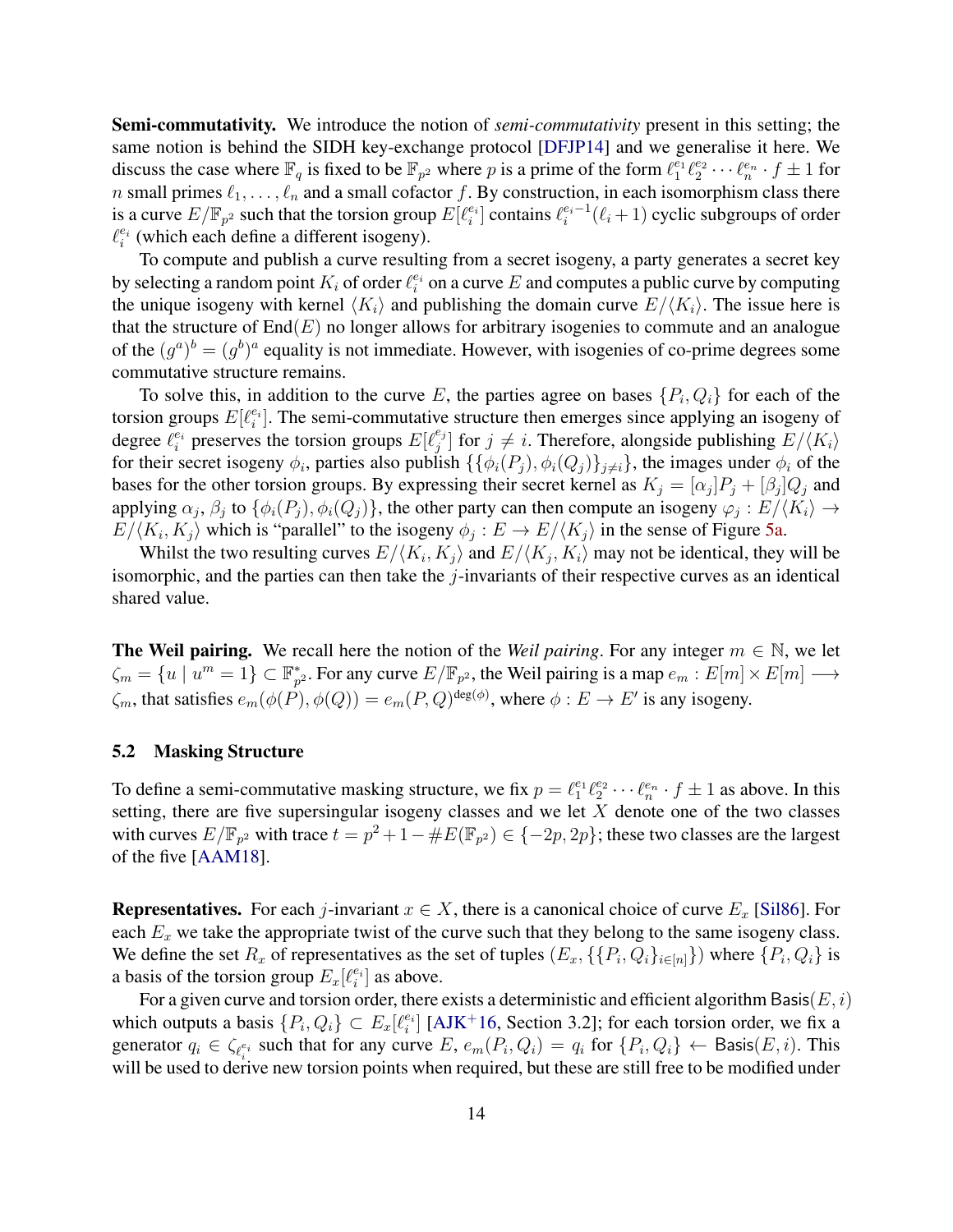the action of isogenies. Hence for each x, there will be a unique choice of  $E<sub>x</sub>$  but many choices of bases of torsion groups that originate from the deterministic one.

**Masking sets.** We first observe that for any  $K_i = [\alpha_i]P_i + [\beta_i]Q_i$  on E, the point  $[m]K_i$ , for  $m \in (\mathbb{Z}/\ell_i^{e_i} \mathbb{Z})^*$ , generates the same subgroup of  $E[\ell_i^{e_i}]$ . By defining the equivalence relation  $\sim_R$ by

 $(\alpha, \beta) \sim_R (\alpha', \beta') \qquad \Longleftrightarrow \qquad \exists m \in (\mathbb{Z}/\ell_i^{e_i} \mathbb{Z})^* \text{ s.t. } (\alpha', \beta') = (m\alpha, m\beta),$ 

we can then identify any such  $K_i$  with the equivalence class of  $(\alpha_i, \beta_i)$  which we denote  $[\alpha_i : \beta_i]$ . We recall that the projective line  $\mathbb{P}^1(\mathbb{Z}/\ell_i^{e_i}\mathbb{Z})$  is the set of equivalence classes  $[\alpha_i : \beta_i]$  such that  $gcd(\alpha_i, \beta_i) = 1.$ 

Since  $K_i$  has exact order  $\ell_i^{e_i}$ , at least one of  $\alpha_i$  and  $\beta_i$  must not be divisible by  $\ell_i$  and hence the ideal of the ring  $\mathbb{Z}/\ell_i^{e_i}\mathbb{Z}$  generated by  $\alpha_i, \beta_i$  is always the unit ideal, i.e. the whole of  $\mathbb{Z}/\ell_i^{e_i}\mathbb{Z}$ . This implies that all the possible choices for  $K_i$  can be exactly identified with the points on the projective line  $\mathbb{P}^1(\mathbb{Z}/\ell_i^{e_i}\mathbb{Z})$ . We therefore define n masking sets  $[M_i]_{i\in[n]}$  where each  $M_i$  is the projective line  $\mathbb{P}_i \coloneqq \mathbb{P}^1(\mathbb{Z}/\ell_i^{e_i}\mathbb{Z}).$ 

**Masking action.** Computing the result of a mask  $\mu(r) \in R_y$  on a representative  $r \in R_x$  then consists in computing one of its representatives  $K_i$  in  $E_x[\ell_i^{e_i}]$  and the isogeny  $\phi_i : E_x \to E_x/\langle K_i \rangle$ . Note that the curve  $E_x/\langle K_i \rangle$  with j-invariant  $y \in X$  may not be the same curve as the canonical choice  $E_y$ . However they will be isomorphic over  $\mathbb{F}_{p^2}$ , due to the appropriate choice of twist in the definition of our set  $R_y$ , and the isomorphism  $\chi : E_x / \langle K_i \rangle \longrightarrow E_y$  will be easy to compute.

To be able to compose isogenies in a semi-commutative way, computing  $\mu(r)$  also requires computing the images of  $\{\{P_j, Q_j\}\}\$ for  $j \neq i$  first under  $\phi_i$  and then under the isomorphism  $\chi$  to obtain bases of the torsion groups of  $E_y$ . It also requires generating a new basis for  $E_y[\ell_i^{e_i}]$  using the Basis $(E_y, i)$  algorithm.

The output of the computation of the mask  $\mu(r)$  is therefore the curve  $E_y \stackrel{\chi}{\simeq} E_x/\langle K_i \rangle$  together with the basis points  $\{\{\chi \circ \phi_i(P_i), \chi \circ \phi_i(Q_i)\}\}\$ for  $j \neq i$  and the output of Basis $(E_y, i)$ .

**Inverting the mask.** Since our masking sets  $M_i$  do not derive from a group structure, we do not have an immediate instantiation of an inverse operation. However, for every isogeny  $\phi : E \to E'$ of degree  $\ell$ , there is a unique dual isogeny  $\hat{\phi}: E' \to E$  also of degree  $\ell$  such that the composition is the multiplication-by- $\ell$  map:  $\hat{\phi} \circ \phi = [\ell] : E \to E$ . Whilst not a perfect inverse operation, in this setting the multiplication-by- $\ell_i^{e_i}$  map preserves the structure of the  $\ell_j^{e_j}$  $j^{e_j}$ -torsion groups for all  $j \neq i$ and that is all we require for semi-commutativity to hold.

Hence, given a kernel generator  $K_i \in E[\ell_i^{e_i}]$  for some curve E, one can compute a generator of the image  $\phi_i(E[\ell_i^{e_i}]) \subset E'[\ell_i^{e_i}]$  of the  $\ell_i^{e_i}$ -torsion group under the isogeny  $\tilde{\phi}_i$  defined by  $K_i$  and an appropriate isomorphism, to obtain  $K_i \in E/\langle K_i \rangle$  which is a generator of the kernel of the unique dual isogeny  $\hat{\phi}_i$ .

Given a mask  $\mu \in M_i = \mathbb{P}_i$  and elements r and  $r' = \mu(r)$  with  $r' = (E', \{ \{P_j, Q_j\}_{j \in [n]} \})$ , computing the inverse  $\mu^{-1}$  amounts to computing a point  $\hat{K}_i$  as above and expressing it as  $(\hat{\alpha}_i, \hat{\beta}_i)$ in the deterministically generated basis for  $E'[\ell_i^{e_i}]$  which can be done efficiently as is shown in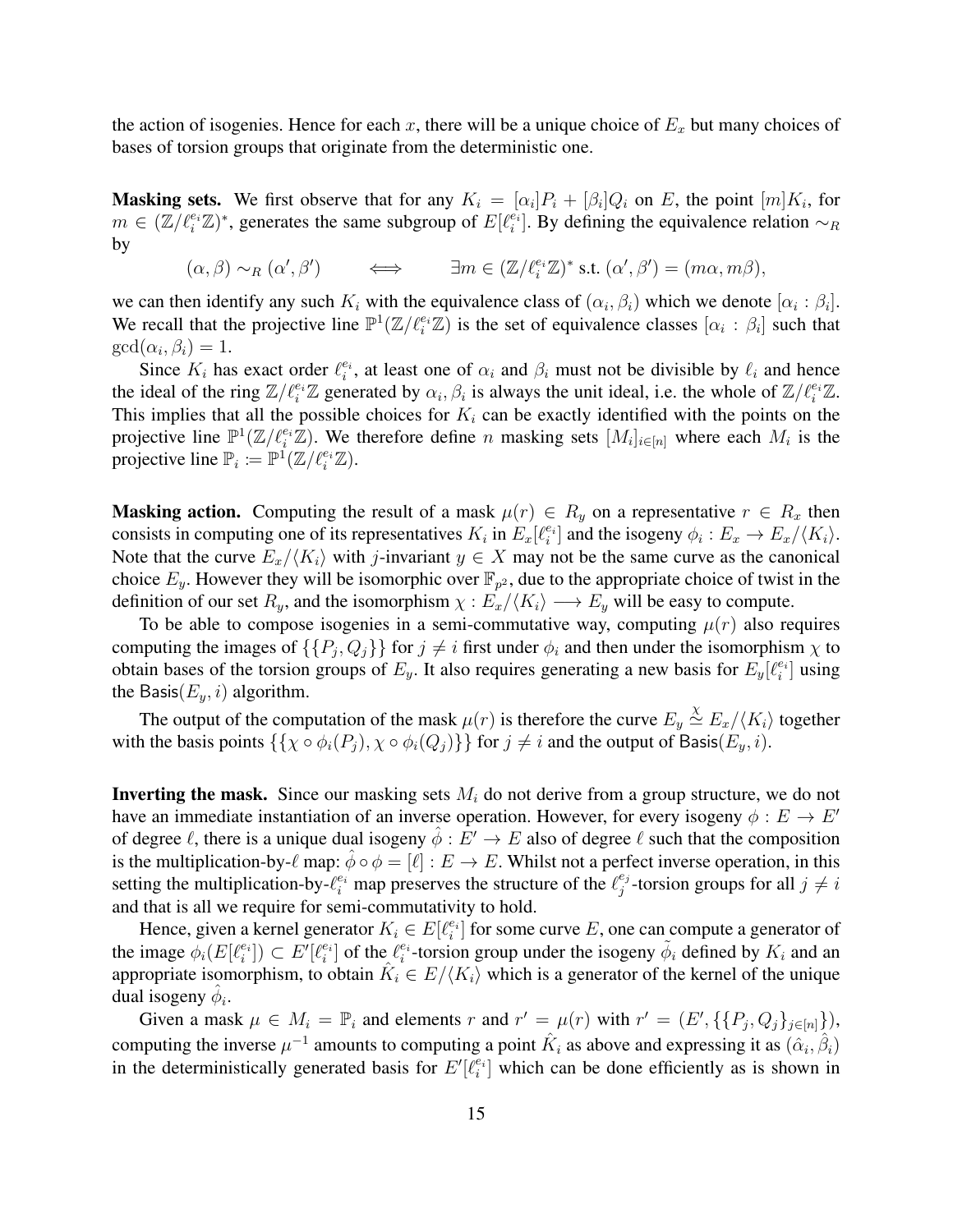[\[AJK](#page-31-2)<sup>+</sup>16]. This then allows us to define  $\mu^{-1}$  uniquely as  $[\hat{\alpha}_i : \hat{\beta}_i] \in \mathbb{P}_i$ , given  $\mu$  and r. We note that the dependency of  $\mu^{-1}$  on  $\mu$  and r is consistent with the definition of the inverse of a mask as stated in Section [3.](#page-6-0)

<span id="page-15-0"></span>Masking structure. We formally define a masking structure in this setting.

Definition 5.1 (Masking structure from supersingular isogenies). *Let* p *be a prime defining the finite field*  $\mathbb{F}_{p^2}$  as above, we define the masking structure  $\mathcal{M}_p = \{X, R_X, [M_i]_{i \in [n]}\}$  where the *individual components are defined as above.*

**Lemma [5.1](#page-15-0).** *The masking structure*  $\mathcal{M}_p$  *of Definition* 5.1 *is semi-commutative.* 

*Proof.* First we see that the elements of  $\mathcal{M}_p$  together with the action of any  $\mu \in M_i$  on any r are well-defined. Then, since the composition of any isogeny with its dual results in an endomorphism of the starting curve, our method of inverting a given mask yields the same  $j$ -invariant regardless of the starting r or masking index i. Also, the semi-commutative property of our structure follows from the semi-commutative property of isogenies of co-prime degrees. Finally, the required efficiency of the computations for  $\mathcal{M}_p$  follows from the comments above regarding the computation of isogenies of smooth degrees and expression of points in arbitrary torsion bases. Equality in X and  $M_i$  and membership in X are immediate to check.  $\square$ 

## 5.3 Computational Problems

The problem landscape of the SIDH setting is still currently undergoing intense study from the community. Urbanik and Jao [\[UJ18\]](#page-32-18) have proposed a detailed presentation and study of the analogues of the discrete logarithm and CDH problems that arise from the SIDH key-exchange of De Feo, Jao and Plût [[DFJP14\]](#page-31-0). Galbraith and Vercauteren also have written a survey of these problems [\[GV18\]](#page-32-19), with a stronger focus on the mathematics of isogenies of elliptic curves.

Here we frame Urbanik and Jao's discussion of these problems in [\[UJ18,](#page-32-18) Section 4] in our setting that uses n distinct small primes  $\ell_i$ . Whilst we give a very general presentation, in practice the OT scheme presented in this paper will only require  $n = 2$ , as in the case of the SIDH key-exchange. Our second OT protocol (described in the full version) will require  $n = 3$ , which constitutes only a small extension of the original setting.

The isogeny problem. In its simplest form, the intuition behind the security of isogeny-based cryptography is that it is hard to compute a hidden isogeny, up to isomorphism, when given only the initial and final j-invariants. The *general isogeny problem* can be stated as follows.

<span id="page-15-1"></span>**Definition 5.2** (General isogeny problem [\[GV18,](#page-32-19) Definition 1]). *Given j-invariants j*,  $j' \in \mathbb{F}_{p^2}$ , *return an isogeny*  $\phi : E \longrightarrow E'$  (*if it exists*), where  $j(E) = j$  *and*  $j(E') = j'$ .

Given that the elements of X in the masking structure  $\mathcal{M}_p$  are the supersingular j-invariants of  $\mathbb{F}_{p^2}$  and that the elements of the masking sets  $M_i$  can be uniquely identified with isogenies between isomorphism classes, it would first seem that the Demask problem for  $\mathcal{M}_p$  can be instantiated as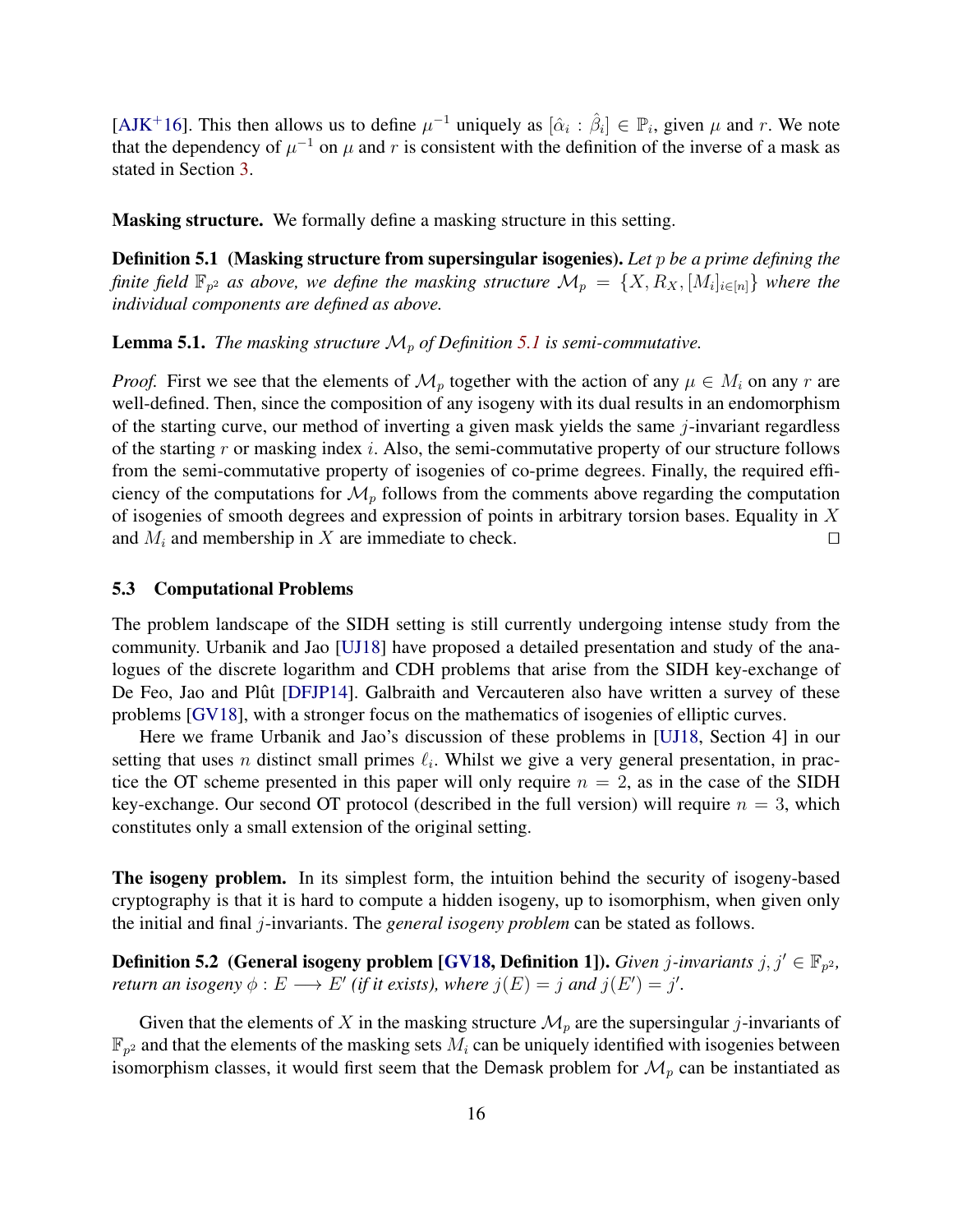the general isogeny problem of Definition [5.2.](#page-15-1) To recover some commutative structure, however, we have to reveal the images of the bases of the torsion points. This constitutes significantly more information and therefore is conjectured to be an easier problem to solve [\[GPS17,](#page-32-2) [Pet17,](#page-32-20) [GV18,](#page-32-19) [KMP](#page-32-21)<sup>+</sup>20].

Additional information. This has led to the definition in the literature of a specific SIDH problem. Here we merge the definitions of [\[GV18\]](#page-32-19) and [\[UJ18\]](#page-32-18) for the case of  $n = 2$  small primes in the composition of p.

**Definition 5.3** (2-*i*-isogeny problem [\[GV18,](#page-32-19) Def. 2][\[UJ18,](#page-32-18) Prob. 4.1]). Let  $i \in \{1,2\}$  and let  $(E, P_1, Q_1, P_2, Q_2)$  be such that  $E/\mathbb{F}_{p^2}$  is a supersingular curve and  $P_j, Q_j$  is a basis for  $E[\ell_j^{e_j}]$  $_{j}^{e_{j}}]$  for  $j \in \{1,2\}$ . Let  $E'$  be such that there is an isogeny  $\phi : E \longrightarrow E'$  of degree  $\ell_i^{e_i}$ . Let  $P'_j, Q'_j$  be the im*ages under*  $\phi$  *of*  $P_j$ *,*  $Q_j$  *for*  $j \neq i$ *. The 2-i-isogeny problem, is, given*  $(E, P_1, Q_1, P_2, Q_2, E', P'_j, Q'_j)$ *, to determine an isogeny*  $\tilde{\phi}: E \longrightarrow E'$  *of degree*  $\ell_i^{e_i}$  *such that*  $P'_j = \tilde{\phi}(P_j)$  *and*  $Q'_j = \tilde{\phi}(Q_j)$ *.* 

This definition leads to the following natural generalisation which we show corresponds exactly to the computational problem that we need.

**Definition 5.4** (*n*-*i*-isogeny problem). Let n be an integer,  $i \in \{1, ..., n\}$  and let  $(E, \{P_j, Q_j\}_{j=1}^n)$ be a tuple such that  $E/\mathbb{F}_{p^2}$  is a supersingular curve and  $P_j, Q_j$  is a basis for  $E[\ell_j^{e_j}]$  $\bigcup_{j=0}^{e_j}$  *for*  $j \in [n]$ *. Let*  $E'$  be such that there is an isogeny  $\phi : E \longrightarrow E'$  of degree  $\ell_i^{e_i}$ . Let  $\{P'_j, Q'_j\}$  be the images under  $\phi$  $of \{P_j, Q_j\}$  for  $j \neq i$ . The n-i-isogeny problem, for  $i \in [n]$ , is, given  $(\check{E}, \{\check{P}_j, Q_j\}_{j=1}^n, E', \{P'_j, Q'_j\}_{j \neq i})$ , to determine an isogeny  $\tilde{\phi}:E\longrightarrow E'$  of degree  $\ell_i^{e_i}$  such that  $P'_j=\tilde{\phi}(P_j)$  and  $Q'_j=\tilde{\phi}(Q_j)$  for all  $j \neq i$ .

<span id="page-16-0"></span>**Lemma 5.2.** Let  $p = \ell_1^{e_1}\ell_2^{e_2}\cdots\ell_n^{e_n}\cdot f \pm 1$  be a prime and let  $\mathcal{M}_p$  be a masking structure as defined *in Definition* [5.1.](#page-15-0) Then the Demask *problem for*  $\mathcal{M}_p$  *is an instance of the n-i-isogeny problem.* 

*Proof.* The specification of i in  $(i, r, r_x)$  together with the random mask  $\mu_x$  satisfies the promise of existence of an isogeny  $\phi$  of degree  $\ell_i^{e_i}$ . Also, By definition of  $R_x$  for each  $x \in X$  for  $\mathcal{M}_p$ , the representative  $r_x$  contains exactly the information of the curve  $E'$  together with the images of the appropriate torsion points. We note that  $r<sub>x</sub>$  does not contain additional information as the basis points of  $E'[\ell_i^{e_i}]$  are derived deterministically from  $E'$ . **In the contract of the contract of the contract of the contract of the contract of the contract of the contract of the contract of the contract of the contract of the contract of the contract of the contract of the cont** 

Computational SIDH. The isogeny problems defined above can be viewed as the analogues of the discrete logarithm problem of computing an unknown exponent in the general case and in the specific SIDH setting. This naturally leads to an analogue of the CDH problem which is defined as follows in the case of  $n = 2$ .

**Definition 5.5** (2-computational SIDH problem [\[UJ18,](#page-32-18) Problem 4.3]). Let E, E<sub>A</sub>, E<sub>B</sub> be super*singular curves such that there exist isogenies*  $\phi_A : E \longrightarrow E_A$  *and*  $\phi_B : E \longrightarrow E_B$  *with kernels*  $K_A$  and  $K_B$  and degrees  $\ell_1^{e_1}$  and  $\ell_2^{e_2}$  respectively. Let  $P_1, Q_1$  and  $P_2, Q_2$  be bases of  $E[\ell_1^{e_1}]$  and  $E[\ell_2^{e_2}]$  respectively, and let  $P'_1 = \phi_B(P_1)$ ,  $Q'_1 = \phi_B(Q_1)$  and  $P'_2 = \phi_A(P_2)$ ,  $Q'_2 = \phi_A(Q_2)$  be the *images of the bases under the isogeny of coprime degree. The* 2-computational SIDH problem *is,* given  $(E, P_1, Q_1, P_2, Q_2, E_A, P'_2, Q'_2, E_B, P'_1, Q'_1)$ , to identify the isomorphism class of the curve  $E/\langle K_A, K_B \rangle.$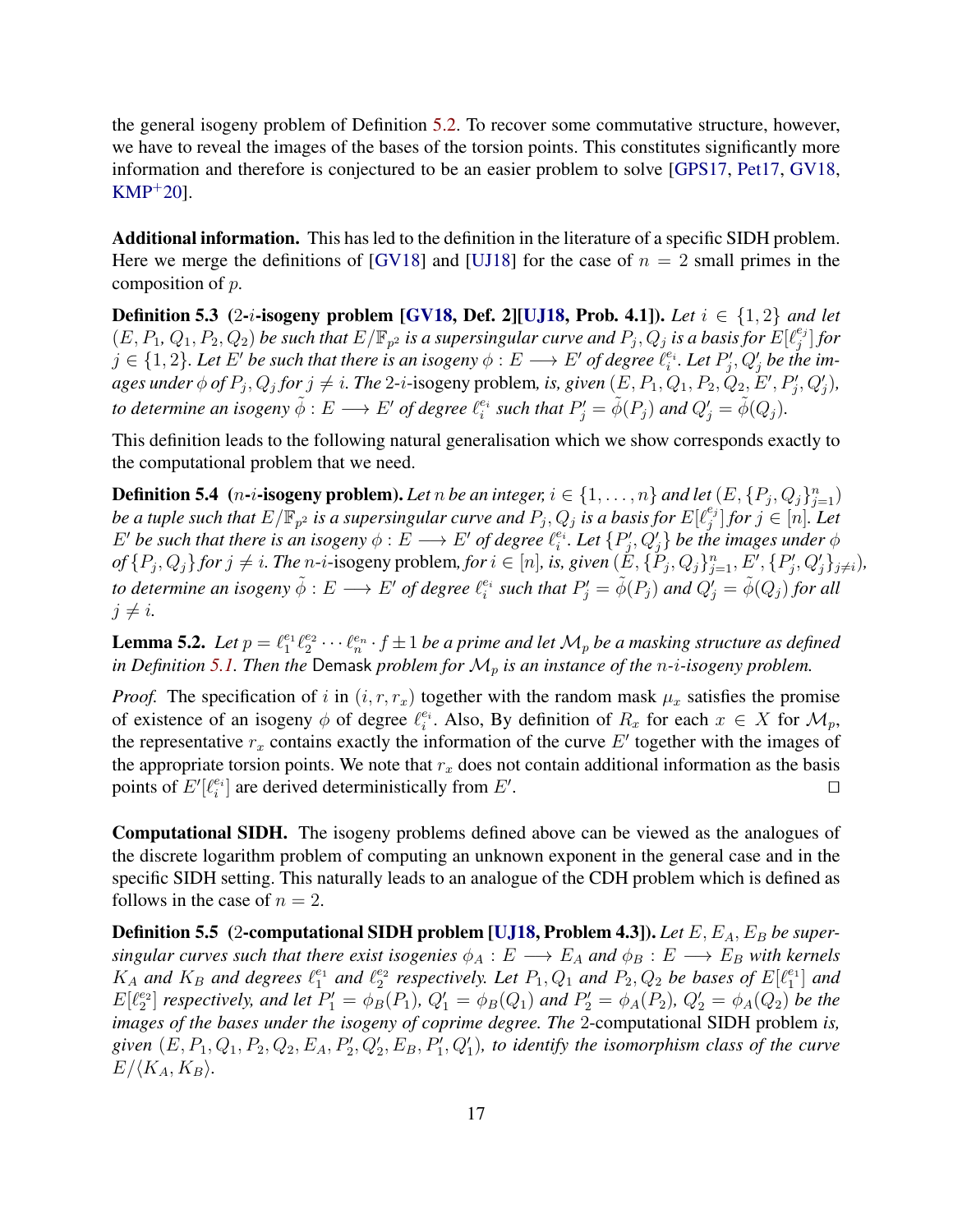This problem can also be generalised in a natural way to the following which then yields the appropriate instantiation for our structure.

**Definition 5.6** (*n-i, j*-computational SIDH problem). Let E, E<sub>A</sub>, E<sub>B</sub> be supersingular curves *such that there exist isogenies*  $\phi_A : E \longrightarrow E_A$  *and*  $\phi_B : E \longrightarrow E_B$  *with kernels*  $K_A$  *and*  $K_B$  *and* degrees  $\ell_i^{e_i}$  and  $\ell_j^{e_j}$  $e_j^{e_j}$  respectively with  $i \neq j$ . Let  $\{P_k, Q_k\}$  be bases of  $E[\ell_k^{e_k}]$ , for  $k \in [n]$ , and let  $P_k^A = \phi_A(P_k)$ ,  $\dot{Q}_k^A = \phi_A(Q_k)$ , for  $k \neq i$ , and  $P_k^B = \phi_B(P_k)$ ,  $Q_k^B = \phi_B(Q_k)$ , for  $k \neq j$  be the *images of the bases under the isogeny of coprime degree. The* n-i, j-computational SIDH problem*,*  $for i, j \in [n]$ , is, given  $(E, \{P_k, Q_k\}_{k \in [n]}, E_A, \{P_k^A, Q_k^A\}_{k \neq i}, E_B, \{P_k^B, Q_k^B\}_{k \neq j})$ , to identify the *isomorphism class of the curve*  $E/\langle K_A, K_B \rangle$ *.* 

**Lemma 5.3.** Let  $p = \ell_1^{e_1}\ell_2^{e_2}\cdots\ell_n^{e_n}\cdot f \pm 1$  be a prime and let  $\mathcal{M}_p$  be a masking structure as defined *in Definition* [5.1.](#page-15-0) Then the Parallel *problem for*  $M_p$  *is an instance of the*  $n-i$ , *j*-CSIDH *problem.* 

*Proof.* As for Lemma [5.2,](#page-16-0) the specification  $(i, j, r, r_x, r_y)$  of the Parallel problem for  $\mathcal{M}_p$  satisfies the promise of existence of the two isogenies of coprime degrees and contains all the required information on the images of the torsion bases. Also, the goals of the problems agree since the solution to the Parallel problem for  $\mathcal{M}_p$  requires  $z \in X$  which is exactly the j-invariant which identifies the isomorphism class uniquely. Again,  $r_x$  and  $r_y$  do not contain additional information since the bases for the *i*th and *j*th torsion groups are computed deterministically.

Regarding the Parallellny problem for  $\mathcal{M}_p$ , we do not have an immediate reduction to the Parallel problemas we had for the previous instantiation. To follow the same proof strategy as for masking structures from homogeneous spaces one would have to swap  $r$  and  $r_x$  to submit a challenge to the oracle for the Parallellny problem. The map from  $r_x$  to r would then be the inverse of the one from r to  $r_x$  but the map from  $r_x$  to  $r_y$  would no longer satisfy the promise of the Parallellnv problem. We discuss this interesting subtlety in the definitions of the CDH problem in the full version of this work. We nonetheless conjecture that, as they are very similar, the hardness of the ParallelInv problem is close to that of the Parallel problem. We similarly conjecture that the hardness of the ParallelEither and ParallelBoth problems is comparable to that of the Parallel and ParallelInv problems as no additional information is revealed and only similarly hard-to-compute solutions are required.

Decisional SIDH. Galbraith and Vercauteren also formalise a decisional variant of the SIDH problem in the case of  $n = 2$ .

#### Definition 5.7 (2-*i*-decisional SIDH problem [\[GV18,](#page-32-19) Definition 3]).

Let  $(E, P_1, Q_1, P_2, Q_2)$  be such that  $E/\mathbb{F}_{p^2}$  is a supersingular curve and  $P_j, Q_j$  is a basis for  $E[\ell_j^{e_j}]$  $\begin{bmatrix} e_j \ j \end{bmatrix}$ *for*  $j \in \{1,2\}$ *. Let*  $E'$  *be an elliptic curve and let*  $P'_j, Q'_j \in E'[l_j^{e_j}]$  $\left\{ \begin{array}{c} e_j \ j \end{array} \right]$  for  $j \neq i.$  Let  $0 < d < e_i.$  The 2-*i*-decisional SIDH problem *is, given*  $(E, P_1, Q_1, P_2, Q_2, E', P'_j, Q'_j, d)$  *for*  $j \neq i$ *, to determine if there exists an isogeny*  $\phi: E \to E'$  *of degree*  $\ell_i^d$  *such that*  $\phi(P_j) = P'_j$  *and*  $\phi(Q_j) = Q'_j$ *.* 

As for the computational problems, we can generalise the above problem to our setting.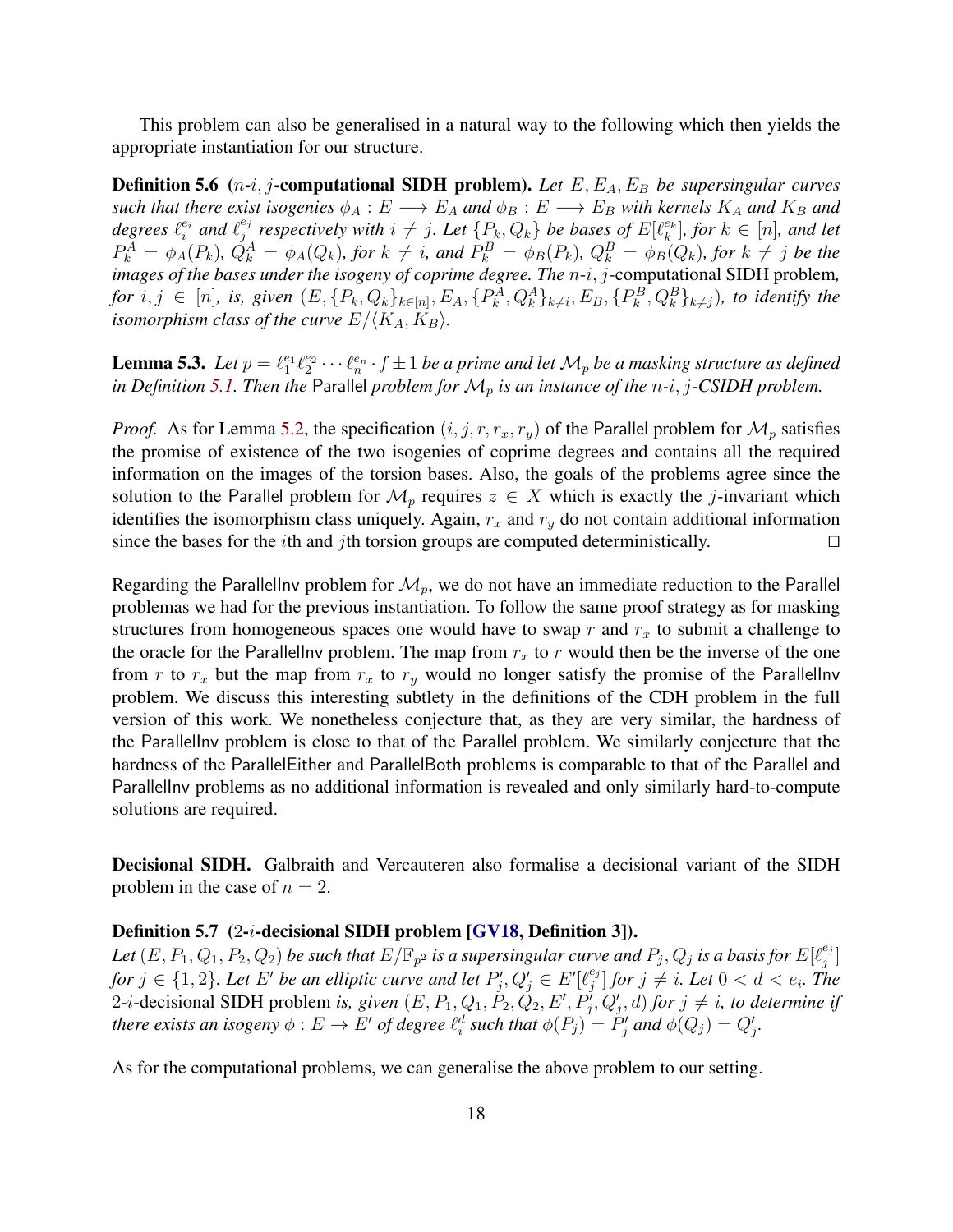**Definition 5.8** (*n*-*i*-**decisional SIDH problem).** Let  $(E, \{P_j, Q_j\}_{j\in[n]})$  be such that  $E/\mathbb{F}_{p^2}$  is a  $s$ upersingular curve and  $P_j, Q_j$  is a basis for  $E[\ell_j^{e_j}]$  $\left\{ \begin{array}{l} e_j \ j \end{array} \right\}$  for  $j \in [n]$ . Let  $E'$  be an elliptic curve and *let*  $P'_j, Q'_j \in E'$ [ $\ell_j^{e_j}$  $\binom{e_j}{j}$  *for*  $j \neq i$ *. Let*  $0 < d < e_i$ *. The n-i-decisional SIDH problem is, given*  $(E,\{P_j,Q_j\}_{j\in[n]},E',\{P'_j,Q'_j\}_{j\neq i},d)$ , to determine if there exists an isogeny  $\phi:E\to E'$  of degree  $\ell_i^d$  such that  $\phi(P_j) = P'_j$  and  $\phi(Q_j) = Q'_j$  for  $j \neq i$ .

Whilst we do not have an equivalence between the  $IND-Mask$  experiment and the  $n-i-DSIDH$  as presented above, we see that an oracle for the latter with  $d = e_i$  is sufficient to obtain a noticeable advantage against the former. Also, it would seem that our IND-Mask experiment corresponds to a worst case of the *n*-*i*-DSIDH as it uses a maximal degree of  $d = e_i$ . Given the state of the art in cryptanalysis for these problems, we conjecture that the IND-Mask problem for  $\mathcal{M}_p$  is not significantly easier than the  $n-i$ -DISDH for the same parameters.

As hinted at in Note [3.1,](#page-7-1) the Weil pairing is in fact a useful tool against the IND-Mask experiment. Indeed, if the adversary had free control over the values  $r_0$  and  $r_1$  of the experiment, it could give two representatives whose basis points of the same torsion group evaluated to different values under the Weil pairing. This difference would be preserved under the secret masking action of the experiment and this would enable it to win trivially. Restricting the adversary's input to be a single representative r and two masks that determine  $r_0$  and  $r_1$  and preserve the values of Weil pairing on the points of  $r$  thus prevents this strategy.

Security analysis. As mentioned above, one of the main advantage of the SIDH approach as opposed to the hard homogeneous space approach (including CSIDH) is that no sub-exponential attack is known on the SIDH protocol, even using a quantum computer. On the other hand in the SIDH protocol, the action of the secret isogeny on a large torsion subgroup is revealed. A paper by Petit [\[Pet17\]](#page-32-20) and a recent follow-up work by Kutas et al. [\[KMP](#page-32-21)<sup>+</sup>20] show how to exploit this additional information to break variants of the SIDH protocol with unbalanced parameters or weak starting curves.

More precisely, let  $N_1 \approx p^{\alpha}$  be the degree of the isogeny to compute, and let  $N_2 \approx p^{\beta}$  be the order of torsion points images revealed in the protocol. The original SIDH protocol uses  $\alpha \approx$  $\beta \approx \frac{1}{2}$  $\frac{1}{2}$ , but [\[Pet17\]](#page-32-20) and [\[KMP](#page-32-21)<sup>+</sup>20] describe a generalization to any coprime, power-smooth values  $N_1, N_2$ . Under some parameter restrictions and heuristic assumptions, the best attack in [\[KMP](#page-32-21)<sup>+</sup>20] computes the isogeny in classical polynomial time assuming  $\beta > 2\alpha > 2$  or  $\beta > 3\alpha > 3/2$ . Furthermore, Kutas et al. show an attack requiring only  $\beta > 2\alpha$  (with no lower bound on  $\alpha$ ) when the protocol uses a weak starting curve.

In our instantiation above, for any i one can fix  $\alpha = e_i \log \ell_i$  and  $\beta = \sum_{j \neq i} e_j \log \ell_j$ . We also have  $\alpha + \beta \leq 1$  so the first attack in [\[Pet17\]](#page-32-20) and its improvement in [\[KMP](#page-32-21)<sup>+20</sup>] does not apply if the starting curve is not weak. The second attack of [\[Pet17\]](#page-32-20), however, applies whenever the number n of factors  $\ell_i$  is larger than  $O(e_i \log \ell_i)$  for some i. The second one from [\[KMP](#page-32-21)<sup>+</sup>20] applies if any starting curve is weak. The notion of weak however depends on p,  $\alpha$ ,  $\beta$  and the chosen curve so choosing correct parameters (as those chosen in SIDH are) prevents this from happening.

One may fear that these attacks will get improved over time, leading to further restrictions on  $n$ . We note that  $n=3$  is sufficient to instantiate Protocols  $\Pi_{\text{OT}}^1$  and  $\Pi_{\text{OT}}^2$ . Moreover the first protocol could even be instantiated with  $n = 2$  (see Note [6.1\)](#page-24-0). We note also that  $n = 2$  in our construction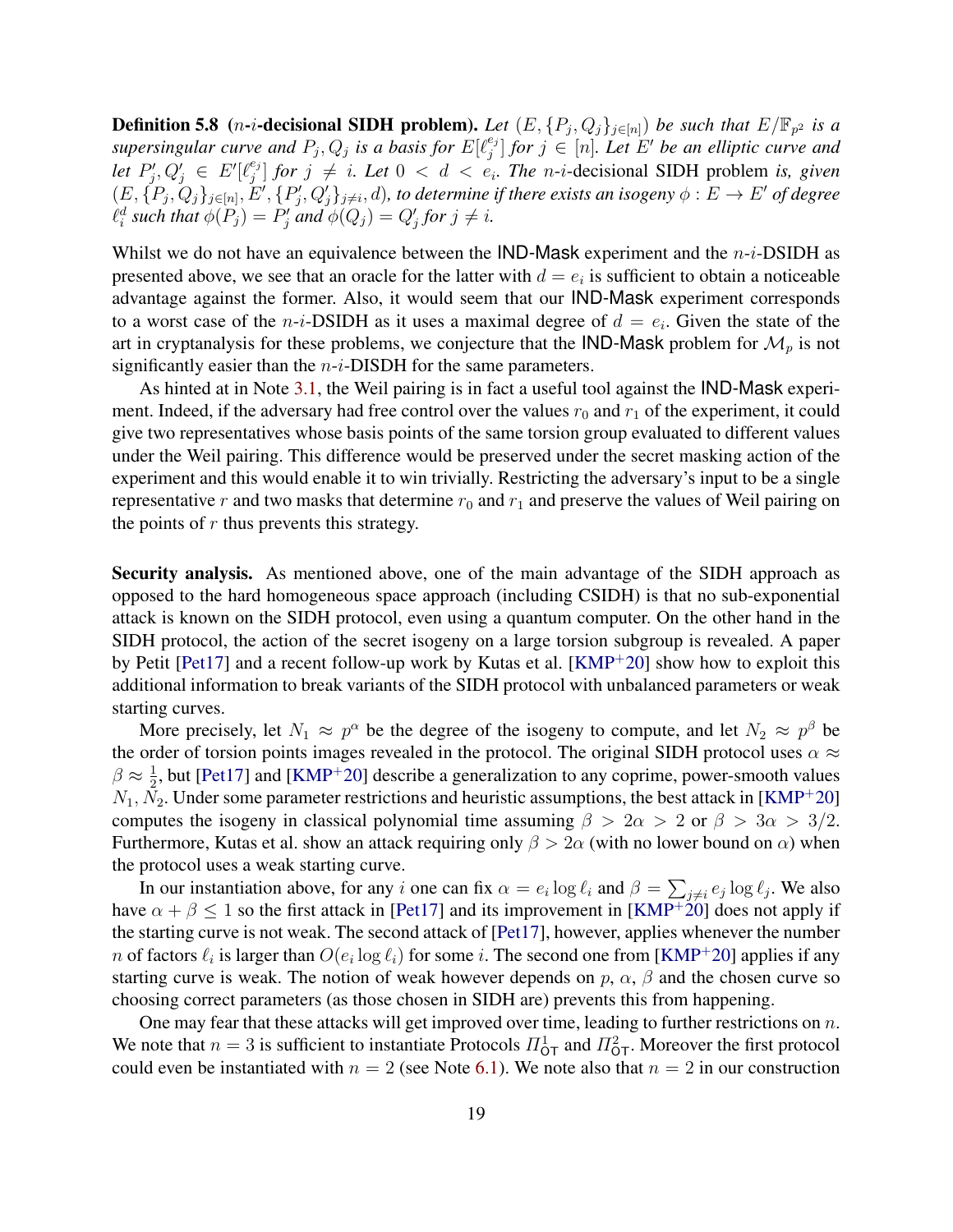<span id="page-19-0"></span>

| $CDH_1(G = \langle g \rangle)$                  | $CDH_2(G = \langle g \rangle)$                  | $CDH_3(G = \langle g \rangle)$                  |
|-------------------------------------------------|-------------------------------------------------|-------------------------------------------------|
| 1: $a \stackrel{\$}{\leftarrow} \mathbb{Z}_q^*$ | 1: $h \stackrel{\$}{\leftarrow} G$              | 1: $h \stackrel{\$}{\leftarrow} G$              |
| 2: $b \stackrel{\$}{\leftarrow} \mathbb{Z}_a^*$ | 2: $a \stackrel{\$}{\leftarrow} \mathbb{Z}_a^*$ | 2: $a \stackrel{\$}{\leftarrow} \mathbb{Z}_q^*$ |
| 3 : <b>output</b> $(g, g^a, g^b)$               | $3: b \stackrel{\$}{\leftarrow} \mathbb{Z}_a^*$ | $3: i \leftarrow G$                             |
|                                                 | 4 : <b>output</b> $(h, h^a, h^b)$               | 4 : <b>output</b> $(h, h^a, i)$                 |
| (a) Traditional CDH.                            | (b) Random base CDH.                            | (c) Single promise CDH.                         |

Fig. 6: Three versions of the CDH challenge creation.

corresponds to the SIDH protocol parameters, so our semi-commutative masking construction with  $n = 2$  will remain secure as long as SIDH remains secure.

## 5.4 Different Formulations of the CDH Problem

In Figure [6,](#page-19-0) we present three subtly different versions of the CDH problem, simplified to their challenge creation and written using group exponentiation notation. The first formulation, in Figure [6a,](#page-19-0) reflects the original definition of the CDH problem where the first element of the tuple  $(g, g^a, g^b)$  is always the pre-defined generator g. This formulation differs from our definition of the Parallel problem as the r element of our challenge tuple  $(i, r, r_x, r_y)$  does not have to be any predefined value. Instead our formulation is aligned on the second version, presented in Figure [6b.](#page-19-0) This then allows for the equivalence between the Parallel and ParallelInv problems to be proven formally in the setting of homogeneous spaces. Indeed we can construct a tuple  $(i, j, r', r'_x, r'_y)$ , with  $r' = r_x, r'_x = r$  and  $r'_y = r_y$ , where the promise of a map in  $M_i$  between  $r'$  and  $r'_x$  is satisfied because of the inverse, and the promise of a map in  $M_j$  taking  $r'$  to  $r'_j$  holds because, in this setting, there necessarily exists a map between any two elements.

However, the second implication does not hold in the setting of supersingular isogenies. Indeed, swapping r and  $r_x$  results in a isogeny of degree  $\ell_i^{e_i} \cdot \ell_j^{e_j}$  $j^{e_j}$  between the curves in  $r'_x$  and  $r'_y$  as opposed to an isogeny of degree  $\ell_j^{e_j}$  $j_j^{e_j}$  as promised by the problem.

Formulating the CDH challenge differently and removing the promise between r and  $r_y$ , as pre-sented in Figure [6c,](#page-19-0) would enable a formal reduction to be built between the Parallel and Parallellnv problems in this less structured setting. We note that the  $CDH<sub>2</sub>$  and  $CDH<sub>3</sub>$  formulations are in fact equivalent in our first setting of homogeneous spaces.

Changing our definitions to allow for this reduction to be proven would however cause the computational problems to be further removed from their usage in practice. Indeed, the messages exchanged in protocols constructed in this setting typically satisfy the promises of our problems as they currently stand and we therefore chose not to modify our definitions.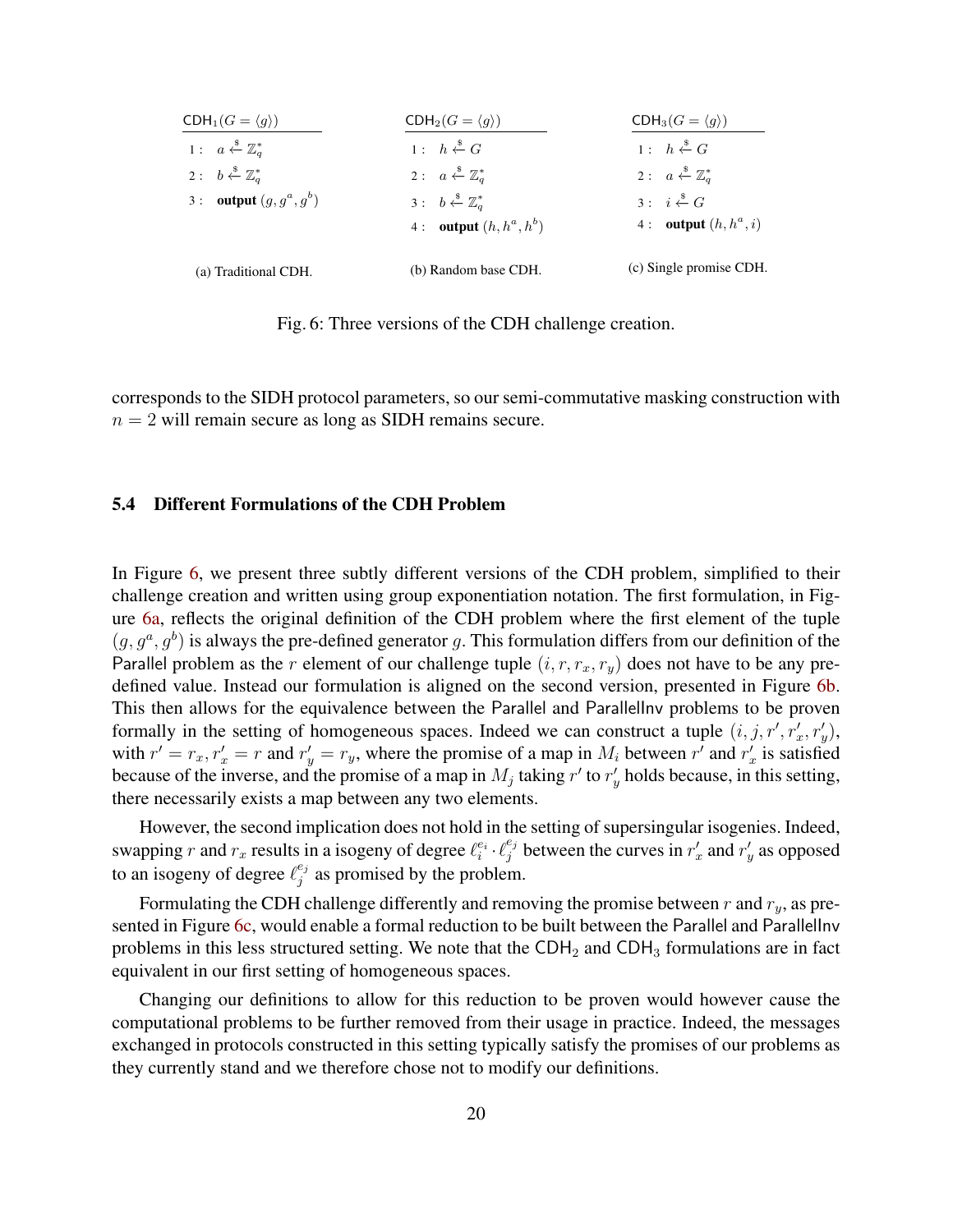<span id="page-20-0"></span>



(a) The Shamir three-pass protocol and its OT variant



Fig. 7: Sketch of the Shamir three-pass OT protocol and the final variant

# 6 Two Oblivious Transfer Protocols from Semi-Commutative Masking

#### <span id="page-20-1"></span>6.1 First Construction - A 2-round OT Protocol

In this section we construct an OT protocol from a semi-commutative masking structure  $M$ . We prove its UC security for passive adversaries with static corruptions in the  $\mathcal{F}_{\text{RO}}$ -hybrid model assuming that M is IND-Mask-secure and that the ParallelEither<sup>M</sup> problem is hard.

*Motivation.* Our OT protocol is inspired by the two-party Shamir three-pass protocol for secure message transmission shown in Figure [7a](#page-20-0) (ignoring the elements in square brackets), also known as the Massey-Omura encryption scheme. Here, Alice's input is a message g together with a secret mask a and Bob's input is another secret mask b. To transmit g, Alice first sends  $g^a$  to Bob who replies by masking it as  $g^{ab}$ . Now Alice removes her mask and replies with  $g^{ab/a} = g^b$  to Bob who then inverts  $b$  and recovers  $g$ . This protocol can be modified to yield an OT protocol by including the elements in square brackets; this was proposed by Wu et al. [\[WZW03\]](#page-33-0).

Alice, acting as Sender, now has two inputs  $g_0$  and  $g_1$  and masks both with a to send  $g_0^a$ ,  $g_1^a$ to Bob, the Receiver. In addition to his mask b, Bob now also has a choice bit  $c \in \{0, 1\}$  and he replies to Alice with  $(g_c^a)^b$ . They then continue as before until Bob recovers  $g_c$ . The intuition for security is that the mask a cannot be deduced from either  $g_0^a$  or  $g_1^a$  and therefore the first message hides both of Alice's inputs from Bob. Also when Bob applies his own mask to one of the two messages, this hides his input bit c from Alice who does not know b.

We remove the need to apply the inverse mask  $1/a$  to  $g_c^{ab}$  since Alice's ignorance of c makes this impossible for general semi-commutative masking schemes due to the definition of inverse masks. In our new (discrete logarithm based) variant, the elements  $g_0$  and  $g_1$  are common to both parties. Rather than using a to send  $g_0^a$ ,  $g_1^a$  to Bob (the Receiver), Alice (the Sender) does not go first. Instead, Bob first communicates his masked choice  $g_c^b$ , and then Alice applies her mask a and replies with  $g_e^{ab}$ . At that moment, she also computes  $g_0^a$ ,  $g_1^a$  internally. She then uses these internal values to derive two symmetric keys  $k_0$  and  $k_1$ . Those are used to encrypt Alice's actual OT inputs  $m_0$  and  $m_1$  as two ciphertexts  $e_0$  and  $e_1$  which she sends alongside  $g_c^{ab}$ . This allows Bob to recover  $g_c^a$  and hence decrypt  $e_c$  to recover  $m_c$ . As  $g_0$  and  $g_1$  are now established once and re-used for every instance of the protocol, this allows the flows to have only *two* passes rather than three. Figure [7b](#page-20-0) abstracts the symmetric encryption and only shows the flows that lead to Bob receiving the value  $g_{\mathsf{c}}^a$ .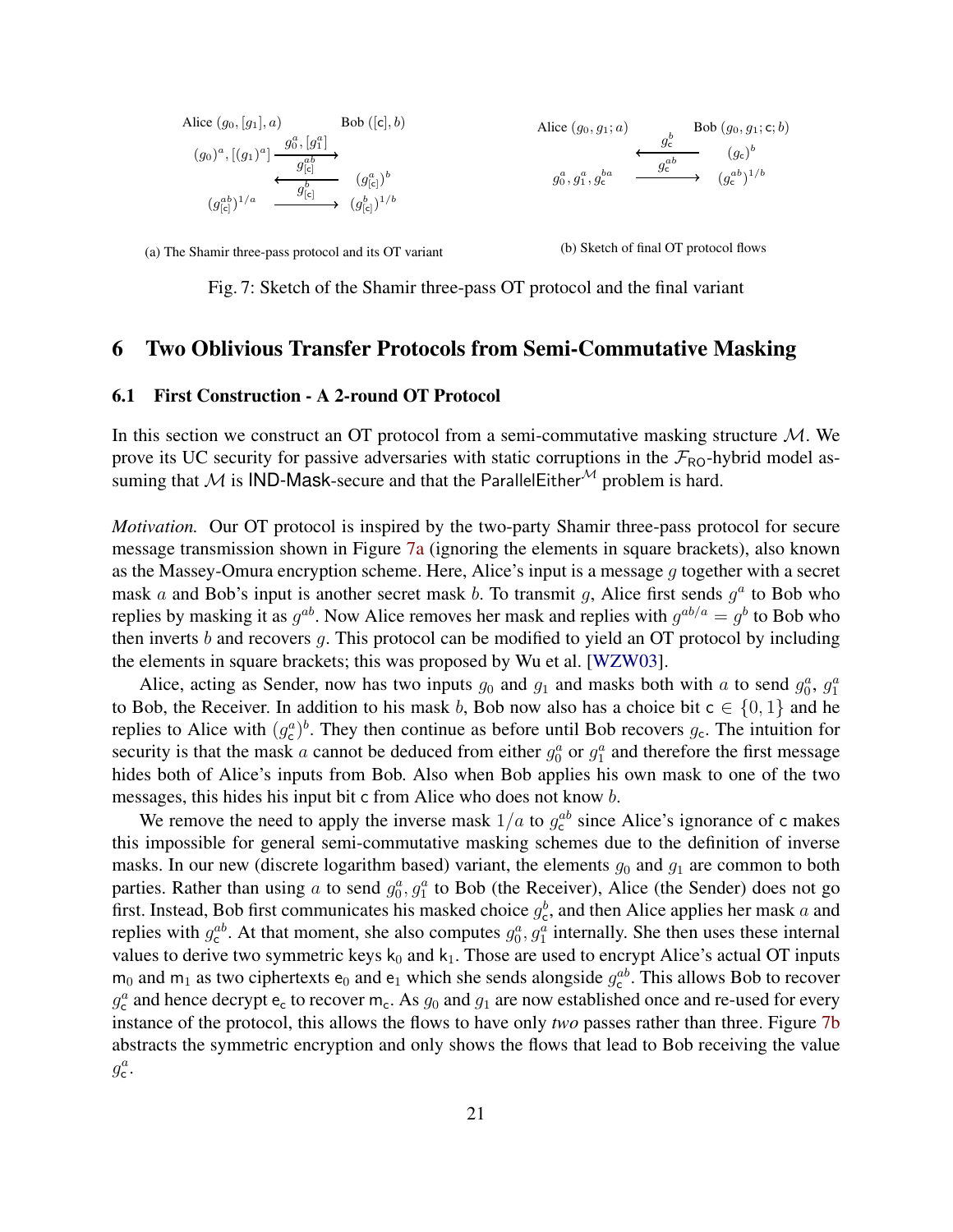#### Protocol  $\Pi^1_{\mathsf{OT}}$

<span id="page-21-0"></span>PARAMETER: length  $n$  of the  $P<sub>S</sub>$ 's input strings. SENDER'S INPUT:  $m_0, m_1 \in \mathcal{M}_{\mathcal{E}}$ . RECEIVER'S INPUT:  $c \in \{0, 1\}$ . COMMON INPUTS: Arbitrary  $x_0 \neq x_1 \in X$  together with  $r_0 \in R_{x_0}, r_1 \in R_{x_1}$  are shared and re-used for every instance of the protocol; an instance of the random oracle ideal functionality  $\mathcal{F}_{\text{RO}}: \{0,1\}^{\lambda} \to \mathcal{K}_{\mathcal{E}}$ .  $OT<sub>1</sub>$  (Receiver 1) – Sample  $\beta \stackrel{\$}{\leftarrow} M_B$  uniformly at random. - Compute  $r_c^{\beta} \coloneqq \beta(r_c)$  and  $\beta^{-1} \in M_B$ .  $\blacksquare$  Send  $r_{\rm c}^{\beta}$  to  $P_S$ . OT<sup>2</sup> (Sender 1) − Sample  $\alpha \stackrel{\$}{\leftarrow} M_A$  and compute  $r_b^{\alpha} := \alpha(r_b) \in R_{x_b^{\alpha}}, b \in \{0, 1\}$ - For  $b \in \{0, 1\}$ , call  $\mathcal{F}_{RO}$  twice on input  $x_6^{\alpha}$  obtaining  $k_b$ , and compute  $e_b \leftarrow Enc(k_b, m_b)$ - Compute  $r_{\rm c}^{\alpha\beta} \coloneqq \alpha(r_{\rm c}^{\beta})$  $\blacksquare$  Send  $(r_c^{\alpha\beta}, e_0, e_1)$  to  $P_R$ . OT<sub>3</sub> (Receiver 2) - Compute  $r_c^{\alpha} := \beta^{-1}(r_c^{\alpha\beta})$  and  $k_R := \mathcal{F}_{RO}(x_c^{\alpha})$  where  $r_c^{\alpha} \in R_{x_c^{\alpha}}$ . - Return  $m_c := \text{Dec}(k_R, e_c)$ .

Fig. 8: The protocol  $\Pi_{\text{OT}}^1$  for realizing  $\mathcal{F}_{\text{OT}}$  from semi-commutative masking.

*Construction.* We now formally define our OT protocol from semi-commutative invertible masking schemes. Let  $\mathcal{M} = \{X, R_X, [M_A, M_B, M_C]\}$  be an SCM structure with three masking sets; let  $\mathcal{E} = \{ (KGen_{\mathcal{E}}, Enc, Dec), (\mathcal{K}_{\mathcal{E}}, \mathcal{M}_{\mathcal{E}}, \mathcal{C}_{\mathcal{E}}) \}$  be a symmetric encryption scheme and let  $\mathcal{F}_{RO}$  be an instance of the RO ideal functionality with domain  $\mathcal{D} = X$  and range  $\mathcal{R} = \mathcal{K}_{\mathcal{E}}$ . We assume that random sampling from masking sets  $M_i$ ,  $i \in \{A, B, C\}$ , evaluation of masks, evaluation of Enc, Dec, and inversion in  $M_i$  are all efficient operations for the masking structure M and for the symmetric encryption scheme  $\mathcal{E}$ . The protocol  $\Pi_{\text{OT}}^1$  is formally defined in Figure [8.](#page-21-0)

As described above, the idea of the protocol is that both the sender,  $P_S$ , and receiver,  $P_R$ , have as common input arbitrary elements  $x_0 \neq x_1 \in X$  along with representations  $r_0 \in R_{x_0}, r_1 \in R_{x_1}$ . In the first pass,  $P_R$  takes a random mask  $\beta \in M_B$  and sends  $r_c^{\beta} = \beta(r_c)$  to  $P_S$ , where c is its choice bit. In the second pass,  $P_S$  samples a random mask  $\alpha \in M_A$  and computes  $r_0^{\alpha} = \alpha(r_0)$ and  $r_1^{\alpha} = \alpha(r_1)$ . These elements uniquely determine  $x_b^{\alpha} \in X$ ,  $b \in \{0, 1\}$ . Thus the sender can compute two private keys  $k_b$ ,  $b \in \{0, 1\}$  (by invoking twice the random oracle functionality  $\mathcal{F}_{\text{RO}}$ on input  $x_6^{\alpha}$ ) and encrypt its input messages  $m_0, m_1$  accordingly.  $P_S$  then sends the ciphertexts  $e_b \leftarrow \text{Enc}(k_b, m_b), b \in \{0, 1\}, \text{ and } r_c^{\alpha \beta} = \alpha(r_c^{\beta}) \text{ to } P_R.$  The receiver has now all the information needed to recover the message m<sub>c</sub> corresponding to its choice bit: it can apply the inverse  $\beta^{-1}$  to  $r_{\rm c}^{\alpha\beta}$  using the semi-commutativity of M, so that

$$
\beta^{-1}(r_{\mathsf{c}}^{\alpha\beta}) = \beta^{-1}(\alpha(r_{\mathsf{c}}^{\beta})) = \beta^{-1}(\alpha(\beta(r_{\mathsf{c}}))) \in R_{x_{\mathsf{c}}^{\alpha}},
$$

and recover  $k_c = \mathcal{F}_{RO}(x_c^{\alpha})$ . This easily implies correctness of the scheme. Security is given by the following theorem.

<span id="page-21-1"></span>**Theorem 6.1.** The protocol  $\Pi_{\text{OT}}^1$  of Figure [8](#page-21-0) securely UC-realizes the functionality  $\mathcal{F}_{\text{OT}}$  of Figure *[1](#page-3-1)* in the  $\mathcal{F}_{\text{RO}}$ -hybrid model for semi-honest adversaries and static corruptions, under the assump-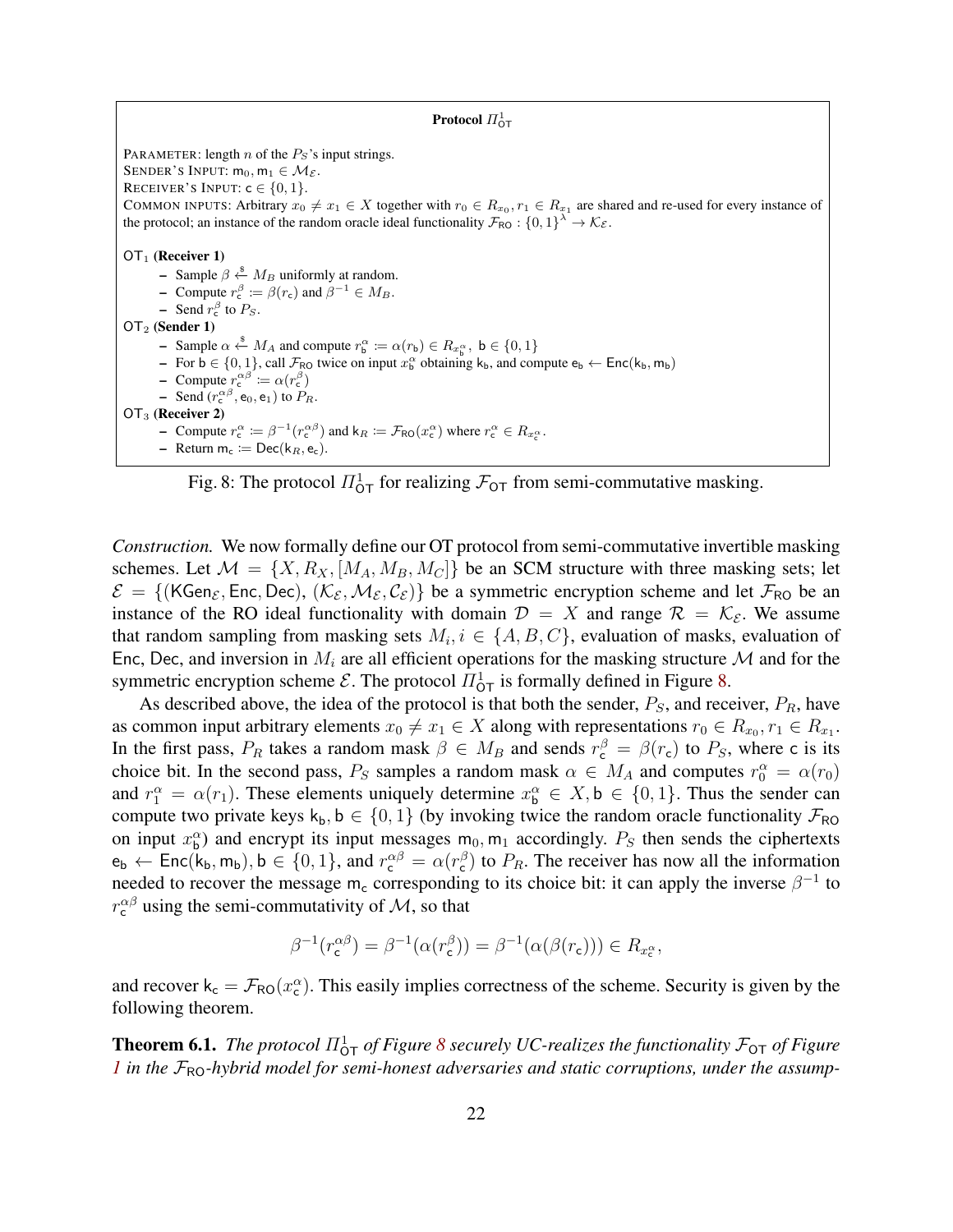#### Simulator  $S_{R^*}$

- <span id="page-22-0"></span>– Throughout the execution,  $S_{R*}$  simulates the  $\mathcal{F}_{RO}$  by answering every new query with a random value from  $\mathcal{K}_{\mathcal{E}}$  and maintaining a list of past queries to answer repeated queries consistently. As in the previous case, it presents the simulated transcript and corrupt receiver state as computed below to  $A$  and uses it to answer queries from  $Z$ .
- When  $\mathcal Z$  activates the corrupt Receiver, its private input c is visible by  $S_{R^*}$  which can then compute  $r_c^{\beta}$  to perfectly simulate Receiver 1.

− To simulate Sender 1,  $S_{R^*}$  samples  $\alpha \stackrel{\$}{\leftarrow} M_A$  and computes  $r_c^{\alpha\beta}$  honestly. Since  $m_c$  appears on the corrupt Receiver's output tape, the simulator computes  $k_c$  and  $e_c$  as prescribed by the protocol. However, since  $S_{R^*}$  does not learn the honest input m<sub>1-c</sub>, it samples  $k_{1-c} \leftarrow \mathcal{K}_{\mathcal{E}}$  at random and sets e<sub>1-c</sub> ← Enc(k<sub>1−c</sub>, m) for an arbitrary m  $\in$  M $\varepsilon$ .

- If Z queries either  $\mathcal{F}_{\text{RO}}(x_c^{\alpha})$  before activating Sender 1, then  $\mathcal{S}_{R^*}$  aborts the simulation by returning  $\perp$  to Z.
- Finally,  $S_{R^*}$  finishes the protocol as prescribed.

Fig. 9: The simulator  $S_{R^*}$  of Theorem [6.1](#page-21-1)

*tion that*  $\mathcal E$  *is IND-CPA-secure, that*  $\mathcal M$  *is IND-Mask-secure and that the* ParallelEither<sup>M</sup> *problem is hard.*

*Proof.* We prove that there exists a PPT simulator S, with access to an ideal functionality  $\mathcal{F}_{OT}$ , which simulates the adversary's view. We divide the proof according to the selection of the corrupt parties.

**Corrupt receiver and corrupt sender.** As both parties are corrupt, the simulator  $S$  may read their inputs from their internal state and use those to create a perfect simulation of the transcript and of the parties' internal states. It presents this simulation to its internal copy of  $A$ , together with a perfect simulation of  $\mathcal{F}_{\text{RO}}$ , with which it is then able to perfectly answer  $\mathcal{Z}'$ 's queries by forwarding them to A and returning the responses. Since it knows all of the inputs, it forwards them to  $\mathcal{F}_{OT}$  at the right moment to ensure that the dummy corrupt parties return the correct output to  $Z$ .

**Corrupt receiver and honest sender.** We formally describe the simulator  $S_{R*}$  in Figure [9.](#page-22-0) We show that for every semi-honest adversary A who corrupts  $P_R$  and any environment  $\mathcal{Z}$ , we have that  $\mathsf{HYBRID}_{\Pi_{\mathrm{QT}}^1,\mathcal{A},\mathcal{Z}}^{\mathcal{F}_{\mathrm{RO}}}$  $\stackrel{\circ}{\approx}$  IDEAL<sub>F<sub>OT</sub>,  $S_{R^*}, \mathcal{Z}$ , by proceeding via a sequence of hybrid simulators.</sub>

We begin with a hybrid  $\mathcal{H}_0$  which knows the inputs of the honest sender. As it learns the input c of the corrupt receiver as soon as it is activated by  $Z$ , it is able to present a perfect simulation of the protocol. The second hybrid  $H_1$  samples  $k_{1-c} \stackrel{\$}{\leftarrow} \mathcal{K}_{\mathcal{E}}$  at random. Instead,  $\mathcal{F}_{RO}(x_{1-c}^{\alpha})$  will be set to a random value if it is queried during the execution.

*Claim.* Any environment  $\mathcal Z$  that can distinguish the simulations of  $\mathcal H_1$  and  $\mathcal H_0$  can be used to solve the ParallelEither problem for  $M$ . Such an environment is capable of distinguishing if and only if it queries  $\mathcal{F}_{RO}(x_{1-\sigma}^{\alpha})$ . Let A be an adversary for which  $\mathcal Z$  distinguishes between  $\mathcal{H}_0$  and  $\mathcal{H}_1$ with some advantage  $\epsilon$ , we use this to build a reduction B against the ParallelEither problem for M which proceeds as follows. Upon receiving a challenge  $(C, A, r, r_x, r_y)$ ,  $C \neq A, r_x = (r)$  and  $r_y = \alpha(r)$ , B simulates an execution with  $\mathcal Z$  as follows:

- First set  $r_0 := r$  and  $r_1 := r_x$ , and set  $r_c^{\alpha} := r_y$ .
- Set the keys and ciphertexts as  $\mathcal{H}_1$  does and simulate Receiver 1 honestly.
- Since B does not know the  $\alpha \in M_A$  such that  $r_y = \alpha(r)$ , it cannot compute  $r_c^{\alpha\beta} = \alpha(r_c^{\beta})$ honestly. Instead, it sets  $r_c^{\alpha\beta} = \beta(r_y)$ . This can be done since it is simulating the internal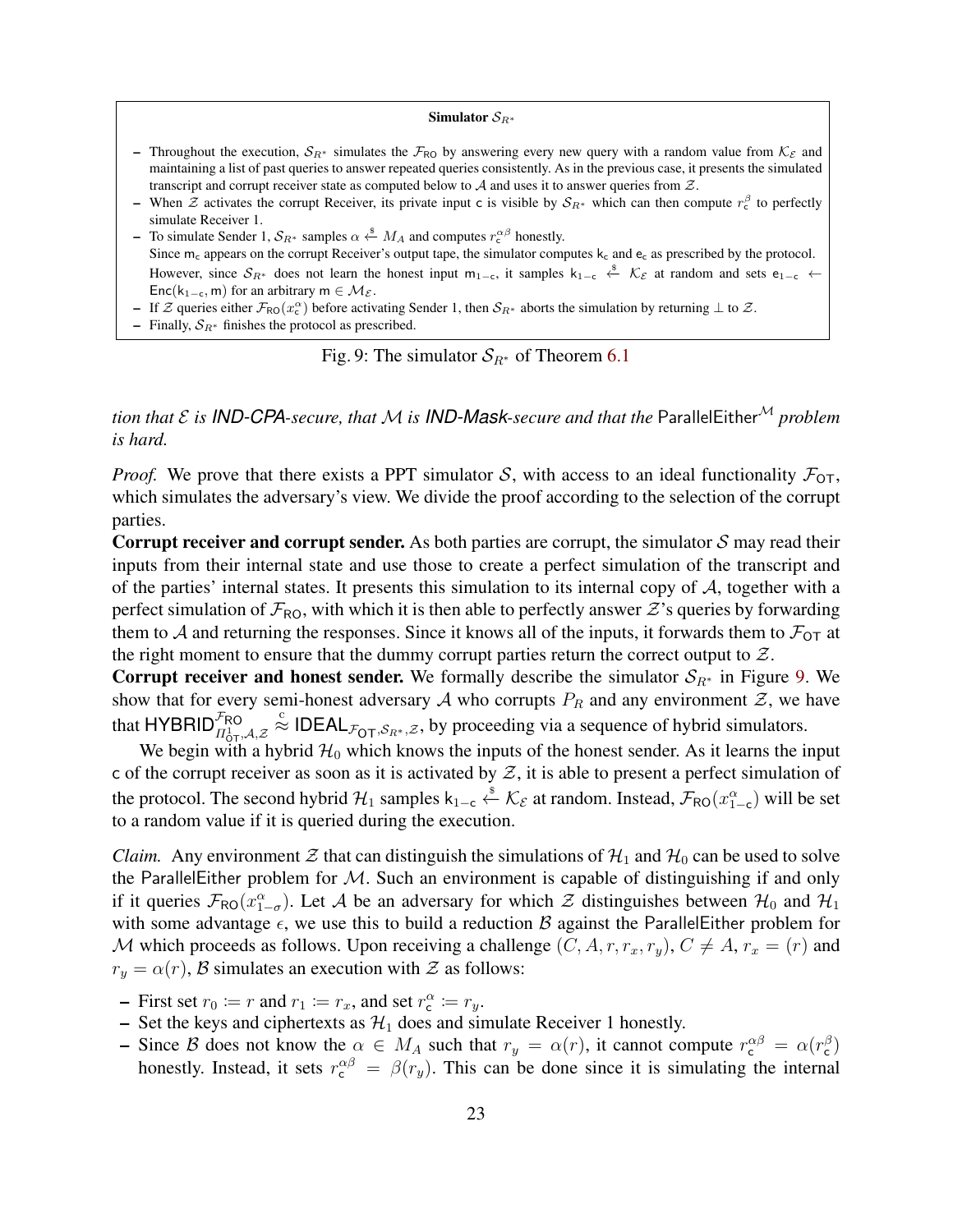#### Simulator  $S_{S^*}$

- <span id="page-23-0"></span>–  $S_{S*}$  simulates  $\mathcal{F}_{RO}$  consistently and presents the state and transcript computed as follows to an internal copy of A to reply to the queries from  $Z$ .
- As it does not know the c of the honest receiver,  $S_{S*}$  proceeds by setting c = 0 internally which remains out of the view of A. It then samples  $\beta \stackrel{\$}{\leftarrow} M_B$  and sets  $r_c^{\beta} = \beta(r_0)$  consistently.
- As it knows the inputs m<sub>0</sub>, m<sub>1</sub> of the corrupt Sender,  $S_{S*}$  computes Sender 1 consistently with  $r_c^{\beta}$  using the correct plaintexts.
- Finally,  $S_{S*}$  finishes the protocol as prescribed.

Fig. 10: The simulator  $S_{S^*}$  of Theorem [6.1](#page-21-1)

value  $\beta$ . This remains consistent with the protocol as we still have that  $\beta^{-1}(r_c^{\alpha\beta}) \in R_y$  and  $r_y = (r_c^{\alpha}) \in R_y$ , as set at the beginning of  $\beta$ .

- If c = 0, then  $r_{1-c} = \gamma(r_c)$  and therefore  $\gamma(r_c^{\alpha}) = \gamma(r_y) \in R_{x_{1-c}^{\alpha}}$ . If instead c = 1, then  $r_{1-c}^{\alpha} = \gamma^{-1}(r_{c}^{\alpha}) = \gamma^{-1}(r_{y}).$ 

Therefore we see that, independently of c, if  $\mathcal Z$  queries  $\mathcal F_{RO}(x_{1-c}^\alpha)$ , then one of the solutions to the ParallelEither problem is present on the list of past queries.

When  $\mathcal Z$  terminates,  $\mathcal B$  therefore returns a random entry on the list of random oracle queries. If  $\mathcal Z$ has advantage  $\epsilon$  in distinguishing between  $\mathcal{H}_1$  and  $\mathcal{H}_0$ ,  $\mathcal{B}$  then has an advantage  $\epsilon/q_H$  in solving the ParallelEither problem, where  $q_H$  denotes the number of queries to  $\mathcal{F}_{RO}$  made during the execution.

The final hybrid  $\mathcal{H}_2$  replaces m<sub>1−c</sub> by an arbitrary m  $\in \mathcal{M}_{\mathcal{E}}$  in the computation of e<sub>1−c</sub>. This removes the last occurrence of  $m_{1-c}$  in the simulator and we have that  $\mathcal{H}_2$  is identical to the original  $\mathcal{S}_{R^*}.$ 

*Claim.* Any environment  $\mathcal Z$  that can distinguish between a simulation of  $\mathcal H_2$  and of  $\mathcal H_1$  with advantage  $\epsilon$  can be used to break the **IND-CPA** property of  $\mathcal E$  with advantage at least  $\epsilon$ .

We can build an adversary against the IND-CPA property of  $\mathcal E$  by querying the challenger for a ciphertext of either m or m<sub>1−c</sub>. This reduction emulates either  $\mathcal{H}_2$  or  $\mathcal{H}_1$  perfectly as k<sub>1−c</sub> is not accessible to  $\mathcal Z$  and therefore not required by  $\mathcal H_2$  or  $\mathcal H_1$  at any point.

Under the assumption that  $\mathcal E$  is **IND-CPA**-secure and that the ParallelEither problem is hard for M, we have that the simulation generated by  $S_{R^*}$  is indistinguishable from a real world execution, for any environment  $\mathcal{Z}$ . This concludes the proof that HYBRID<sup>FRO</sup> $\prod_{\substack{1 \text{of } \mathcal{A}, \mathcal{Z}}}$  $\stackrel{\text{c}}{\approx}$  IDEAL $_{\mathcal{F}_{\text{\text{OT}}}, \mathcal{S}_{R^*}, \mathcal{Z}}.$ 

Honest receiver and corrupt sender. We formally describe the simulator  $S_{S^*}$  in Figure [10](#page-23-0) We show that for every semi-honest adversary A who corrupts  $P_S$  and any environment Z, it holds that  $\mathsf{HYBRID}_{H^1_{\mathbb{Q}\mathsf{T}},\mathcal{A},\mathcal{Z}}^{\mathcal{F}_{\mathsf{RO}}}$  $\stackrel{\text{c}}{\approx}$  IDEAL $_{\mathcal{F}_{\text{\scriptsize{OT}}},\mathcal{S}_{S^*},\mathcal{Z}}.$ 

The simulation of  $S_{S^*}$  is not a perfect simulation of a real world execution only if the honest receiver had actually received input  $c = 1$  from  $\mathcal{Z}$ . In that case, any environment that can distinguish between a simulation of  $S_{S^*}$  and the real world with advantage  $\epsilon$  can be used to break the IND-Mask security of M with advantage at least  $\epsilon$ . We build a reduction B against the IND-Mask experiment as follows.

The reduction first selects an arbitrary r as well as two masks  $\gamma_0, \gamma_1 \in M_C$  and sends  $(r, \gamma_0, \gamma_1, B)$ to the IND-Mask experiment. Upon receiving  $\tilde{r}$ ,  $\tilde{B}$  then begins the distinguishing experiment with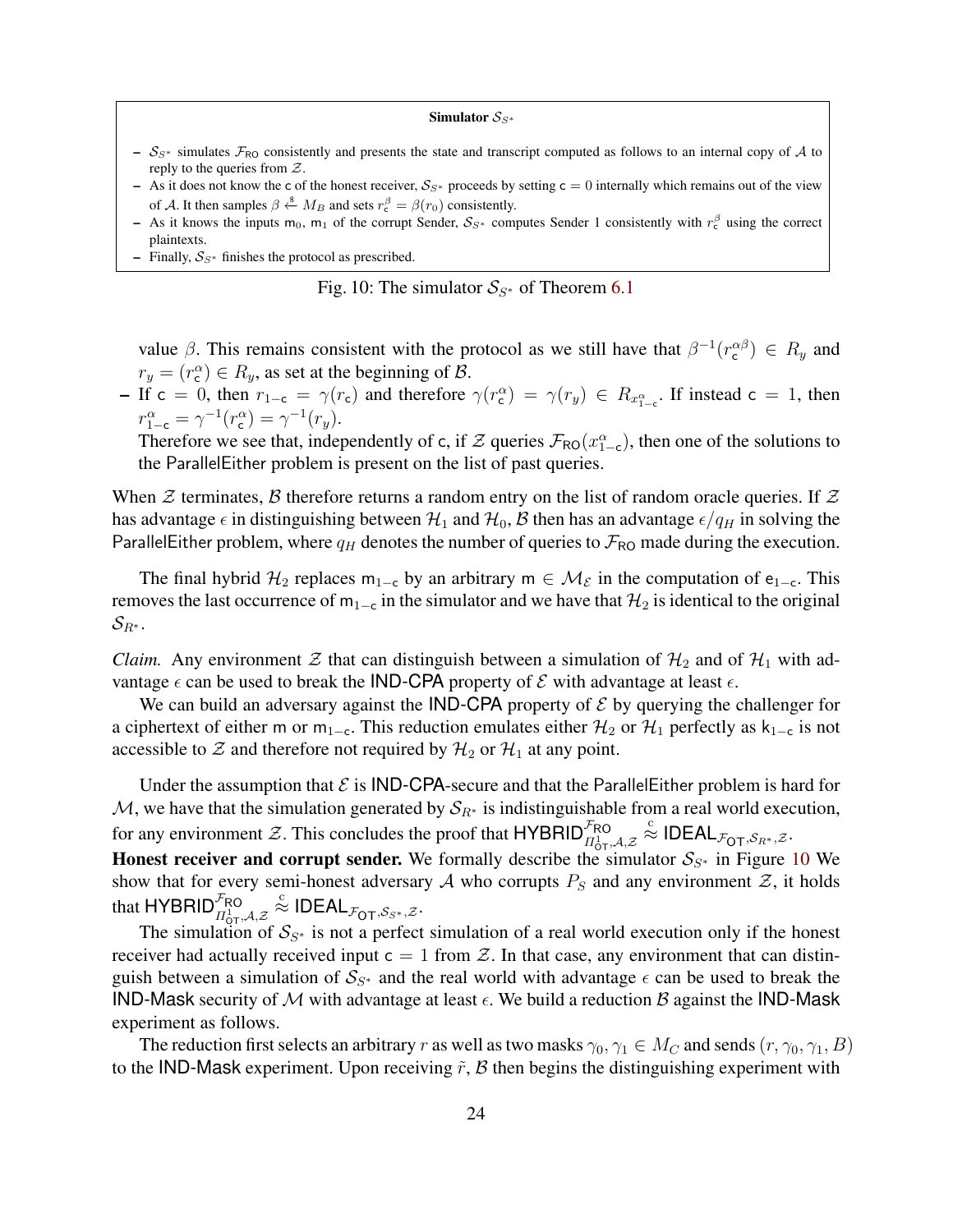Z by setting  $r_0 = \gamma_0(r)$ ,  $r_1 = \gamma_1(r)$  and returning  $r_c^{\beta} = \tilde{r}$  to the adversary when Z activates Receiver 1. Not knowing  $\beta$  is not a problem for the simulation as the receiver is honest and therefore  $\beta$  does not need to simulate its state to  $\mathcal{A}$ . This is a perfect simulation of either the real world or of  $S_{S^*}$  as either  $r_1$  or  $r_0$  is used by the IND-Mask experiment in the computation of  $r_c^{\beta}$ . Thus if  $\mathcal Z$ distinguishes between the two, then  $\beta$  can distinguish the hidden bit of the IND-Mask experiment. Honest receiver and honest sender. In this final case, the simulator  $S$  chooses arbitrary inputs  $m_0 = m_1 = m \in \mathcal{M}_{\mathcal{E}}$  and  $c = 1$  and simulates a transcript to A. If an environment  $\mathcal{Z}$  is capable of distinguishing this simulation from a real execution of the protocol then this implies that is is able to extract information regarding the arbitrary inputs used by  $S$ . However the previous two cases show that, even with the additional information of the corrupted party's internal state, any environment is not able to identify a simulation that does not have any information on the honest party's inputs. By combining techniques from both cases above, we can therefore show that the simulation of S is indistinguishable from a real world execution under the assumption that S is IND-CPA-secure, that M is IND-Mask-secure and that the ParallelEither<sup>M</sup> problem is hard.

This completes the proof that for any A there exists a S such that, for any  $\mathcal{Z}$ , HYBRID<sup>FRO</sup> $\prod_{t=1}^{T} A_t \mathcal{Z}$  $\stackrel{c}{\approx}$  $\mathsf{IDEAL}_{\mathcal{F}_{\mathsf{OT}},\mathcal{S},\mathcal{Z}}.$ 

<span id="page-24-0"></span>*Note* 6.1. Protocol  $\Pi^1_{\text{OT}}$  only requires the third masking set  $M_C$  as a proof artefact and that only two sets would be sufficient to execute the protocol.

#### 6.2 Second Construction - OT from Key-Exchange

*Motivation* Our second OT protocol is inspired by the OT protocol of Chou and Orlandi [\[CO15a\]](#page-31-9) in that it uses an underlying key exchange mechanism and then transforms it to achieve oblivious transfer. The problems that have emerged in their construction [\[CO15b,](#page-31-19) Section 1.1] do not arise when considering passive adversaries so we do not address them here.

Again we motivate our proposed OT protocol by looking at the discrete logarithm variant. Here, Alice's inputs are two messages  $m_0$ ,  $m_1$  and an ephemeral mask a and Bob's is another mask b together with his choice c. To agree on the key under which the selected message will be encrypted, Alice sends  $g^a$  to Bob who derives the decryption key  $g^{ab}$ . But Bob cannot simply reply with  $g^b$ , since Alice would then not know which of m<sub>0</sub> or m<sub>1</sub> to encrypt. Instead, Alice communicates two random masks  $g^{d_0}$  and  $g^{d_1}$  to allow Bob to make a selection. By masking  $(g^{d_c})^b$ with the same  $b$  as he uses to derive the key, Bob obliviously communicates his choice and his mask to Alice which is then able to derive two keys (by unmasking  $d_b$  and then adding her mask a) of which only one will be share with Bob. We sketch the protocol flows in Figure [11.](#page-25-0) The protocol is intuitively secure as Alice cannot deduce  $b$  from Bob's message and Bob cannot deduce the key  $k_{1-c}$  as he is not able to recover  $d_b^{-1}$  $_b^{-1}$  from Alice's first message.

*Construction.* We now formally define our second OT protocol from semi-commutative invertible masking schemes. Let  $\mathcal{M} = \{X, R_X, [M_A, M_B, M_C]\}$  be a semi-commutative masking structure; let  $\mathcal{E} = \{ (KGen_{\mathcal{E}}, Enc, Dec), (\mathcal{K}_{\mathcal{E}}, \mathcal{M}_{\mathcal{E}}, \mathcal{C}_{\mathcal{E}}) \}$  be a symmetric encryption scheme and let  $\mathcal{F}_{RO}$  be an instance of the RO ideal functionality with domain  $\mathcal{D} = X$  and range  $\mathcal{R} = \mathcal{K}_{\varepsilon}$ . We formally describe the protocol  $\Pi_{\text{OT}}^2$  in Figure [12.](#page-25-1) Protocol  $\Pi_{\text{OT}}^2$  makes use of random sampling from  $M_i$ ,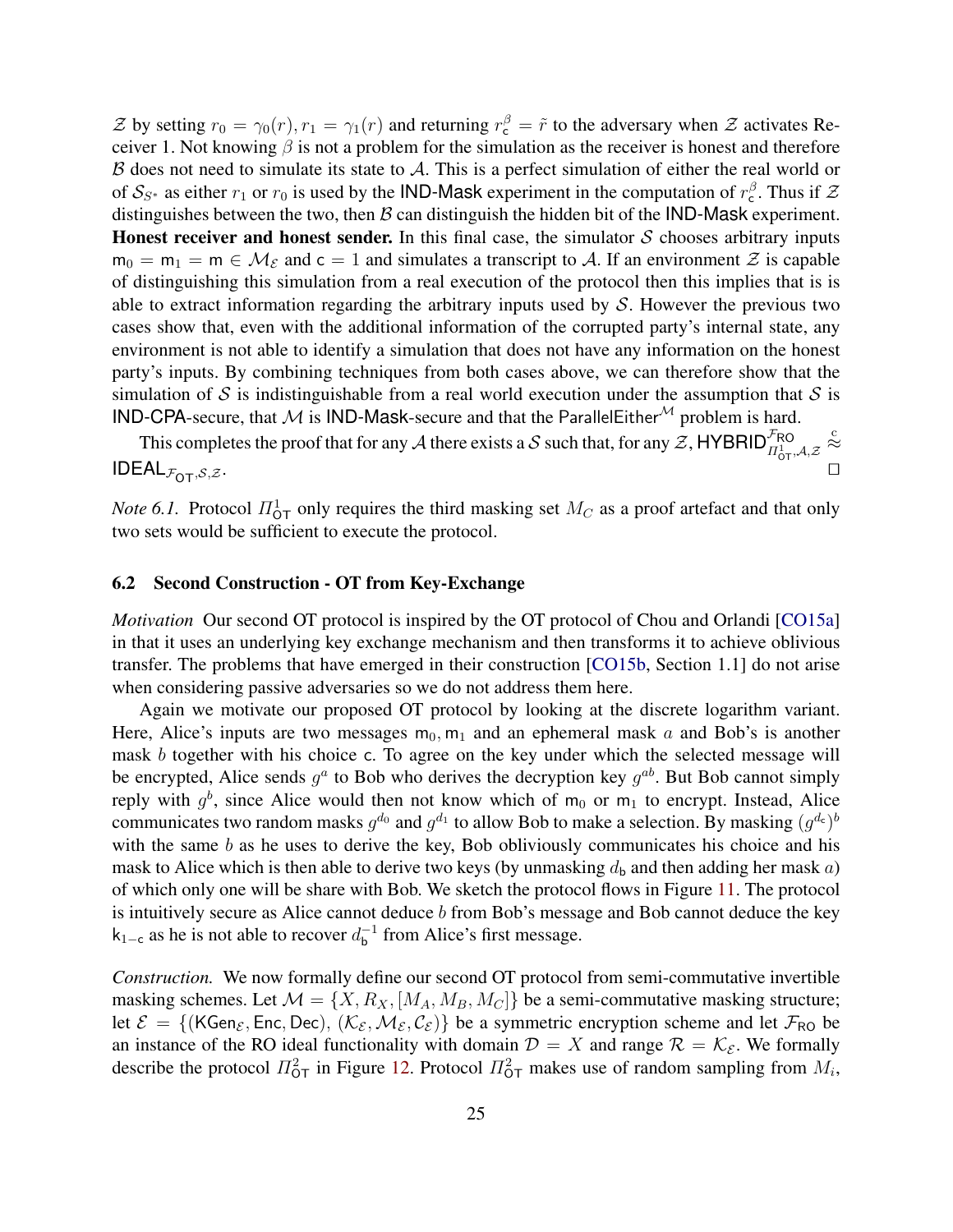Alice 
$$
(g; a, d_0, d_1)
$$
  
\nBob  $(c; b)$   
\n
$$
\xrightarrow{g^a, g^{d_0}, g^{d_1}}
$$
\n
$$
\xrightarrow{g^a, g^{d_0}, g^{d_1}}
$$
\n
$$
\xrightarrow{(g^{d_c})^b}
$$
\n
$$
k_b = (g^{d_c b})^{a/d_b}
$$
\n
$$
\xrightarrow{\{m_b\}_{k_b}}
$$

<span id="page-25-0"></span>

<span id="page-25-1"></span>Protocol  $\Pi_{\mathsf{OT}}^2$ PARAMETER: length  $n$  of the Sender's input strings. SENDER'S INPUT:  $m_0, m_1 \in \mathcal{M}_{\mathcal{E}}$ . RECEIVER'S INPUT:  $c \in \{0, 1\}$ . COMMON INPUTS: An arbitrary  $x \in X$  together with  $r \in R_x$  is shared and re-used for every instance of the protocol; an instance of the random oracle ideal functionality  $\mathcal{F}_{RO}: \{0,1\}^{\lambda} \to \mathcal{K}_{\mathcal{E}}$ . Sender 1 − Sample  $\alpha \stackrel{\$}{\leftarrow} M_A$ ,  $\gamma_b \stackrel{\$}{\leftarrow} M_C$ , b ∈ {0, 1}, at random, and compute  $r^{\alpha} \coloneqq \alpha(r)$ ,  $r_b \coloneqq \gamma_b(r)$  and  $\gamma_b^{-1} \in M_C$ . - Send  $(r^{\alpha}, r_0, r_1)$  to  $P_R$ Receiver 1 – Sample  $\beta \stackrel{\$}{\leftarrow} M_B$  uniformly at random. - Compute  $r_c^{\beta} \coloneqq \beta(r_c)$ . - Compute  $k_c := \mathcal{F}_{RO}(x^{\alpha \beta})$  where  $\beta(r^{\alpha}) \in R_{x^{\alpha \beta}}$ .  $\blacksquare$  Send  $r_{\rm c}^{\beta}$  to  $P_S$ . Sender 2 - For  $\mathbf{b} \in \{0, 1\}$ , compute  $\mathsf{k}_{\mathsf{b}} := \mathcal{F}_{\mathsf{RO}}(x_{\mathsf{b}})$  where  $\alpha(\gamma_{\mathsf{b}}^{-1}(r_{\mathsf{c}}^\beta)) \in R_{x_{\mathsf{b}}}$ . – For  $b \in \{0, 1\}$ , compute  $e_b \leftarrow \text{Enc}(k_b, m_b)$ .  $-$  Send (e<sub>0</sub>, e<sub>1</sub>) to  $P_R$ . **Receiver 2** Return  $m_c := \text{Dec}(k_c, e_c)$ .

Fig. 12: The protocol  $\Pi_{\text{OT}}^2$  for realizing  $\mathcal{F}_{\text{OT}}$  from semi-commutative masking.

evaluation of masks, evaluation of  $H$ , evaluation of Enc, Dec, as well as membership and equality testing in X and  $\mathcal{C}_{\mathcal{E}}$  and inversion in  $M_i$ . All these operations are assumed to be efficient for the masking structure M and for the symmetric scheme  $\mathcal{E}$ . Because  $\mathcal{M} = \{X, R_X | M_A, M_B, M_C]\}$ is semi-commutative, we see that  $\alpha(\gamma_h^{-1})$  $\alpha_{\mathsf{b}}^{(-1}(r_{\mathsf{c}}^{\beta})) = \alpha(\gamma_{\mathsf{b}}^{-1})$  $\int_{\mathbf{b}}^{-1}(\beta(\gamma_{\mathsf{c}}(r)))) \in R_{x^{\alpha\beta}}$  if and only if  $\mathsf{b} = \mathsf{c}$ . This shows that, if both parties execute the protocol honestly,  $k_R = k_c$  and hence  $P_R$  recovers the correct message  $m_c$ .

<span id="page-25-2"></span>**Theorem 6.2.** The protocol  $\Pi_{\text{OT}}^2$  of Figure [12](#page-25-1) securely UC-realizes the functionality  $\mathcal{F}_{\text{OT}}$  of Figure *[1](#page-3-1)* in the  $\mathcal{F}_{\text{RO}}$ -hybrid model for semi-honest adversaries and static corruptions, under the assump*tion that*  $\mathcal E$  *is IND-CPA-secure, that*  $\mathcal M$  *is IND-Mask-secure and that the* ParallelBoth<sup> $M$ </sup> problem *is hard.*

*Proof.* We prove that there exists a PPT simulator S, with access to an ideal functionality  $\mathcal{F}_{\text{OT}}$ , which simulates the adversary's view. We divide the proof according to the selection of the corrupt parties.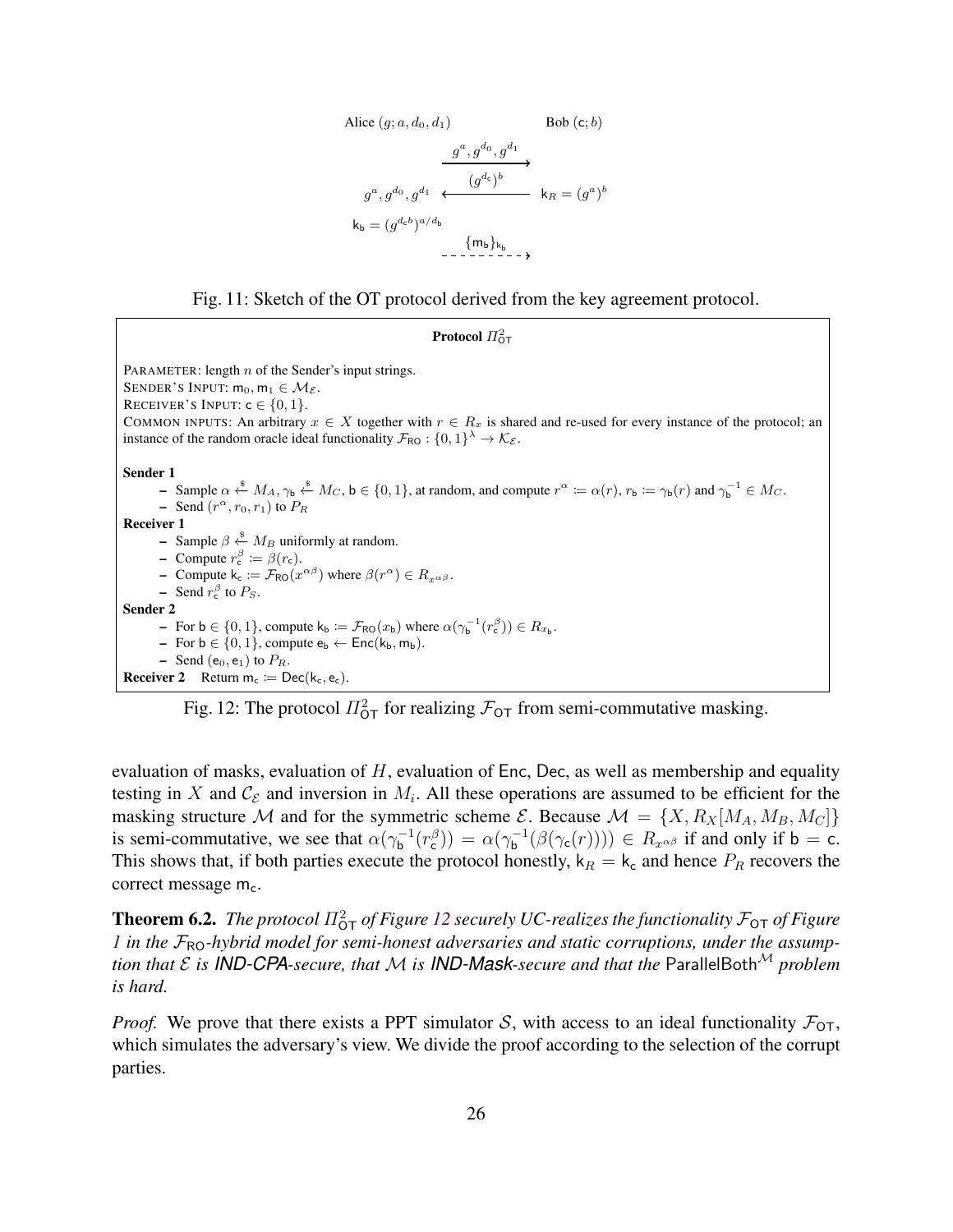#### Simulator  $S_{R^*}$

- <span id="page-26-0"></span>–  $S_{R*}$  simulates  $\mathcal{F}_{RO}$  consistently and presents the state and transcript computed as follows to an internal copy of A to reply to the queries from  $Z$ .
- When  $\mathcal Z$  activates the honest Sender,  $\mathcal S_{R^*}$  computes Sender 1 honestly to send  $(r^{\alpha}, r_0, r_1)$  to  $\mathcal A$ .
- When  $\mathcal Z$  activates the corrupt Receiver, its private input c is visible by  $S_{R^*}$  which can then compute  $r_c^{\beta}$  to perfectly simulate Receiver 1.
- To simulate Sender 2, since  $m_c$  appears on the corrupt Receiver's output tape, the simulator computes  $k_c$  and  $e_c$  as prescribed by the protocol.

However, since  $S_{R^*}$  does not learn the honest input m<sub>1-c</sub>, it samples  $k_{1-c} \leftarrow \mathcal{K}_{\mathcal{E}}$  at random and sets e<sub>1-c</sub> ← Enc(k<sub>1−c</sub>, m) for an arbitrary m  $\in$  M $\varepsilon$ .

- If Z queries either  $\mathcal{F}_{\text{RO}}(x_b)$  before activating Receiver 1, then  $\mathcal{S}_{R^*}$  aborts the simulation by returning  $\perp$  to Z.
- Finally,  $S_{R^*}$  finishes the protocol as prescribed.

Fig. 13: The simulator  $S_{R^*}$  of Theorem [6.2](#page-25-2)

**Corrupt receiver and corrupt sender.** As both parties are corrupt, the simulator  $S$  may read their inputs from their internal state and use those to create a perfect simulation of the transcript and of the parties' internal states. It presents this simulation to its internal copy of  $A$ , together with an perfect simulation of  $\mathcal{F}_{\text{RO}}$ , with which it is then able to perfectly answer  $\mathcal{Z}'$ 's queries by forwarding them to A and returning the responses. Since it knows all of the inputs, it forwards them to  $\mathcal{F}_{OT}$  at the right moment to ensure that the dummy corrupt parties return the correct output to  $Z$ .

Corrupt receiver and honest sender. We formally describe the simulator  $S_{R^*}$  in Figure [13.](#page-26-0) We show that for every semi-honest adversary A who corrupts  $P_R$  and any environment Z, it holds that

$$
\mathsf{HYBRID}^{\mathcal{F}_{\mathsf{RO}}}_{\mathit{\scriptstyle \mathit{\Pi}^2_{\mathsf{OT}},\mathcal{A},\mathcal{Z}}}\stackrel{\text{c}}{\approx}\mathsf{IDEAL}_{\mathcal{F}_{\mathsf{OT}},\mathcal{S}_{\mathit{R}^*},\mathcal{Z}},
$$

by proceeding via a sequence of hybrid simulators, going from the real execution to the ideal execution, defined as follows.

The first hybrid  $\mathcal{H}_0$  knows the inputs of the honest sender and is therefore able to compute e<sub>1−c</sub> honestly using the correct random oracle query to obtain the key. This is then a perfect simulation of a real-world execution.

The second hybrid  $\mathcal{H}_1$  samples  $k_{1-c} \stackrel{\&}{\leftarrow} \mathcal{K}_{\mathcal{E}}$  at random and does not query the random oracle on  $x_{1-c}$  where  $\alpha(\gamma_{1-c}^{-1}(r_{c}^{\beta})) \in R_{x_{1-c}}$ .

*Claim.* Any environment  $\mathcal Z$  that distinguishes an interaction with  $\mathcal H_1$  from one with  $\mathcal H_0$  with advantage  $\epsilon$  can be used to solve the ParallelBoth problem for M with advantage at least  $\epsilon/q_H$  where  $q_H$  denotes the number of queries made by  $\mathcal Z$  to the random oracle. Such an environment is capable of distinguishing if and only if it submits the query for  $k_{1-c}$  to the random oracle. We use this to build a reduction  $\beta$  against the ParallelBoth problem for  $\mathcal M$  which proceeds as follows.

Upon receiving a challenge  $(C, A, r, r_{x_0}, r_{x_1}, r_y)$ ,  $\mathcal{B}$  first sets  $z^{\alpha} \coloneqq r_y$  and  $z_i \coloneqq r_{x_i}$  to simulate Sender 1 and then samples  $\beta \stackrel{\text{s}}{\leftarrow} M_B$  to compute Receiver 1 perfectly upon activation of  $P_R^*$  which reveals c.

Since it now does not know the  $\alpha \in M_A$  such that  $r^{\alpha} = \alpha(r)$ ,  $\beta$  computes  $k_c$  from  $\beta(r^{\alpha})$  which it can do as it knows  $\beta$  and which yields the correct  $x^{\alpha\beta}$  as the masks commute. For the other key, it sets  $k_{1-c} \stackrel{\text{s}}{\leftarrow} K_{\mathcal{E}}$  as  $\mathcal{S}_1$  would. It then returns the ciphertexts encrypting m<sub>0</sub>, m<sub>1</sub> under these keys.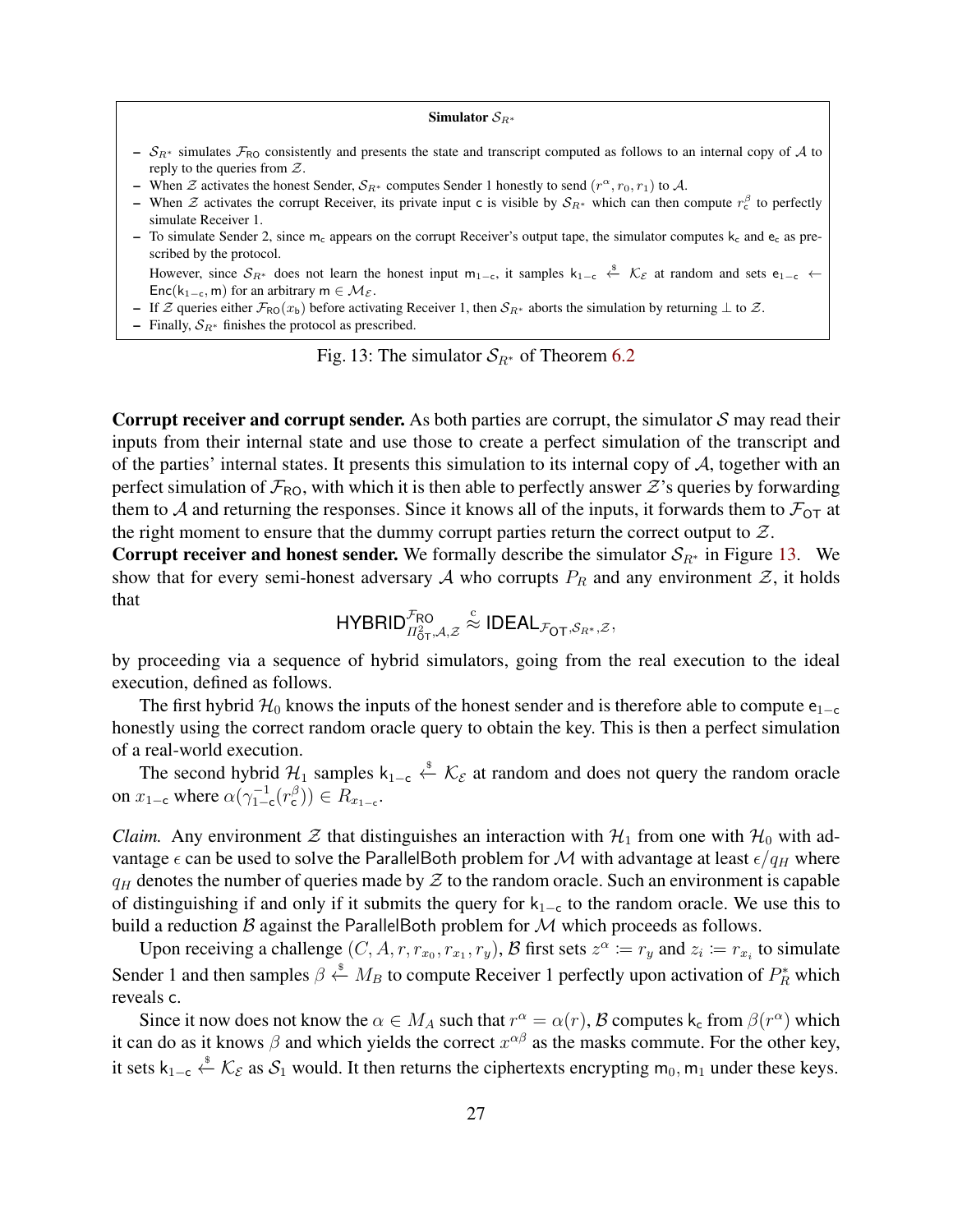#### Simulator  $S_{S^*}$

- <span id="page-27-0"></span>–  $S_{S*}$  simulates  $\mathcal{F}_{RO}$  consistently and presents the state and transcript computed as follows to an internal copy of A to reply to the queries from  $Z$ .
- When  $\mathcal Z$  activates the corrupt sender,  $\mathcal S_{S^*}$  computes Sender 1 honestly to send  $(r^{\alpha}, r_0, r_1)$  to  $\mathcal A$ .
- As it does not know the c of the honest receiver,  $S_{S*}$  proceeds by setting c = 0 internally which remains out of the view of A. It then samples  $\beta \stackrel{\$}{\leftarrow} M_B$  and sets  $r_0^{\beta} = \beta(r_0)$  consistently. It also computes k<sub>0</sub> accordingly.
- As it knows the inputs m<sub>0</sub>, m<sub>1</sub> of the corrupt Sender,  $S_{S^*}$  computes Sender 2 consistently with  $r_c^{\beta}$  using the correct plaintexts.
- Finally,  $S_{S*}$  finishes the protocol as prescribed.

Fig. 14: The simulator 
$$
S_{S^*}
$$
 of Theorem 6.2

When  $\mathcal Z$  terminates,  $\mathcal B$  selects a random entry on the list of random oracle queries and applies  $\beta^{-1}$ . The un-selected key k<sub>1-c</sub> is the hash of the element of X represented by  $\alpha(\gamma_{1-c}^{-1}(\beta(\gamma_c(r))))$ where  $\gamma_i \in M_C$  is such that  $r_{x_i} = \gamma_i(r)$ . So by applying  $\beta^{-1}$ ,  $\beta$  obtains exactly a representative one of the solutions to the ParallelBoth problem as long as it selected the correct entry on the hash list. If Z has advantage  $\epsilon$  in distinguishing between  $\mathcal{H}_1$  and  $\mathcal{H}_0$ , B then has an advantage  $\epsilon/q_H$  in solving the ParallelBoth problem.

The final hybrid  $\mathcal{H}_2$  replaces m<sub>1−c</sub> by an arbitrary m  $\in \mathcal{M}_{\mathcal{E}}$  in the computation of e<sub>1−c</sub>. This removes the last occurrence of m<sub>1−c</sub> in the simulator and we have that  $\mathcal{H}_2$  is identical to  $\mathcal{S}_{R^*}$ .

*Claim.* Any environment  $\mathcal Z$  that can distinguish between a simulation of  $\mathcal H_2$  and of  $\mathcal H_1$  with advantage  $\epsilon$  can be used to break the IND-CPA property of  $\mathcal E$  with advantage at least  $\epsilon$ .

We can build an adversary against the **IND-CPA** property of  $\mathcal{E}$  by querying the challenger for a ciphertext of either m or m<sub>1−c</sub>. This reduction emulates either  $\mathcal{H}_2$  or  $\mathcal{H}_1$  perfectly as k<sub>1−c</sub> is not accessible to  $Z$  and therefore not required by  $S_2$  or  $S_1$  at any point.

Under the assumption that  $\mathcal E$  is IND-CPA-secure and that the ParallelBoth problem is hard for M, we have that the simulation generated by  $S_{R^*}$  is indistinguishable from a real world execution, for any environment  $\mathcal{Z}$ . This concludes the proof that HYBRID $_{\Pi_{0T}^2, \mathcal{A}, \mathcal{Z}}^{\mathcal{F}_{RO}}$  $\stackrel{\text{c}}{\approx}$  IDEAL $_{\mathcal{F}_{\text{\scriptsize{OT}}},\mathcal{S}_{R^*},\mathcal{Z}}.$ 

Honest receiver and corrupt sender. We formally describe the simulator  $S_{S^*}$  in Figure [14.](#page-27-0) We show that for every semi-honest adversary A who corrupts  $P_S$  and any environment Z, it holds that

$$
\mathsf{HYBRID}^{\mathcal{F}_{\mathsf{RO}}}_{\mathcal{I}^2_{\mathsf{OT}},\mathcal{A},\mathcal{Z}} \stackrel{\text{c}}{\approx} \mathsf{IDEAL}_{\mathcal{F}_{\mathsf{OT}},\mathcal{S}_{\mathcal{S}^*},\mathcal{Z}}.
$$

The simulation of  $S_{S^*}$  is not a perfect simulation of a real world execution only if the honest receiver had actually received input  $c = 1$  from  $\mathcal Z$ . In that case, any environment that can distinguish between a simulation of  $S_{S^*}$  and the real world with advantage  $\epsilon$  can be used to break the IND-Mask security of M with advantage at least  $\epsilon$ . We build a reduction B against the IND-Mask experiment as follows. It first simulates Sender 1 as prescribed by the protocol and sends  $(r, \gamma_0, \gamma_1, B)$  to the IND-Mask experiment. Upon receiving  $\tilde{r}$ ,  $B$  then returns  $r_c^{\beta} = \tilde{r}$  to the adversary when  $\mathcal Z$  activates Receiver 1. Not knowing  $\beta$  is not a problem for the simulation as the receiver is honest and therefore  $\beta$  does not need to simulate its state to  $\mathcal{A}$ . This is a perfect simulation of either the real world or of  $S_{S^*}$  as either  $r_1$  or  $r_0$  is used by the **IND-Mask** experiment in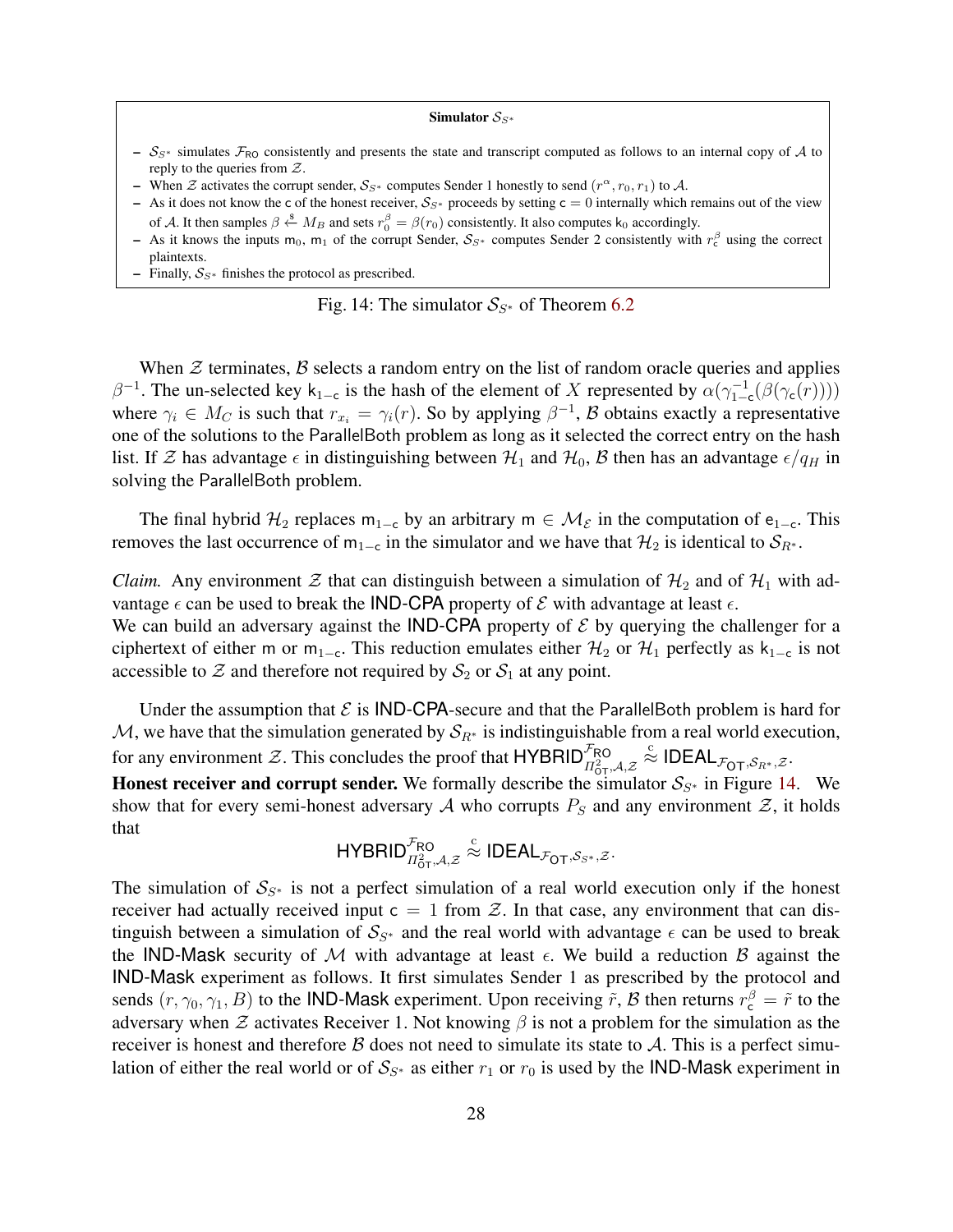the computation of  $r_c^{\beta}$ . Thus if  $\mathcal Z$  distinguishes between the two, then  $\beta$  can distinguish the hidden bit of the IND-Mask experiment.

**Honest receiver and honest sender.** In this final case, the simulator  $S$  chooses arbitrary inputs  $m_0 = m_1 = m \in \mathcal{M}_{\mathcal{E}}$  and  $c = 1$  and simulates a transcript to A using those. If an environment  $\mathcal{Z}$ is capable of distinguishing this simulation from a real execution of the protocol then this implies that is is able to extract information regarding the arbitrary inputs used by  $S$ . However the previous two cases show that, even with the additional information of the corrupted party's internal state, any environment is not able to identify a simulation that does not have any information the honest party's inputs. By combining techniques from both cases above, we can therefore show that the simulation of S is indistinguishable from a real world execution under the assumption that S is IND-CPA-secure, that M is IND-Mask-secure and that the ParallelBoth<sup>M</sup> problem is hard. This completes the proof that for any A there exists a S such that, for any  $\mathcal{Z}$ ,

$$
\mathsf{HYBRID}_{\Pi_{\mathsf{OT}}^2,\mathcal{A},\mathcal{Z}}^{\mathcal{F}_{\mathsf{RO}}}\stackrel{\scriptscriptstyle\mathsf{C}}{\approx}\mathsf{IDEAL}_{\mathcal{F}_{\mathsf{OT}},\mathcal{S},\mathcal{Z}}.
$$

 $\Box$ 

# <span id="page-28-0"></span>7 Active Secure Two-round OT from Commutative Masking

We now show how to compile our 2-round OT protocol  $\Pi^1_{\text{OT}}$ , described in Section [6.1,](#page-20-1) to a 2round maliciously UC-secure protocol using the generic transformations introduced by Döttling et al.  $[{\rm D} \rm{G} \rm{H}^+ 20]$ .

#### 7.1 Additional OT Security Notions

A 2-round OT protocol with public setup consists of four algorithms (Setup,  $OT_1, OT_2, OT_3$ ) such that:

- $-$  Setup $(1^{\lambda})$  generates a public input pin.
- $OT_1(pin, c)$ , where  $c \in \{0, 1\}$  is the  $P_R$  choice bit, outputs  $(st, ot \_R)$
- $OT_2(pin, ot\_P_R, m_0, m_1)$ , where  $m_0, m_1$  are the sender's input messages, outputs ot  $P_S$
- $-$  OT<sub>3</sub>(st, ot<sub>-P<sub>S</sub>)</sub> outputs m<sub>c</sub>

First we need to recall some security notions [\[DGH](#page-31-10)+20] for the receiver  $P_R$  and the sender  $P_S$ . The first definition states that  $P_S$  should not learn anything about  $P_R$ 's choice bit c.

<span id="page-28-1"></span>Definition 7.1 (Receiver's indistinguishability security). *For every PPT adversary* A*:*

$$
|\Pr[\mathcal{A}(\mathsf{pin},\mathsf{OT}_1(\mathsf{pin},0))=1]-\Pr[\mathcal{A}(\mathsf{pin},\mathsf{OT}_1(\mathsf{pin},1))=1]|=\mathsf{negl}(\lambda),
$$

*where* pin *is the public output of the setup phase.*

<span id="page-28-2"></span>The next definition concerns the security of the sender; it states that  $P_R$  cannot compute both secret values  $y_0$  and  $y_1$  used by  $\overline{OT}_2$  to protect  $m_0$  and  $m_1$ , but not necessarily in the same experiment.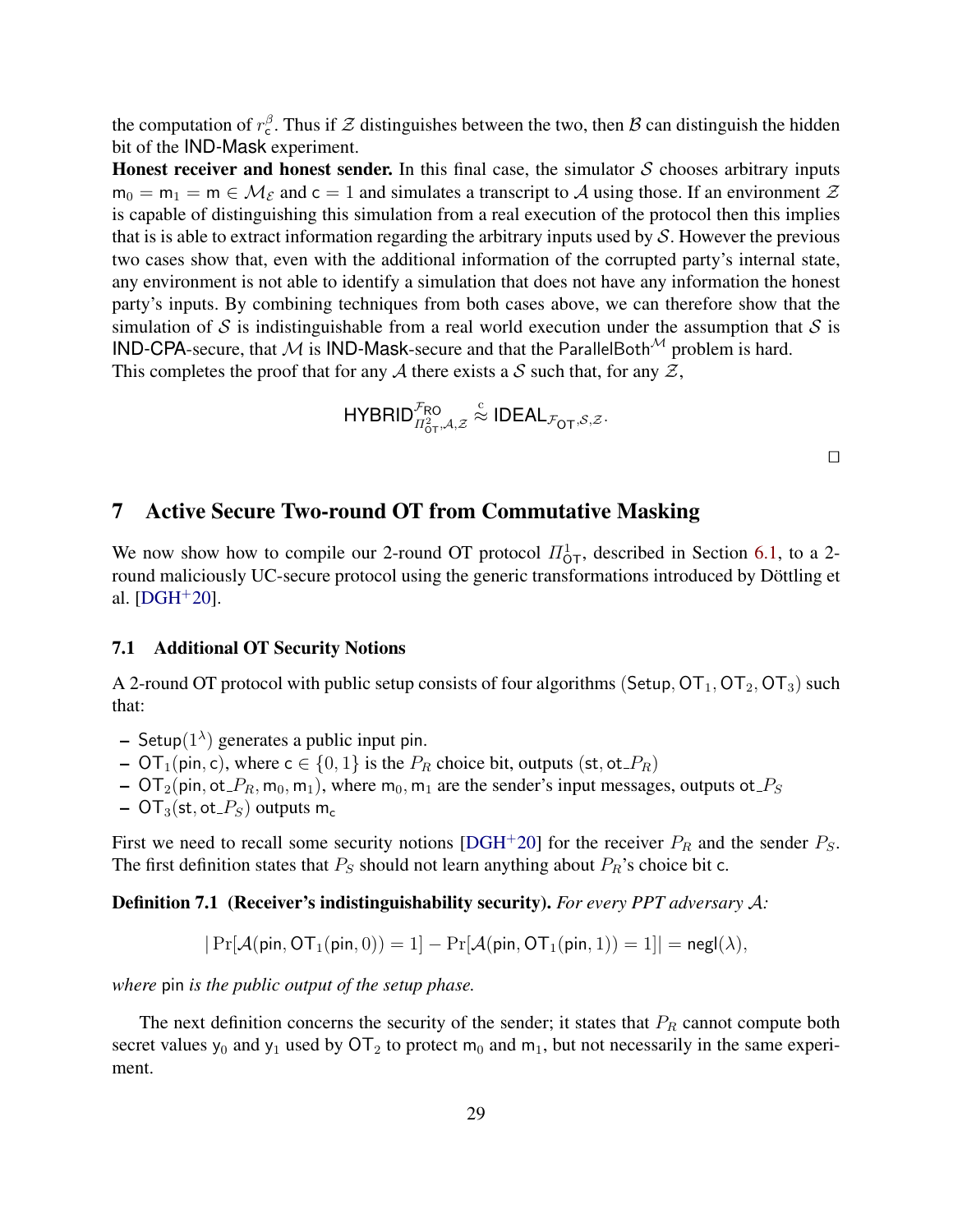**Definition 7.2** (Sender's search security). Let  $A = (A_1, A_2)$  be an adversary where  $A_2$  outputs *a* string y<sup>\*</sup>. Consider the following experiment  $Exp_{sOT}^{\text{pin},\rho,w}(\mathcal{A})$ , indexed by a pin, random coins  $\rho \in$  $\{0,1\}^{\lambda}$  *and a bit*  $w \in \{0,1\}$ *.* 

- *1. Run* (ot\_ $P_R$ , st)  $\leftarrow$   $\mathcal{A}_1(1^{\lambda}, \text{pin}; \rho)$ .
- 2. *Compute*  $(\text{ot}_P, y_0, y_1) \overset{\$}{\leftarrow} \text{OT}_2(\text{pin}, \text{ot}_P, P)$ .
- 3. *Run*  $y^* \leftarrow A_2(\text{st}, \text{ot}_S, w)$  *and output*  $1$  *iff*  $y^* = y_w$ .

*We say that* A *breaks a scheme's* Sender's search (sOT) security *if there exists a non-negligible function*  $\epsilon$  *such that* 

$$
\Pr_{\mathsf{pin},\rho}[\Pr[\mathsf{Exp}_{\mathsf{sOT}}^{\mathsf{pin},\rho,0}(\mathcal{A})=1] > \epsilon \text{ and } \Pr[\mathsf{Exp}_{\mathsf{sOT}}^{\mathsf{pin},\rho,1}(\mathcal{A})=1] > \epsilon] > \epsilon,
$$

*where* pin  $\stackrel{\hspace{0.1em}\mathsf{\scriptscriptstyle\$}}{\leftarrow}$  Setup *and*  $\rho \stackrel{\hspace{0.1em}\mathsf{\scriptscriptstyle\$}}{\leftarrow} \{0,1\}^{\lambda}.$ 

## 7.2 Two rounds OT with Active UC-Security

We provide an intermediary result which enables us to use the general compiler from  $[{\rm DGH^+20}]$ to get an actively secure 2-round OT protocol starting from  $\Pi_{\text{OT}}^1$ . First we introduce and discuss a new security assumption derived from the Parallel problem but more suited to active adversaries. Then we show that our protocol satisfies the security notions of Definitions [7.1](#page-28-1) and [7.2.](#page-28-2) Finally, by applying the general transformations from sOT to UC OT described in [\[DGH](#page-31-10)<sup>+</sup>20], we obtain a fully UC-secure two-round OT protocol. We note that we are able to remove the random oracle from our protocol to achieve sOT security; therefore the resulting OT protocol requires only the CRS. We define our new computational problem as follows.

<span id="page-29-0"></span>**Definition 7.3** (ParallelDouble). *Given*  $(i, j, r, r_{x_0}, r_{x_1}, r_y)$  *with the promise that*  $i \neq j$  *and that*  $r_{x_{b}} = \mu_{x_{b}}(r)$ , b  $\in \{0,1\}$  and  $r_{y} = \mu_{y}(r)$  for random  $\mu_{x_{b}} \stackrel{s}{\leftarrow} M_{i}$  and  $\mu_{y} \stackrel{s}{\leftarrow} M_{j}$ , and given a one-time *access to an oracle*  $\mathcal{O}_y$  *which, when given*  $r \in R$  *returns*  $\mu_y(r)$ *, compute*  $z_0, z_1 \in X$  *such that* both  $\mu_{x_{\mathsf{b}}}(r_y) \in R_{z_{\mathsf{b}}}$ *.* 

The instantiation of this problem in the discrete logarithm case is, when given  $(g, g^a, g^b, g^c)$  and a one-time access to an exponentiation-by-c oracle, to return both  $g^{ac}$  and  $g^{bc}$ . For practical efficiency, it is also desirable that  $g^a$  and  $g^b$  remain constant across multiple instances of the ParallelDouble problem, with only  $g<sup>c</sup>$  being randomly sampled in each instance. This version of the problem is similar to the one-more static CDH problem where an adversary has to successfully compute one more CDH challenge than it was able to ask from a helper oracle [\[BMV08\]](#page-31-20).

*Security of the*  $\Pi_{\text{OT}}^1$  *protocol.* We then prove that protocol  $\Pi_{\text{OT}}^1$  achieves Receiver's indistinguishability and Sender's search security.

**Proposition 7.1.** The protocol  $\Pi_{\text{OT}}^1$  in Figure [8](#page-21-0) satisfies computational receiver's indistinguisha*bility security and sender's* sOT *security under the assumption that* M *is IND-Mask-secure and that the* ParallelDouble<sup> $M$ </sup> problem is hard.

*Proof.* Receiver's indistinguishability follows from the IND-Mask-security assumption. By setting the public inputs  $r_0$  and  $r_1$  in  $\prod_{\substack{1 \text{of } r}} 1$  as they are computed in the IND-Mask experiment, the random mask  $\mu$  is distributed in the same way as the mask  $\beta$  in OT<sub>1</sub>. Therefore if an adversary breaks the receiver's indistinguishability for  $\Pi^1_{\mathsf{OT}}$ , this can be reduced to a solution to the IND-Mask problem.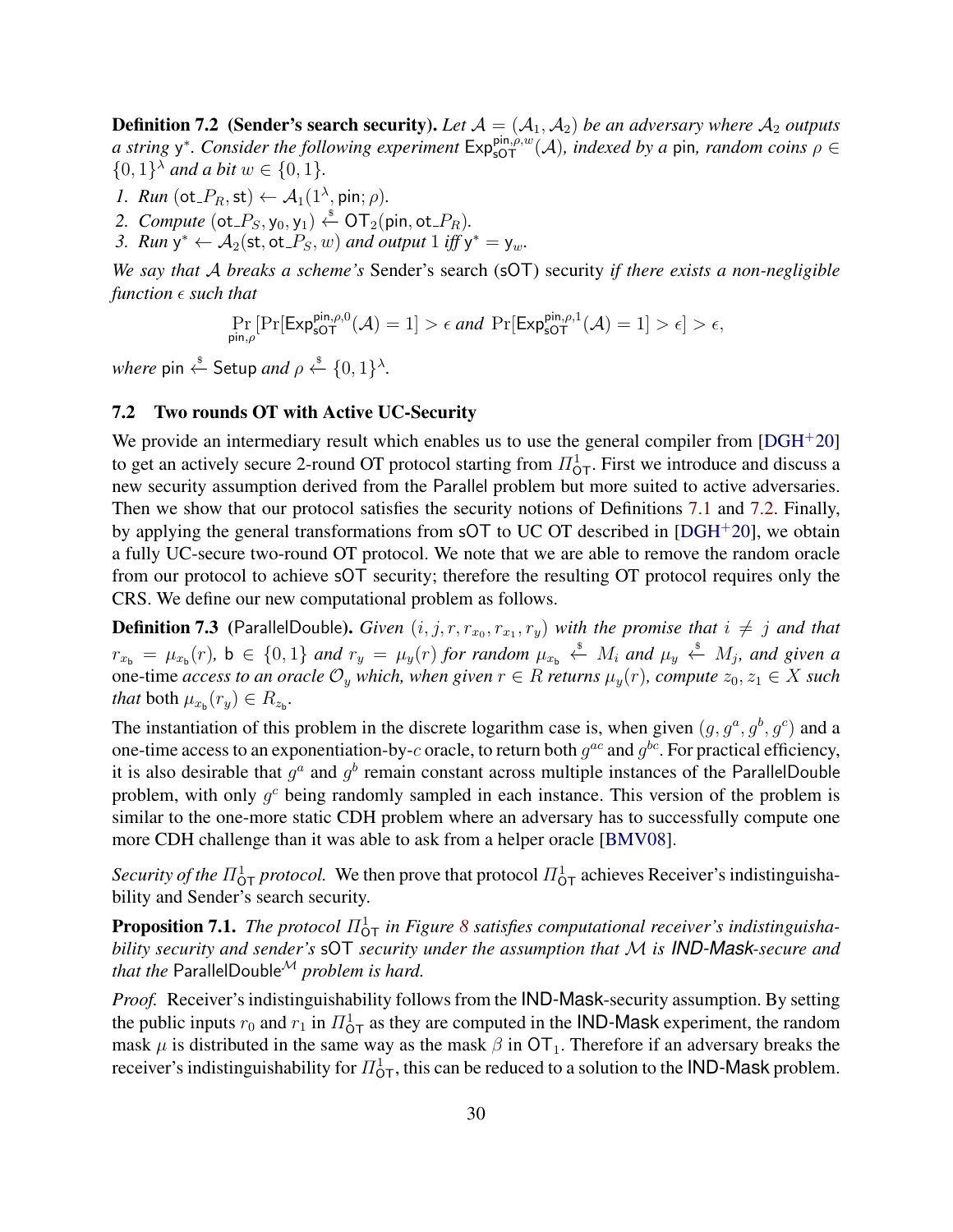*Sender's search security.* To prove sOT security for  $\Pi^1_{\text{OT}}$  we assume the existence of an adversary  $A = (A_1, A_2)$  and a non-negligible  $\epsilon$  such that

$$
\Pr_{\mathsf{pin},\rho}[\Pr[\mathsf{Exp}_{\mathsf{sOT}}^{\mathsf{pin},\rho,0}(\mathcal{A})=1] > \epsilon \text{ and } \Pr[\mathsf{Exp}_{\mathsf{sOT}}^{\mathsf{pin},\rho,1}(\mathcal{A})=1] > \epsilon] > \epsilon,
$$

and we build a reduction  $B$  that is given a ParallelDouble challenge  $(i, j, r, r_{x_0}, r_{x_1}, r_y)$  with access to an oracle  $\mathcal{O}_y$  (Definition [7.3\)](#page-29-0). Instead of running Setup to generate  $r_0$  and  $r_1$ , B sets  $r_0 \leftarrow r_{x_0}$ and  $r_1 \leftarrow r_{x_1}$ ; also B samples  $\rho \leftarrow^{\$} \{0,1\}^{\lambda}$ . As this ensures that pin is distributed identically to the output of Setup, pin and  $\rho$  are good for A with probability at least  $\epsilon$ .

After B runs  $A_1$ , which outputs (ot  $P_R$ , st), it queries the oracle to obtain ot  $P_{S,0} \leftarrow \mathcal{O}_y(\text{ot}_P R)$ . It also computes ot  $P_{S,1} \leftarrow \mu(\text{ot }P_{S,0})$  for a random  $\mu \in M_k$  with  $i \neq k \neq j$ ; it also computes  $\mu^{-1}$ . Then, for  $w \in \{0, 1\}$ ,  $\mathcal{B}$  runs  $y_w^* \leftarrow \mathcal{A}_2(\text{st}, \text{ot}_P P_{S,w}, w)$  and updates  $y_1^* \leftarrow \mu^{-1}(y_1^*)$ . Finally  $\mathcal{B}$ returns  $y_0^*$  and the updated  $y_1^*$  as the ParallelDouble answer.

Since  $Pr[\text{Exp}_{\text{sOT}}^{\text{pin},\rho,0}(\mathcal{A})=1] > \epsilon$  and  $Pr[\text{Exp}_{\text{sOT}}^{\text{pin},\rho,1}(\mathcal{A})=1] > \epsilon$ , with probability  $\epsilon^2$ ,  $\mathcal{A}_2$  is successful for both inputs (st, ot  $P_{S,0}$ , 0) and (st, ot  $P_{S,1}$ , 1) as the two messages are made independent by B's addition of  $\mu$ . If this happens, then  $y_0^*$  is exactly one of the answers, and the update of  $y_1^*$ by B removes the extra mask  $\mu$  and means that  $y_1^*$  is then the other answer to the ParallelDouble problem. Hence B is successful with probability at least  $\epsilon^3$ .

Theorem 7.1. *Under the assumption that* M *is IND-Mask-secure and that the* ParallelDouble<sup>M</sup> problem is hard, there exists a 2-round UC-secure OT protocol constructed from  $\Pi_{\mathsf{OT}}^1$ .

*Proof.* This follows from the transformations and results of [\[DGH](#page-31-10)<sup>+</sup>20, Theorems 8, 9, 11, 12, 14, 19 and 21].

Corollary 7.1. *By instantiating the semi-commutative masking scheme, there exists an actively secure 2-round OT protocol based on supersingular isogenies.*

We remark here that the isogeny-based OT protocols proposed by Vitse [\[Vit19\]](#page-32-5), while being semantically secure against malicious adversaries, require three rounds of communication; this implies that they cannot be transformed to achieve two-round OT with fully UC-security using the work of Döttling et al.

# Acknowledgements

This work has been supported in part by ERC Advanced Grant ERC-2015-AdG-IMPaCT, by CyberSecurity Research Flanders with reference number VR20192203, by the Defense Advanced Research Projects Agency (DARPA) and Space and Naval Warfare Systems Center, Pacific (SSC Pacific) under contracts No. N66001-15-C-4070 and No. HR001120C0085, by the FWO under an Odysseus project GOH9718N and by EPSRC grant EP/S01361X/1

# References

<span id="page-30-0"></span>AAM18. Gora Adj, Omran Ahmadi, and Alfred Menezes. ON ISOGENY GRAPHS OF SUPERSINGULAR ELLIPTIC CURVES OVER FINITE FIELDS. Cryptology ePrint Archive, Report 2018/132, 2018. [https://eprint.iacr.](https://eprint.iacr.org/2018/132) [org/2018/132](https://eprint.iacr.org/2018/132).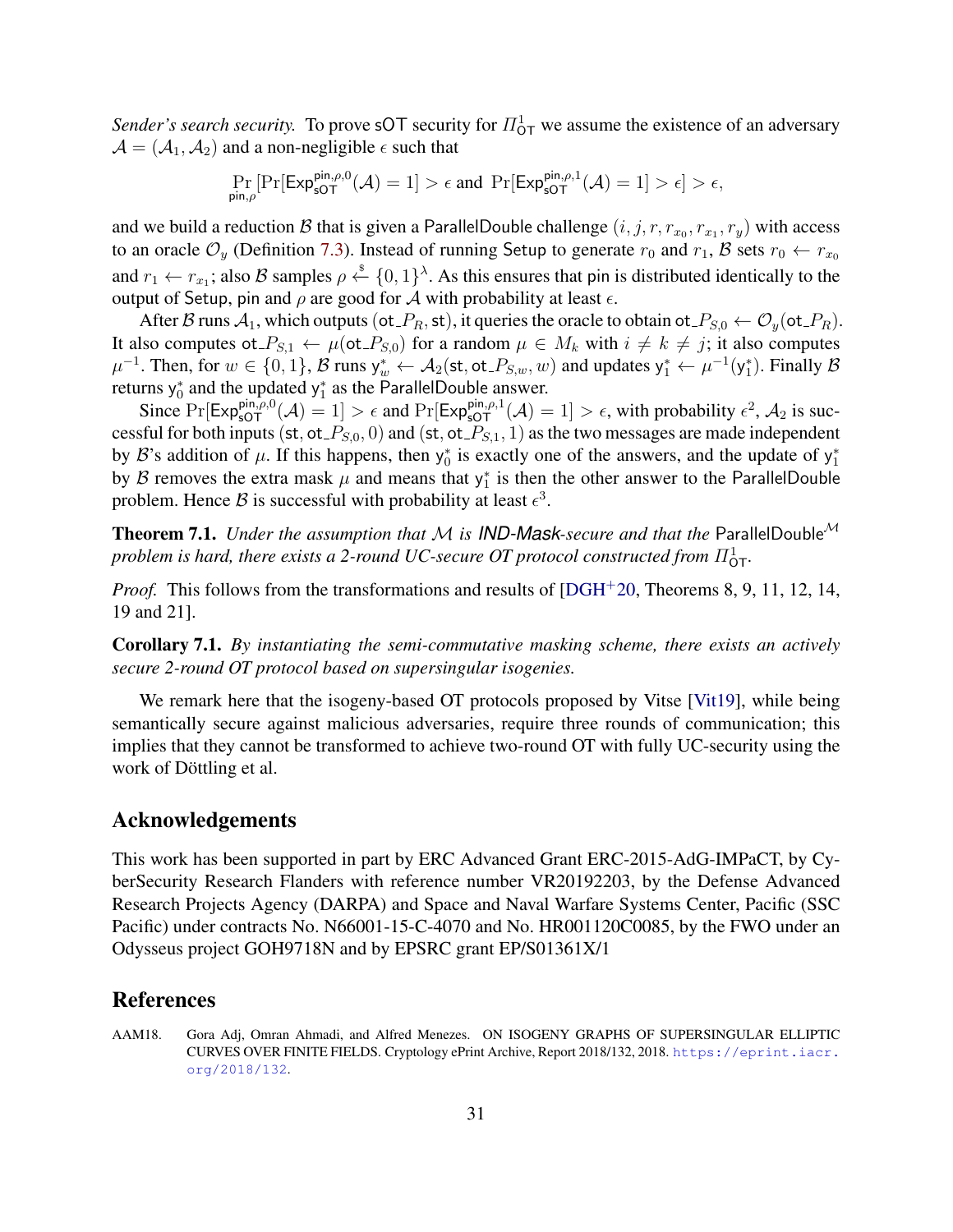- <span id="page-31-11"></span>AJJS19. Reza Azarderakhsh, Amir Jalali, David Jao, and Vladimir Soukharev. Practical supersingular isogeny group key agreement. Cryptology ePrint Archive, Report 2019/330, 2019. <https://eprint.iacr.org/2019/330>.
- <span id="page-31-2"></span>AJK<sup>+</sup>16. Reza Azarderakhsh, David Jao, Kassem Kalach, Brian Koziel, and Christopher Leonardi. Key compression for isogeny-based cryptosystems. In K. Emura, G. Hanaoka, and R. Zhang, editors, *Proceedings of the 3rd ACM International Workshop on ASIA Public-Key Cryptography, APKC*, pages 1–10. ACM, 2016.
- <span id="page-31-7"></span>BD18. Zvika Brakerski and Nico Döttling. Two-message statistically sender-private OT from LWE. In Amos Beimel and Stefan Dziembowski, editors, *TCC 2018, Part II*, volume 11240 of *LNCS*, pages 370–390. Springer, Heidelberg, November 2018.
- <span id="page-31-6"></span>BDD<sup>+</sup>17. Paulo S. L. M. Barreto, Bernardo David, Rafael Dowsley, Kirill Morozov, and Anderson C. A. Nascimento. A framework for efficient adaptively secure composable oblivious transfer in the ROM. Cryptology ePrint Archive, Report 2017/993, 2017. <http://eprint.iacr.org/2017/993>.
- <span id="page-31-4"></span>BDGM19a. Pedro Branco, Jintai Ding, Manuel Goulão, and Paulo Mateus. A framework for universally composable oblivious transfer from one-round key-exchange. In Martin Albrecht, editor, *17th IMA International Conference on Cryptography and Coding*, volume 11929 of *LNCS*, pages 78–101. Springer, Heidelberg, December 2019.
- <span id="page-31-12"></span>BDGM19b. Pedro Branco, Jintai Ding, Manuel Goulão, and Paulo Mateus. A framework for universally composable oblivious transfer from one-round key-exchange. Cryptology ePrint Archive, Report 2019/726, 2019. [https://eprint.](https://eprint.iacr.org/2019/726) [iacr.org/2019/726](https://eprint.iacr.org/2019/726). To appear at the 17th IMA International Conference on Cryptography and Coding.
- <span id="page-31-20"></span>BMV08. Emmanuel Bresson, Jean Monnerat, and Damien Vergnaud. Separation results on the "one-more" computational problems. In Tal Malkin, editor, *CT-RSA 2008*, volume 4964 of *LNCS*, pages 71–87. Springer, Heidelberg, April 2008.
- <span id="page-31-5"></span>BOB18. Paulo Barreto, Glaucio Oliveira, and Waldyr Benits. Supersingular isogeny oblivious transfer. Cryptology ePrint Archive, Report 2018/459, 2018. <https://eprint.iacr.org/2018/459>.
- <span id="page-31-13"></span>BPRS17. Megha Byali, Arpita Patra, Divya Ravi, and Pratik Sarkar. Fast and universally-composable oblivious transfer and commitment scheme with adaptive security. Cryptology ePrint Archive, Report 2017/1165, 2017. [https:](https://eprint.iacr.org/2017/1165) [//eprint.iacr.org/2017/1165](https://eprint.iacr.org/2017/1165).
- <span id="page-31-17"></span>BS18. Xavier Bonnetain and Andree Schrottenloher. Quantum security analysis of CSIDH and ordinary isogeny-based ´ schemes. Cryptology ePrint Archive, Report 2018/537, 2018. <https://eprint.iacr.org/2018/537>.
- <span id="page-31-14"></span>Can01. Ran Canetti. Universally composable security: A new paradigm for cryptographic protocols. In *42nd FOCS*, pages 136–145. IEEE Computer Society Press, October 2001.
- <span id="page-31-18"></span>CJS14. Andrew Childs, David Jao, and Vladimir Soukharev. Constructing elliptic curve isogenies in quantum subexponential time. *Journal of Mathematical Cryptology*, 8(1):1-29, 2014. A pre-print version appears at [https://arxiv.](https://arxiv.org/abs/1012.4019) [org/abs/1012.4019](https://arxiv.org/abs/1012.4019).
- <span id="page-31-8"></span>CLM<sup>+</sup>18. Wouter Castryck, Tanja Lange, Chloe Martindale, Lorenz Panny, and Joost Renes. CSIDH: An efficient post-quantum commutative group action. In Thomas Peyrin and Steven Galbraith, editors, *ASIACRYPT 2018, Part III*, volume 11274 of *LNCS*, pages 395–427. Springer, Heidelberg, December 2018.
- <span id="page-31-1"></span>CLN16. Craig Costello, Patrick Longa, and Michael Naehrig. Efficient algorithms for supersingular isogeny Diffie-Hellman. In Matthew Robshaw and Jonathan Katz, editors, *CRYPTO 2016, Part I*, volume 9814 of *LNCS*, pages 572–601. Springer, Heidelberg, August 2016.
- <span id="page-31-9"></span>CO15a. Tung Chou and Claudio Orlandi. The simplest protocol for oblivious transfer. In Kristin E. Lauter and Francisco Rodríguez-Henríquez, editors, *LATINCRYPT 2015*, volume 9230 of *LNCS*, pages 40–58. Springer, Heidelberg, August 2015.
- <span id="page-31-19"></span>CO15b. Tung Chou and Claudio Orlandi. The simplest protocol for oblivious transfer. Cryptology ePrint Archive, Report 2015/267, 2015. <http://eprint.iacr.org/2015/267>.
- <span id="page-31-15"></span>Cou06. Jean-Marc Couveignes. Hard homogeneous spaces. Cryptology ePrint Archive, Report 2006/291, 2006. [http:](http://eprint.iacr.org/2006/291) [//eprint.iacr.org/2006/291](http://eprint.iacr.org/2006/291).
- <span id="page-31-0"></span>DFJP14. Luca De Feo, David Jao, and Jérôme Plût. Towards quantum-resistant cryptosystems from supersingular elliptic curve isogenies. *Journal of Mathematical Cryptology*, 8(3):209–247, 2014. A pre-print version appears at [https:](https://eprint.iacr.org/2011/506) [//eprint.iacr.org/2011/506](https://eprint.iacr.org/2011/506).
- <span id="page-31-10"></span>DGH<sup>+</sup>20. Nico Döttling, Sanjam Garg, Mohammad Hajiabadi, Daniel Masny, and Daniel Wichs. Two-round oblivious transfer from CDH or LPN. In Anne Canteaut and Yuval Ishai, editors, *EUROCRYPT 2020, Part II*, volume 12106 of *LNCS*, pages 768–797. Springer, Heidelberg, May 2020.
- <span id="page-31-16"></span>FKS18. Luca De Feo, Jean Kieffer, and Benjamin Smith. Towards practical key exchange from ordinary isogeny graphs, 2018. Preprint.
- <span id="page-31-3"></span>FLOR18. A. Faz-Hernández, J. López, E. Ochoa-Jiménez, and F. Rodríguez-Henríquez. A faster software implementation of the supersingular isogeny diffie-hellman key exchange protocol. *IEEE Transactions on Computers*, 67(11):1622–1636, Nov 2018.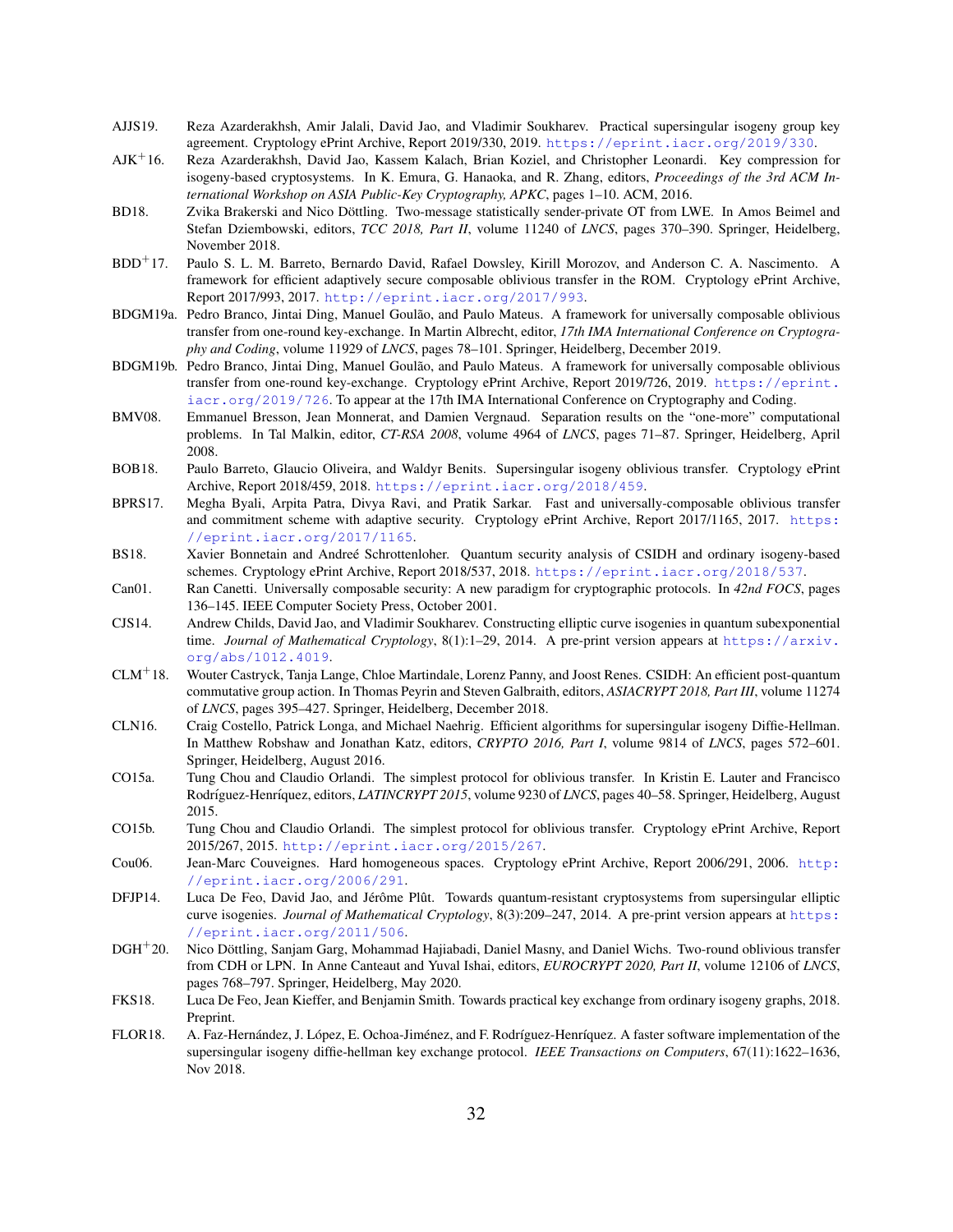- <span id="page-32-1"></span>FTTY19. Atsushi Fujioka, Katsuyuki Takashima, Shintaro Terada, and Kazuki Yoneyama. Supersingular isogeny Diffie-Hellman authenticated key exchange. In Kwangsu Lee, editor, *ICISC 18*, volume 11396 of *LNCS*, pages 177–195. Springer, Heidelberg, November 2019.
- <span id="page-32-13"></span>FTY19. Atsushi Fujioka, Katsuyuki Takashima, and Kazuki Yoneyama. One-round authenticated group key exchange from isogenies. In Ron Steinfeld and Tsz Hon Yuen, editors, *ProvSec 2019*, volume 11821 of *LNCS*, pages 330–338. Springer, Heidelberg, October 2019.
- <span id="page-32-4"></span>Gal19. Steven Galbraith. Isogeny crypto. Blog post from ellipticnews, 2019. [https://ellipticnews.wordpress.](https://ellipticnews.wordpress.com/2019/11/09/isogeny-crypto/) [com/2019/11/09/isogeny-crypto/](https://ellipticnews.wordpress.com/2019/11/09/isogeny-crypto/), last accessed Apr 15, 2020.
- <span id="page-32-11"></span>GO94. Oded Goldreich and Yair Oren. Definitions and properties of zero-knowledge proof systems. *Journal of Cryptology*, 7(1):1–32, December 1994.
- <span id="page-32-2"></span>GPS17. Steven D. Galbraith, Christophe Petit, and Javier Silva. Identification protocols and signature schemes based on supersingular isogeny problems. In Tsuyoshi Takagi and Thomas Peyrin, editors, *ASIACRYPT 2017, Part I*, volume 10624 of *LNCS*, pages 3–33. Springer, Heidelberg, December 2017.
- <span id="page-32-3"></span>GPST16. Steven D. Galbraith, Christophe Petit, Barak Shani, and Yan Bo Ti. On the security of supersingular isogeny cryptosystems. In Jung Hee Cheon and Tsuyoshi Takagi, editors, *ASIACRYPT 2016, Part I*, volume 10031 of *LNCS*, pages 63–91. Springer, Heidelberg, December 2016.
- <span id="page-32-19"></span>GV18. Steven D. Galbraith and Frederik Vercauteren. Computational problems in supersingular elliptic curve isogenies. *Quantum Information Processing*, 17(10):265, Aug 2018.
- <span id="page-32-0"></span>JD11. David Jao and Luca De Feo. Towards quantum-resistant cryptosystems from supersingular elliptic curve isogenies. In Bo-Yin Yang, editor, *Post-Quantum Cryptography - 4th International Workshop, PQCrypto 2011*, pages 19–34. Springer, Heidelberg, November / December 2011.
- <span id="page-32-16"></span>Kie17. Jean Kieffer. Étude et accélération du protocole d'échange de clés de couveignes-rostovtsev-stolbunov. Master's thesis, Université Paris VI, 2017. Mémoire du Master 2, <https://arxiv.org/abs/1804.10128>.
- <span id="page-32-21"></span>KMP<sup>+</sup>20. Peter Kutas, Chloe Martindale, Lorenz Panny, Christophe Petit, and Katherine E. Stange. Weak instances of sidh ´ variants under improved torsion-point attacks. Cryptology ePrint Archive, Report 2020/633, 2020. [https://](https://eprint.iacr.org/2020/633) [eprint.iacr.org/2020/633](https://eprint.iacr.org/2020/633).
- <span id="page-32-8"></span>KOS16. Marcel Keller, Emmanuela Orsini, and Peter Scholl. MASCOT: Faster malicious arithmetic secure computation with oblivious transfer. In Edgar R. Weippl, Stefan Katzenbeisser, Christopher Kruegel, Andrew C. Myers, and Shai Halevi, editors, *ACM CCS 2016*, pages 830–842. ACM Press, October 2016.
- <span id="page-32-14"></span>LGD20. Yi-Fu Lai, Steven D. Galbraith, and Cyprien Delpech de Saint Guilhem. Compact, efficient and uc-secure isogenybased oblivious transfer. Cryptology ePrint Archive, Report 2020/1012, 2020. [https://eprint.iacr.org/](https://eprint.iacr.org/2020/1012) [2020/1012](https://eprint.iacr.org/2020/1012).
- <span id="page-32-7"></span>NNOB12. Jesper Buus Nielsen, Peter Sebastian Nordholt, Claudio Orlandi, and Sai Sheshank Burra. A new approach to practical active-secure two-party computation. In Reihaneh Safavi-Naini and Ran Canetti, editors, *CRYPTO 2012*, volume 7417 of *LNCS*, pages 681–700. Springer, Heidelberg, August 2012.
- <span id="page-32-20"></span>Pet17. Christophe Petit. Faster algorithms for isogeny problems using torsion point images. In Tsuyoshi Takagi and Thomas Peyrin, editors, *ASIACRYPT 2017, Part II*, volume 10625 of *LNCS*, pages 330–353. Springer, Heidelberg, December 2017.
- <span id="page-32-10"></span>PVW08. Chris Peikert, Vinod Vaikuntanathan, and Brent Waters. A framework for efficient and composable oblivious transfer. In David Wagner, editor, *CRYPTO 2008*, volume 5157 of *LNCS*, pages 554–571. Springer, Heidelberg, August 2008.
- <span id="page-32-6"></span>Rab81. Michael O. Rabin. How to exchange secrets by oblivious transfer. Technical Report TR-81, Aiken Computation Laboratory, Harvard University, 1981.
- <span id="page-32-15"></span>RS06. Alexander Rostovtsev and Anton Stolbunov. Public-Key Cryptosystem Based On Isogenies. Cryptology ePrint Archive, Report 2006/145, 2006. <http://eprint.iacr.org/2006/145>.
- <span id="page-32-12"></span>SGP19. Rajeev Anand Sahu, Agnese Gini, and Ankan Pal. Supersingular isogeny-based designated verifier blind signature. Cryptology ePrint Archive, Report 2019/1498, 2019. <https://eprint.iacr.org/2019/1498>.
- <span id="page-32-17"></span>Sil86. Joseph H Silverman. *The arithmetic of elliptic curves*, volume 106 of *Graduate Texts in Mathematics*. Springer Science & Business Media, 1986.
- <span id="page-32-18"></span>UJ18. David Urbanick and David Jao. Sok: The problem landscape of sidh. In *APKC'18: Proceedings of the 5th ACM on ASIA Public-Key Cryptography Workshop*, pages 53–60. ACM, 2018.
- <span id="page-32-5"></span>Vit19. Vanessa Vitse. Simple oblivious transfer protocols compatible with supersingular isogenies. In Johannes Buchmann, Abderrahmane Nitaj, and Tajje eddine Rachidi, editors, *AFRICACRYPT 19*, volume 11627 of *LNCS*, pages 56–78. Springer, Heidelberg, July 2019.
- <span id="page-32-9"></span>WRK17. Xiao Wang, Samuel Ranellucci, and Jonathan Katz. Global-scale secure multiparty computation. In Bhavani M. Thuraisingham, David Evans, Tal Malkin, and Dongyan Xu, editors, *ACM CCS 2017*, pages 39–56. ACM Press, October / November 2017.